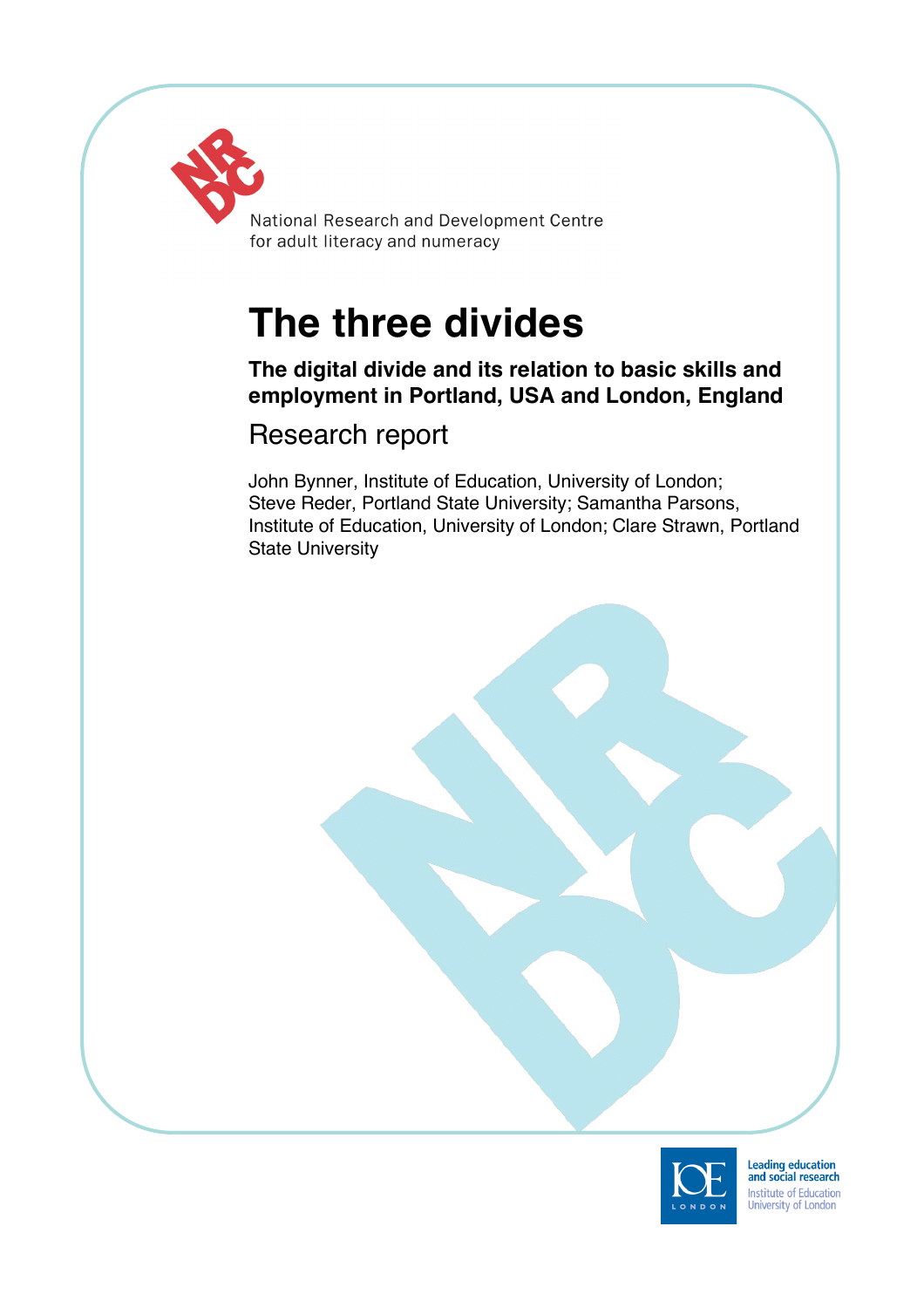A short summary of this report is available as a separate document from the NRDC website: www.nrdc.org.uk/digitaldividesummary

Published by the National Research and Development Centre for Adult Literacy and Numeracy

For information on alternative formats, or to give feedback on the content and accessibility of this publication, please contact:

**Publications** NRDC Institute of Education 20 Bedford Way London WC1H 0AL Telephone: +44 (0)20 7612 6476 Fax: +44 (0)20 7612 6671 Email: publications@nrdc.org.uk

© Crown Copyright 2010

Extracts from this publication may be used or reproduced for non-commercial, research, teaching or training purposes on condition that the source is acknowledged.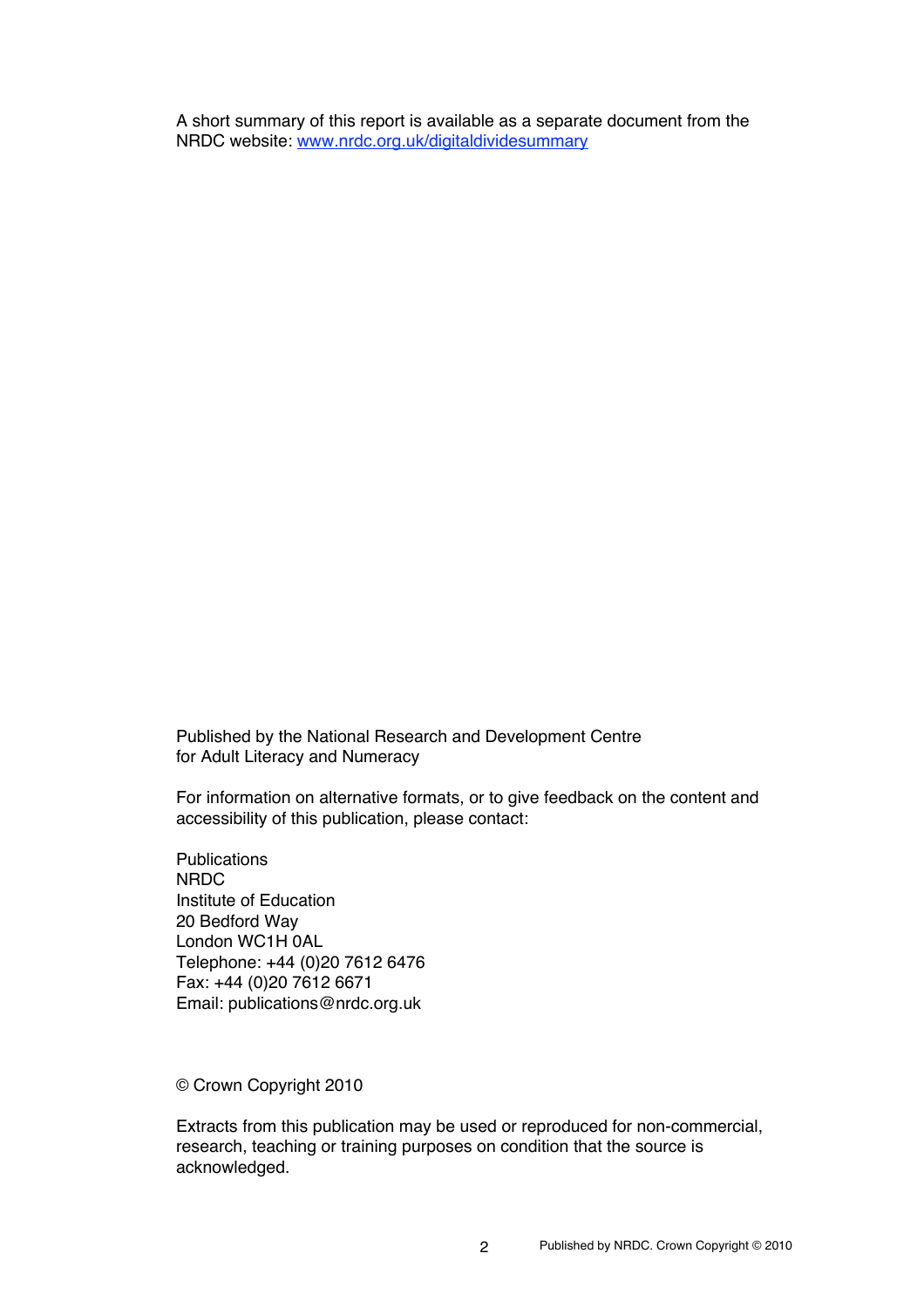# **Contents**

| 2. Comparing the three divides in Portland, USA and London and urban  |  |
|-----------------------------------------------------------------------|--|
|                                                                       |  |
|                                                                       |  |
|                                                                       |  |
|                                                                       |  |
|                                                                       |  |
|                                                                       |  |
| 3. Modelling the relationships among the divides across time 29       |  |
|                                                                       |  |
|                                                                       |  |
|                                                                       |  |
|                                                                       |  |
|                                                                       |  |
|                                                                       |  |
|                                                                       |  |
|                                                                       |  |
| Elaborated London Model: men and women compared 38                    |  |
|                                                                       |  |
| Elaborated London Model: including occupational status and gender  41 |  |
|                                                                       |  |
|                                                                       |  |
|                                                                       |  |
| Appendix 1: London and Portland longitudinal study details 50         |  |
|                                                                       |  |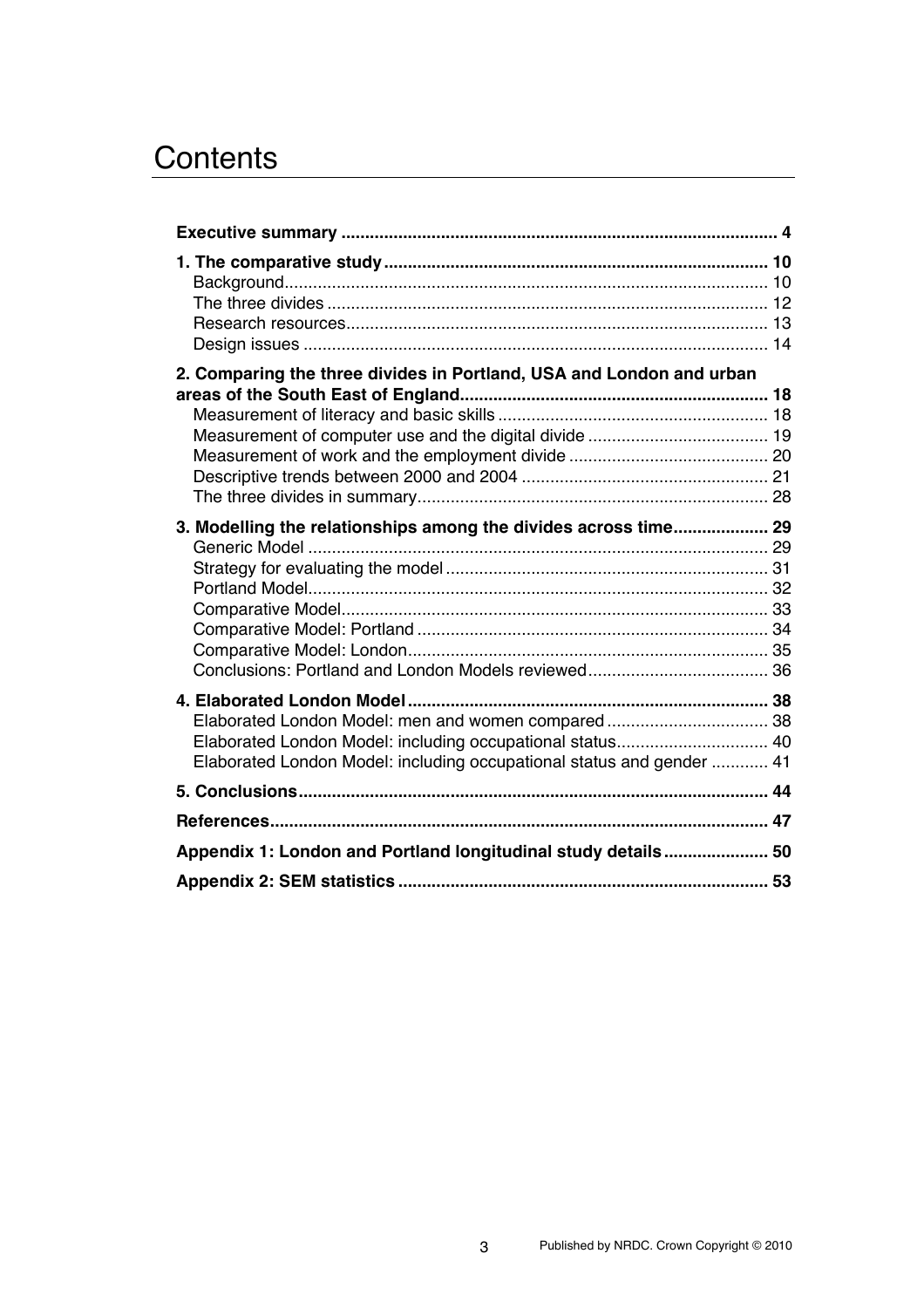# **The comparative study**

The context of this comparative study was the rising importance of digital competence and access to computers as part of contemporary employability. In turn the ʻdigital' skills also connect with the basic skills of literacy and numeracy. There are consequently ʻdivides' between the ʻhaves' and the ʻhave nots' in relation to digital skills, basic skills and employment. Recent studies have consistently shown that individuals who have ʻdigital' access' have had more education and higher status occupations. Absence of those attributes, including digital competence increases the chances of social exclusion. The World Internet Project  $(WIP)^1$  reports this divide within nations as well as cross-nationally. This study set out to investigate these divides in a North American and British context.

UK government policy is directed at giving the UK a lead position in the digital knowledge-based economy and includes new occupational standards for IT use, a new Level 1 certificate (ITQ for Life) and the development of a national strategy for ICT as a skill for life.

At the core of the processes creating the three divides is the educational record. Those on the positive side of each divide in both countries tend to show the higher levels of educational attainment. Those on the negative side tend to show the lowest levels, in which poor literacy proficiency is the crucial factor. A major concern is the increasing difficulty such young people often have in gaining and sustaining employment in the labour market, typically characterised in UK terms as six months or more between the ages 16 to  $18 - 9$  Not in Education, Employment of Training (NEET)'.

The study capitalised on the availability of comparable longitudinal research resources relevant to the target populations – in the UK, the 1970 British Cohort Study (BCS70) and in Portland, Oregon, the Longitudinal Study of Adult Learning, (LSAL). The part of the BCS70 sample living in Greater London and the urban parts of the South East of England (referred to for convenience as the ʻLondon study') was compared with the metropolitan area of Portland.

The Portland study comprises a representative sample of all adults proficient in English aged 18–44 in 1998 and living in Portland, who had failed to complete high school, oversampling for adults attending adult basic skills programmes. The combined sample has been followed up annually or biannually. The BCS70 sample comprises all 17,000-plus individuals born in Great Britain in a single week in 1970. The sample has been followed up at ages 5, 10, 16, 26, 30 and 34.

The fortuitous existence of follow-ups in 2000 and 2004 in both studies supported comparative study for comparable age-groups: 402 BCS70 cohort members aged 30 in 2000, who had also participated in the 2004 follow-up; 175 LSAL members aged 25–34 in the 2000 follow-up, who had also participated in the 2004 follow-

<sup>&</sup>lt;sup>1</sup> WIP: www.worldinternetproject.net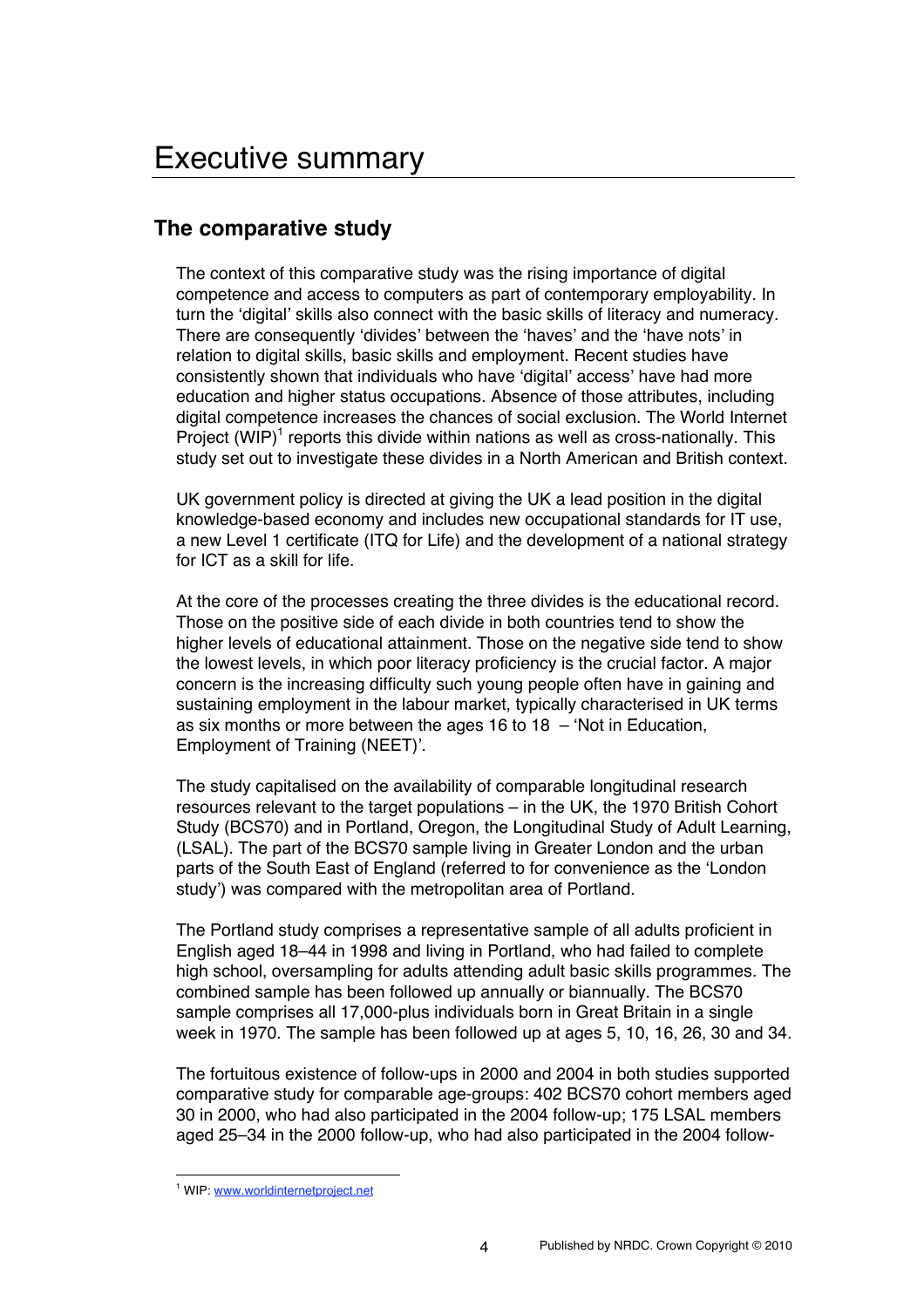up. To approximate the educational level of the LSAL sample, the BCS70 sample was restricted to those sample members with minimal or no qualifications (Level 1 or below) – most of whom had left school at the minimum age of 16 in 1986. Despite the inevitable loss of some sample members from the studies since they began and apart from the tendency for slightly more women than men and the more educated to stay in the study, both study samples remain representative of the starting populations).

Survey coverage in both studies included:

- tests of literacy proficiency (LP), available for 2000 and 2004 in  $LSAL<sup>2</sup>$  and 2004 in BCS70<sup>3</sup>
- measures of computer/internet access and use at both home and at work (ICT – information and communications technology). A number of alternative measures were available in both studies at both time points
- amount of employment (EMP), measured here as the number of weeks worked as a proportion of 104 weeks available over the two years prior to interview at each time point in each study
- occupational status (SOC standard occupational status) measured from occupation of current job at the time of interview at both time points in both studies. Comparable occupational groups were derived despite variation in initial occupational classification schemes in the US and the UK.

There was also a wide range of demographic measures – gender, parents' education, number of children and ethnicity (US only) – to serve as statistical controls.

# **ICT and labour market context**

Apart from differences in the forms of measurement used and data collected, there were contextual differences between the two locations. The Portland population had taken up, and maintained, high levels of ICT use earlier than in the case of the British sample, with only limited overall movement between the two time points and levelling off by 2004. In Britain the picture was one of a much larger rise in ICT access and use between 2000 and 2004 with convergence between the two countries by 2004.

Another distinctive feature of the Portland context was a recession in the local economy through most of our reference period that caused fluctuation and sorting in the labour market. The proportion who hadn't worked in the year prior to 2004 increased from 24 per cent to 28 per cent while there was a substantial increase in full-time workers. The issue then became one of examining the extent to which ICT and basic skills competence served as a form of protection against redundancy or enabled those made redundant to find other jobs. In London the situation was quite different throughout the whole period. The economy was continuing to expand and employers were prepared to lower their recruitment standards in order to fill the places available. In such a situation ICT competence

 $\frac{1}{2}$  $2$  Literacy was assessed using the US Test of Applied Literacy Skills (TALS) document literacy test. Since 1998

six waves have been completed.<br><sup>3</sup> Literacy (and numeracy) was assessed using a reduced form of the tests used in the 2002 Skills for Life National Baseline Survey (Williams et al. 2003).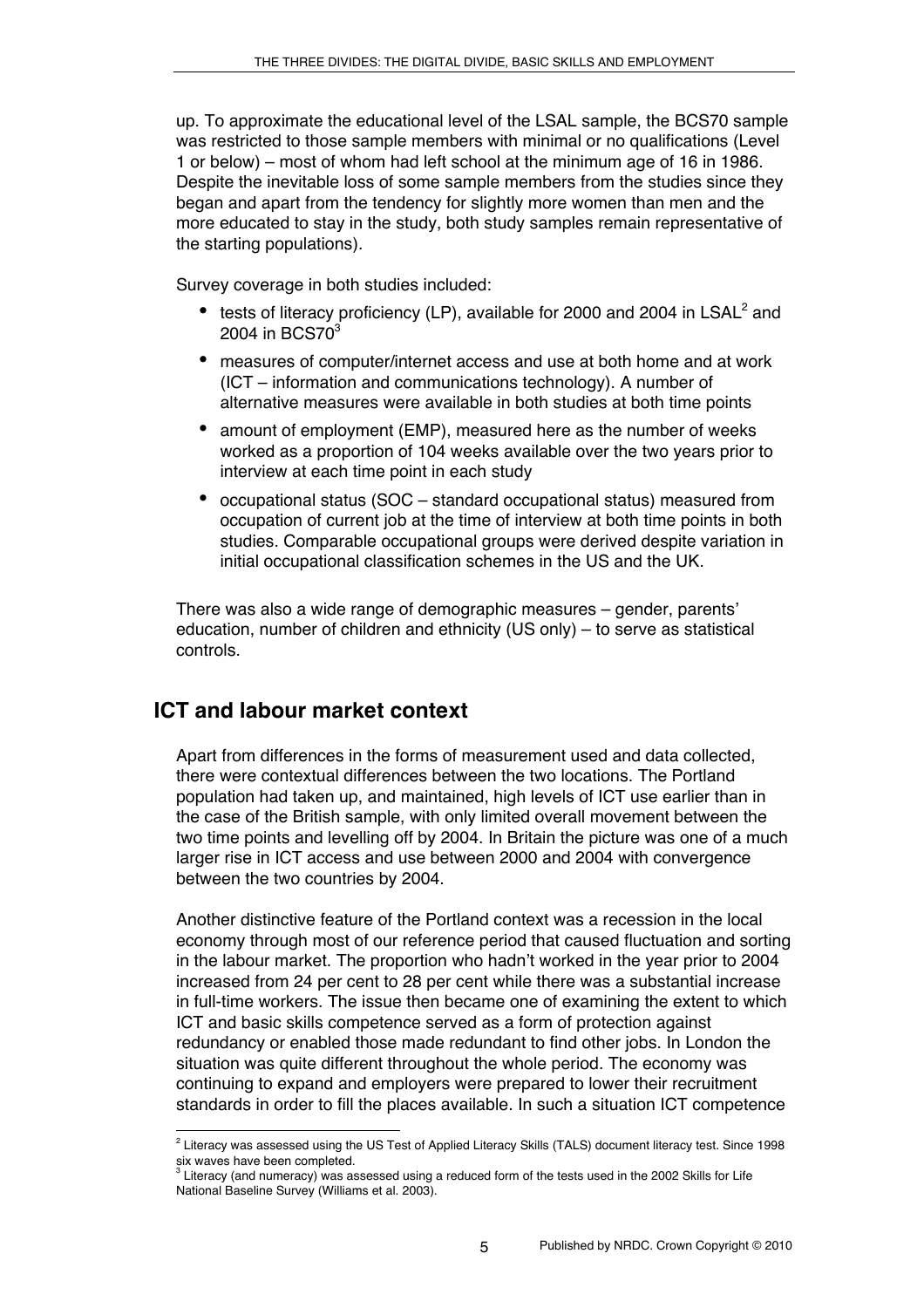is at a premium in gaining access to better kinds of job, not jobs per se as in Portland.

These labour market differences are reflected in some key sample characteristics. Both samples were well matched in terms of certain demographic attributes, such as gender, mean years of parents' education and mean age of leaving school. Notably, during the four-year period roughly 10 per cent of each sample achieved an educational qualification. In other ways, the samples were diverse. Thus although the proportions in skilled manual work were comparable between the two studies (one-fifth), compared with the Portland sample, twice as many of the London sample were in non-manual work (50 per cent) and half as many in unskilled manual work (28 per cent). Also, 45 per cent of the London sample had yet to become parents, compared with 30 per cent of the Portland sample. In addition, more than half the London sample were homeowners compared with less than one-quarter of the Portland sample.

# **Descriptive trends**

The first stage of analysis was to compare computer use, changes in literacy proficiency and employment in the two countries over the four years between 2000 and 2004, i.e. when the BCS70 cohort members moved from age 30 to 34.

The amount of employment and ICT access and use – were measured in both surveys on both occasions.

While computer use *at work* rose steadily in Portland, computer ownership and use *at home* jumped dramatically in London with a 77 per cent increase between 2000 and 2004. Growth in computer use at home or at work levelled off and declined slightly in Portland, equalling that in London and the South East of England where a little over 80 per cent of the study population were using computers by 2004.

In conformity with labour market trends, there was clear evidence of fuller and more sustained employment in the London sample between 2000 and 2004 compared to Portland. Although about 20 per cent of the workforce was out of the labour market in both locations at both times, a much higher proportion of workers in the London sample worked consistently every week at both time points – 70 per cent compared with just 10 per cent in Portland in 2000. Moreover while the average proportion of time worked in the London sample was steady between 2000 and 2004, Portland area workers experienced a threefold increase in full-time employment.

The increase in full-time employment in Portland was coupled with a 90 per cent increase in the proportion of jobs using computers by 2004. In 2000, 57 per cent of those in a job in Portland were using computers at work in 2004, compared with 48 per cent in London.

The literacy proficiency comparison in the two locations was limited as it was only measured in BCS70 in 2004, when the cohort had reached age 34. However in the Portland study, where measures were obtained in both 2000 and 2004, there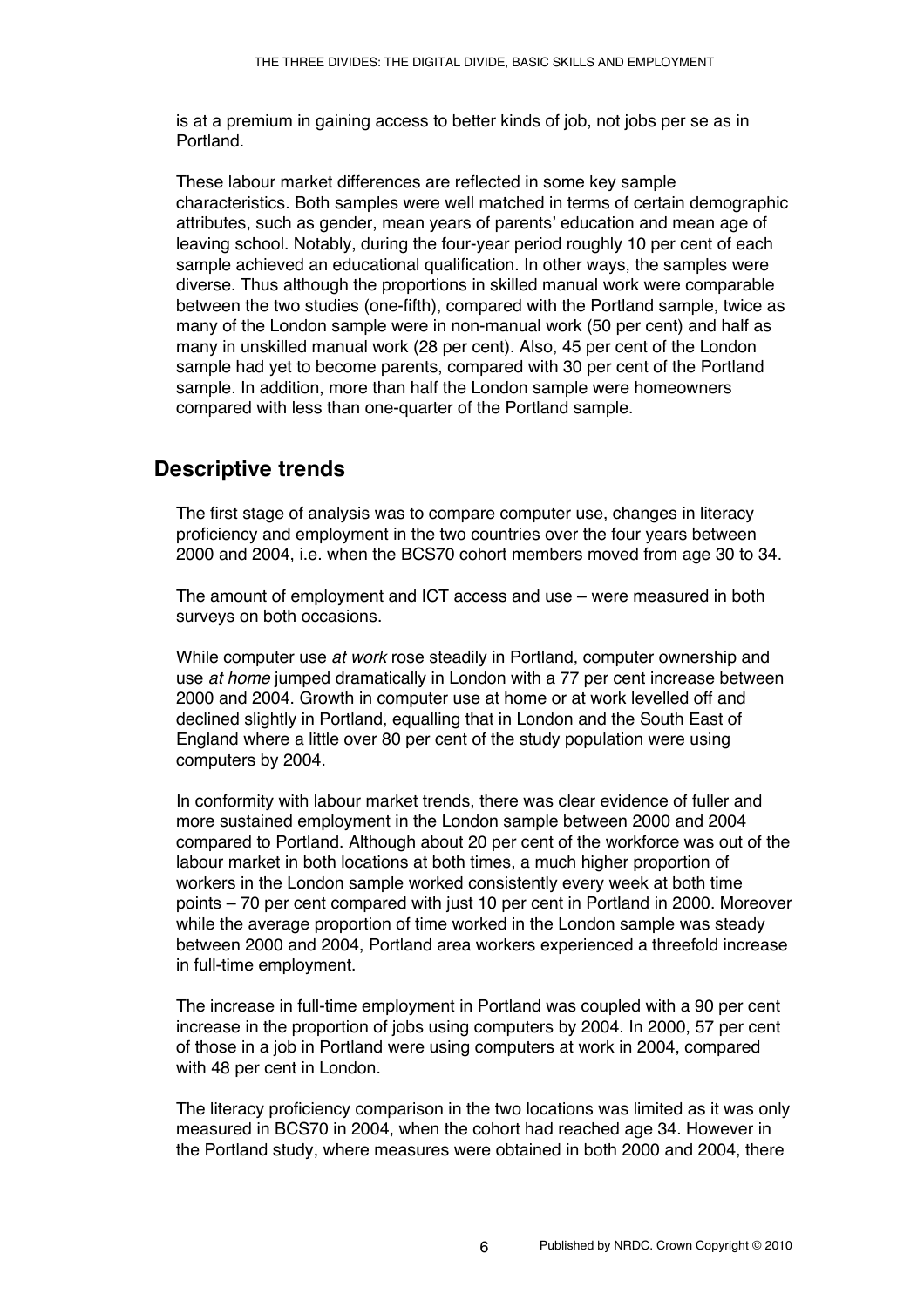was little evidence of change between the test scores overall for either men or women.

# **Structural equation modelling of the three divides in Portland and London**

Structural equation modelling (SEM) was directed at assessing the extent and direction of the influence of computer use, literacy proficiency and time spent in employment measured in 2000 (Time 1) on the same variables measured in 2004 (Time 2), taking account of other variables serving as statistical controls: gender, parents' education, number of children and ethnicity (US only). The strength of all the relationships among the divide variables *between the two time points* was estimated by statistically significant regression coefficients and *at each of the two time points* by statistically significant correlation coefficients.

Such a model can be used to assess the direction of influence between the two time points. Thus if it is hypothesised that literacy proficiency in 2000 is more likely to lead to increased computer use in 2004 rather than computer use in 2000 leading to increased literacy proficiency in 2004, the regression coefficient will be significantly larger in the former case than in the latter case.

The modelling strategy was carried out in three stages:

- estimate the model first in Portland with the measures in the three divides at both time points – *Portland Model*
- estimate a reduced model with literacy proficiency deleted from 2000 (Time 1) to enable comparison with London – *Comparative Model*
- develop and estimate the model independently in the British sample, taking advantage of the larger sample size to test the model for men and women separately and extending it to include occupational status – *Elaborated London Model.*

## **Portland Model**

The model showed clear relationships from employment and ICT use in 2000 (Time 1) to literacy proficiency in 2004 (Time 2), and a much more modest relationship from ICT use in 2000 (Time 1) to employment in 2004 (Time 2). Literacy proficiency in 2000 (Time 1) appeared to have no direct effect on employment or ICT use in 2004 (Time 2). There was evidence, however, of an indirect effect from parent's education and race (white) on literacy proficiency in 2000 (Time 1), which then predicted literacy proficiency in 2004 (Time 2). Literacy proficiency in 2000 (Time 1) then indirectly appeared to influence employment through its effect on ICT use.

These results suggest that exposure to ICT and employment boost literacy proficiency rather than the other way round. Exchanging the time spent on ICT at work for total time spent using ICT at home or at work produced stronger paths, suggesting that in the more depressed Portland labour market all ICT experience could be helpful in getting a job.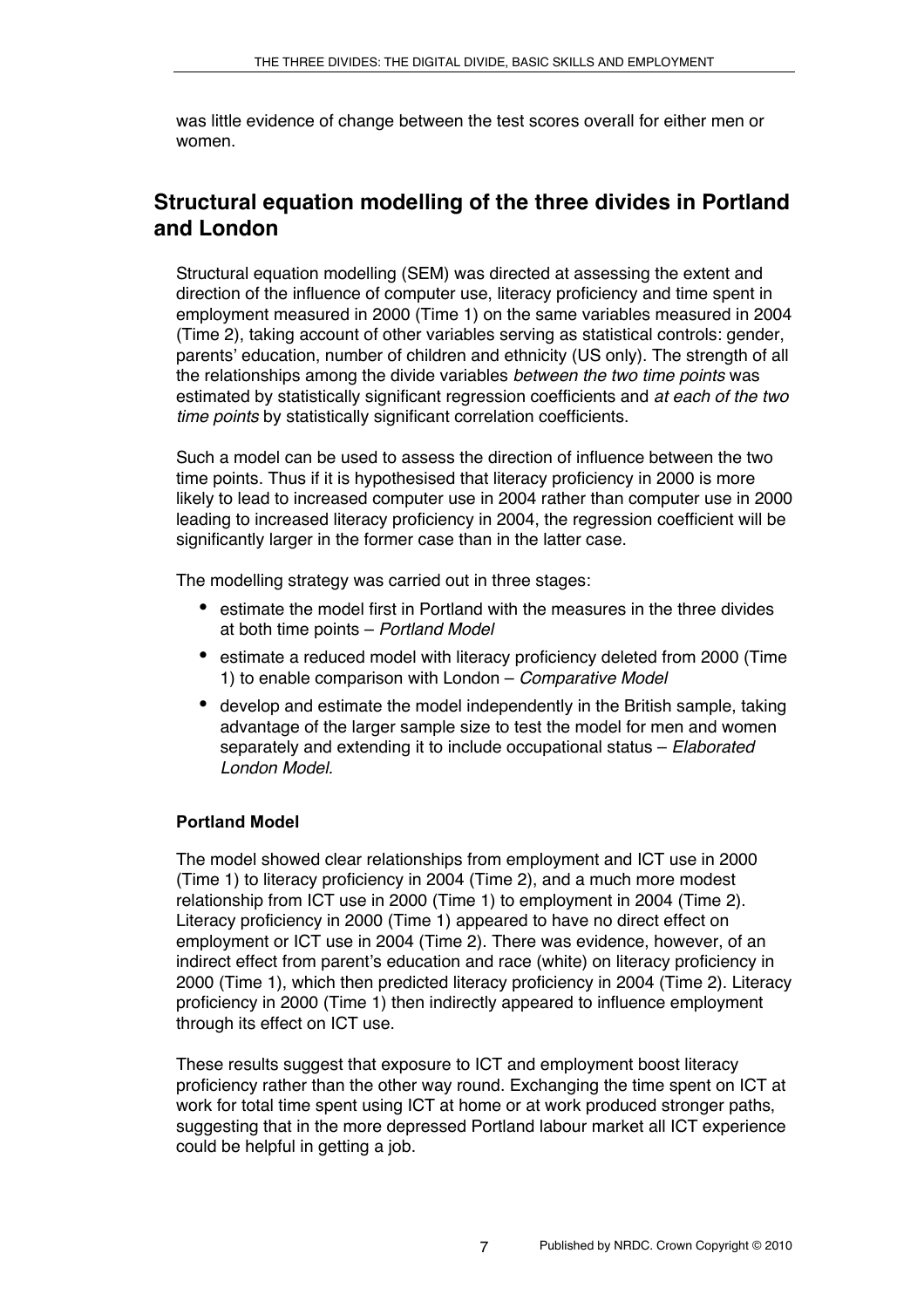## **Comparative Model**

In this case, although much the same pattern of relationships was evident in Portland and London, there were also differences. First, although the strength of the path between ICT use in 2000 (Time 1) and literacy proficiency in 2004 (Time 2) in the Portland Model remained much the same, the path between employment in 2000 (Time 1) and literacy proficiency in 2004 (Time 2) strengthened to twice its original size. Secondly, in London there was also a strong path between amount of employment in 2000 (Time 1) and ICT use in 2004 (Time 2), which was not seen in Portland. Finally, in the London model there was no significant relationship between ICT use in 2000 (Time 1) and amount of employment in 2004 (Time 2).

Thus the primary difference between the London and the Portland Models was in the effect of employment on literacy proficiency. Both the Portland and London models point to a positive effect of employment and ICT use on subsequent literacy proficiency. In the Portland Model, employment has a stronger effect than does ICT and in the London case ICT has the stronger effect.

## **Elaborated London Model**

The next step in the analysis was to elaborate the London Model further, taking advantage of the larger sample size. Two extensions were evaluated: the first comprised testing the model separately for men and women; the second comprised replacing time in employment by another divide, occupational status, alongside the other divide measures: computer use and literacy proficiency.

## *Men and women separately*

There were notable differences in the relationships between the men's and the women's models. For men the strongest relationships were between ICT use in 2000 (Time 1) and literacy proficiency in 2004 (Time 2) and amount of employment experienced in 2000 (Time 1) and literacy proficiency in 2004 (Time 2). All the other relationships were relatively weak. For women although the relationship between ICT use in 2000 (Time 1) and literacy proficiency in 2004 (Time 2) was replicated, this time it was accompanied by the relationship between amount of employment experienced in 2000 (Time 1) and ICT use in 2004 (Time 2).

From these results it appeared that, for women, employment appeared to provide a means of access to ICT, which in turn over time could then raise literacy proficiency. For men no such relationship was apparent.

## *Effect of occupational status*

Occupational status in 2000 (Time 1) – as might be expected – predicted literacy proficiency and ICT use in 2004 (Time 2). However, in this case the effects were two-way (reciprocal) with the rise in ICT use in 2000 (Time 1) predicting rise in occupational status in 2004 (Time 2) and vice versa.

The two-way relationships were different for men and women. For women occupational status in 2000 (Time 1) predicted more strongly ICT use in 2004 (Time 2), whereas for men ICT use in 2000 (Time 1) predicted more strongly occupational status in 2004 (Time 2). For both men and women ICT use in 2000 (Time 1) continued to predict increased literacy proficiency in 2004 (Time 2).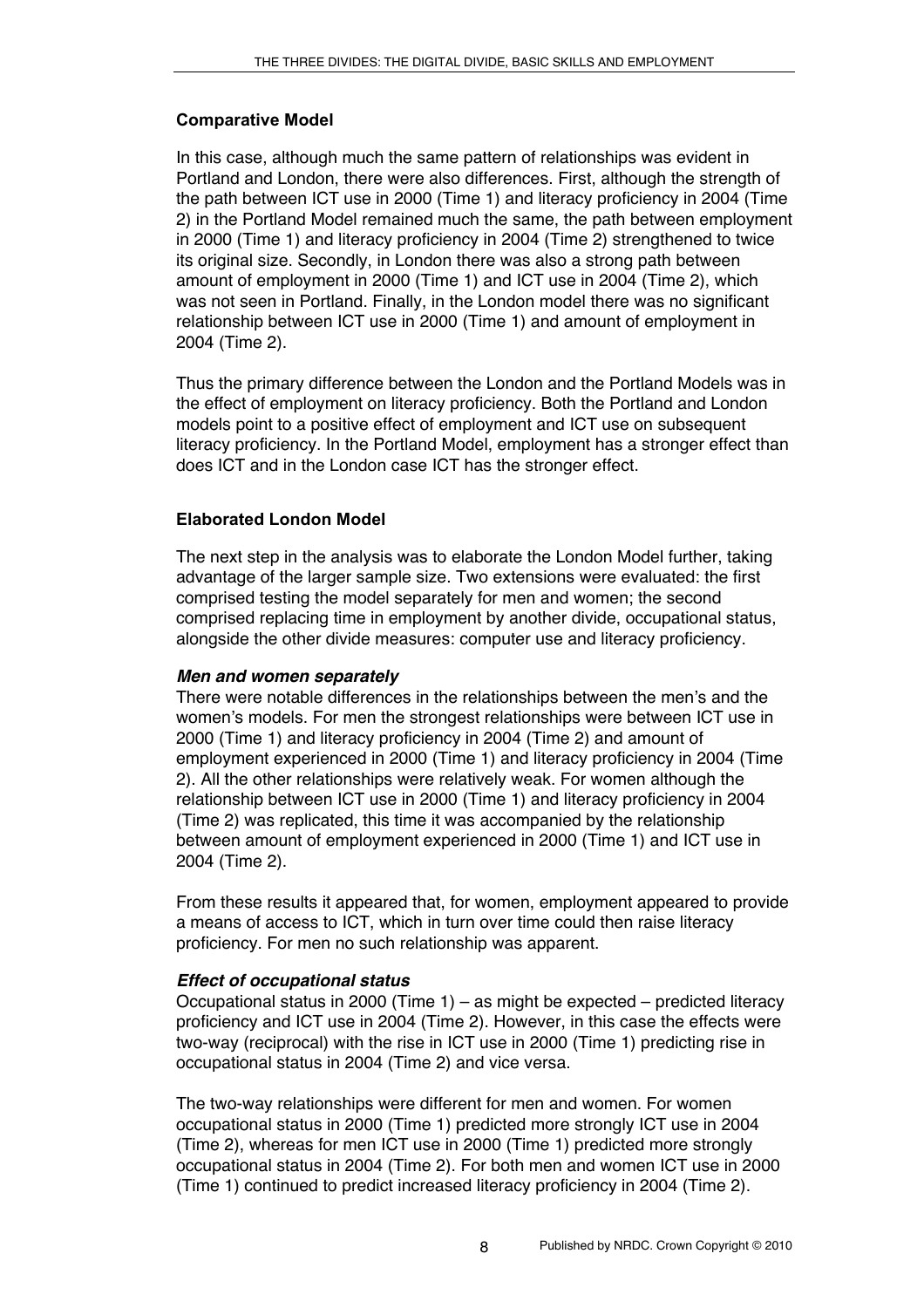Accordingly we conclude that the relationships of ICT with employment across time are different for men and women. In the case of men, computer use connects with higher status occupations, which themselves support literacy proficiency improvement. For women, many of whom are returning to the labour market after child rearing, the key route to literacy proficiency is through ICT, experience of which is more likely to be gained in high status occupations.

# **Conclusions**

The main conclusions to be drawn from the analysis are:

- The more depressed labour market conditions in Portland placed a premium on ICT use at home or in the workplace for getting employment, whereas the effect of such ICT use in the more buoyant London labour market was more likely to be access to higher-level jobs.
- The digital divide was reducing more quickly in Portland than in London but a solid minority in both places still had little access to or use of ICT.
- Employment and ICT use support the development of literacy proficiency hence enhancement of literacy proficiency is aided by time spent in employment and exposure to ICT. The evidence of effects in the other direction is much weaker, i.e. of improved literacy proficiency influencing the take-up of ICT or getting employment.
- From the London evidence it appears that ICT use is more likely for men to be associated with progression in employment. For women it is more likely to arise from engagement with the labour market particularly through high status occupations.
- Decline or stagnation in any of the competences reflected in the three divides increases the likelihood of marginalisation and exclusion reinforcing the case for such government initiatives as Train to Gain and expanded adult basic education provision.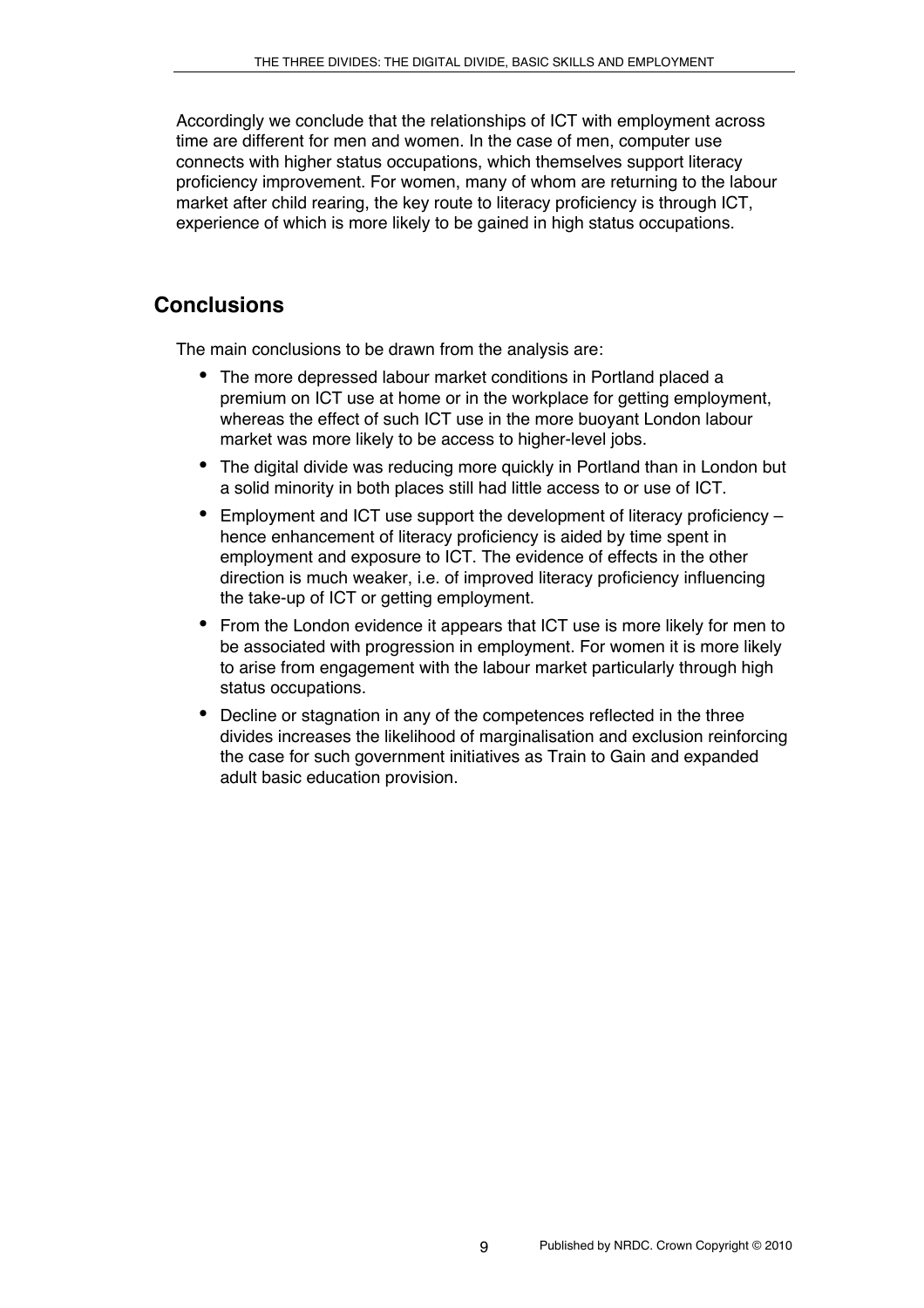# 1. The comparative study

# **Background**

Technological transformation of employment since the 1970s and the consequent increasing globalisation of goods, services and labour markets have placed increasing pressure on employees for demonstrable competence in the basic skills of which literacy, numeracy and, ever increasingly, ICT skills are seen as central to employability (Levy and Murname 2004). Yet the Confederation of British Industry (CBI) member employers report that currently their employees' poor literacy, language and numeracy skills have a negative impact on productivity (Dugdale and Clark 2008). The UK government has the goal of becoming a world leader among OECD countries in skills by 2020, when 95 per cent of the working age population are to possess at least functional literacy and numeracy (DIUS 2009).

Basic literacy especially supplies the foundations of the qualifications and further education and training that much contemporary employment demands. In addition, basic numeracy, also described as ʻquantitative literacy', is considered vitally important in the modern economy as new forms of IT-based employment replace the unskilled work on which traditional industry depended. At the same time, it is well established that lack of literacy skills has social consequences reflected in another feature of the modern economy – the increasing marginalisation into casual jobs and unemployment of young people without the credentials that employers take to signify employability**<sup>4</sup>** .

In large areas of the contemporary labour market, the ʻthird' basic skill – ICT or *digital competence –* continues to gain increasing prominence. Without this skill, modern office work is largely inaccessible or heavily restricted for the people (often young women) seeking it. ICT competence links to numeracy, for which the demand has also been growing over the last 20 years, not least because it links increasingly to an office-based career (Bynner and Parsons 1997, Parsons and Bynner 2006). Moreover, lack of access to or competence in digital skills is increasingly an obstacle to taking advantage of learning and training opportunities that computers and the internet provide. Individuals who have ʻdigital' access to ICT have had more education and higher status occupations (Howard 2000, Clark 2008).

A consultation by the National Institute of Adult and Continuing Education (NIACE) in Britain established that in August 2007 only 61 per cent of households had access to the internet. The report (McNair 2009) quotes a Eurostat Survey in which it was reported that 40 per cent of women and 30 per cent of men were unable to carry out basic IT tasks such as moving a file or using copy and paste tools. In another report prepared for government leaders, it was noted that 60 per cent of employees in the UK had the technical proficiency they needed compared with 80 per cent in Poland and 75 per cent in Portugal (NIACE 2008). The World

 $\frac{1}{4}$ <sup>4</sup> See Sum et al. (2004) reporting analysis of US 'NALS' and OECD 'IALS' evidence.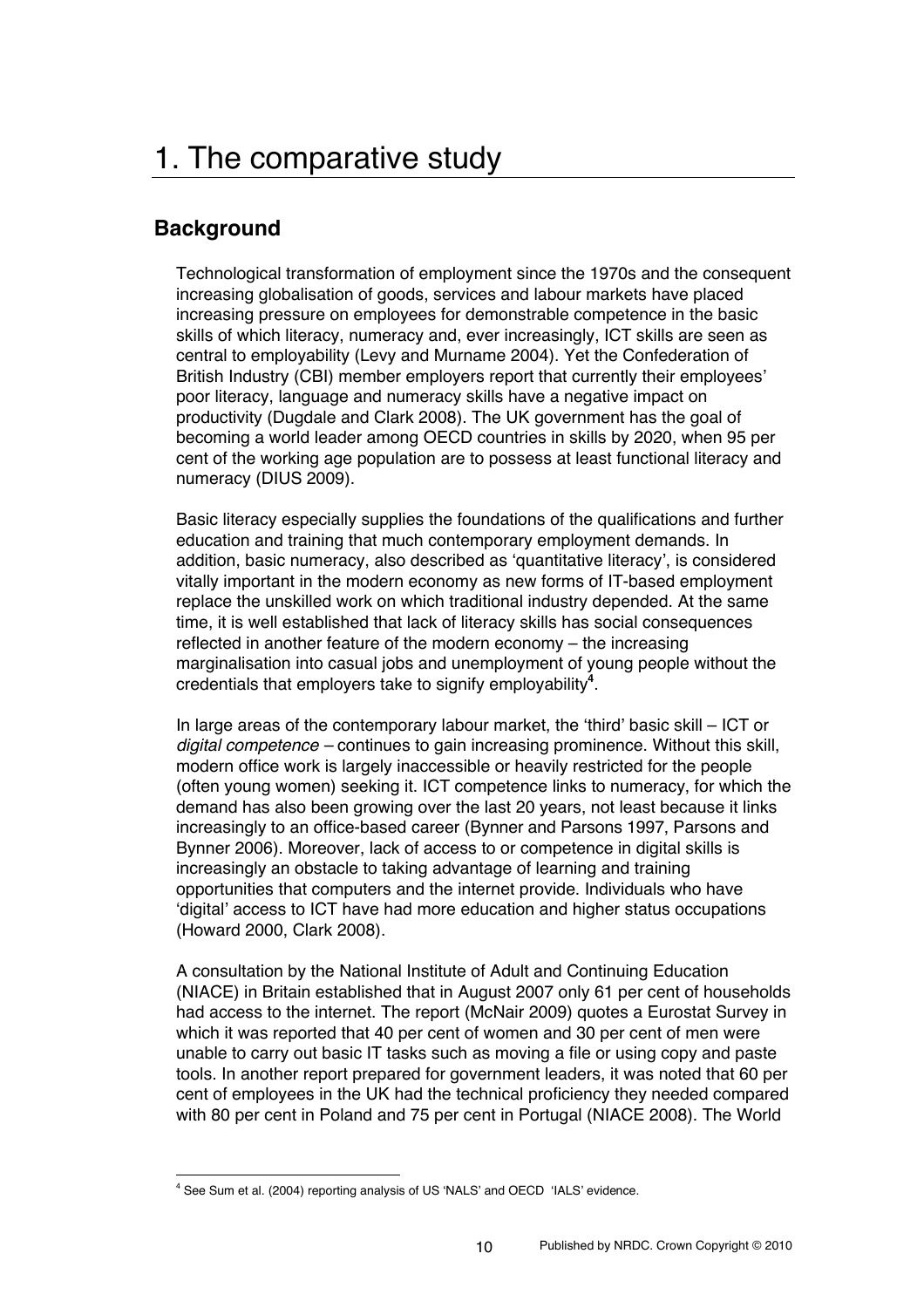Internet Project (WIP)<sup>5</sup> reports this divide within nations as well as crossnationally.

Literacy and numeracy skills are also not distributed evenly across industrialised countries. The Organisation for Economic Cooperation and Development (OECD), sponsors of the International Adult Literacy Survey (IALS), used a specially designed test to place members of population samples in 14 countries in one of four literacy levels. This showed for the USA and Great Britain over onefifth at the lowest literacy level, three times the proportion in Sweden (OECD 1997, 2000).

In the interest of improved competitiveness and combating social exclusion, major initiatives have been taken to raise adult literacy levels. More recently the focus has been on raising numeracy and ICT access and use. In the UK this began with the work of the Moser Committee in 1997, who, over two years, assembled the evidence on the impact on society of poor literacy and numeracy performance and recommended a major programme of professional development and curriculum reform which was subsequently transformed into the top priority Skills for Life government programme, launched in 2001 (DfEE 1999, DfEE 2001).

Educational provision directed at raising literacy and numeracy levels among adults may be seen as part of a strategy to make good the deficiencies of education systems that fail to ensure that all individuals are fully equipped in adulthood with basic skills. Part of the reason for this failure lies in individual lives, especially where illness has prevented full participation in education from an early age or second language difficulties encountered on moving to a new country cause a child to fall behind (Snow and Strucker 2000). In other cases it is more a process of marginalisation within education rooted in poor home conditions and weak family support for education that teachers have failed to mitigate (Bynner and Steedman 1995, Parsons and Bynner 2007). Rather than education offering progression through different stages of achievement, a series of obstacles to achievement are encountered which the individual finds increasingly difficult to surmount. The consequence if this is that the child drifts away from mainstream educational provision, lacking the skills that underpin full access to the curriculum and failing to take advantage of the opportunities that the system offer for progression to further and higher education later on.

This is sometimes overlooked in the approach to adult basic skill provision, namely that many members of the target population are likely to view education as an alienating and demotivating experience rather than as a source of opportunity. Restoring motivation is likely to require new pedagogy in which information technology has been shown to have an important part to play (Mellar et al. 2004, Strawn 2006).

At one time gaps in basic skills proficiency were no bar to employment in Britain or the US. In Britain, until the end of the 1970s, as many as 65 per cent of young people left education at the minimum age of 16, most of whom moved straight into the large number of unskilled or semi-skilled jobs that existed then, regardless of any level of basic skills that they had. The attitude of employers in that era was ʻwhat you need to know can be learned on the job'. Therefore all that

<sup>-&</sup>lt;br>5 WIP: www.worldinternetproject.net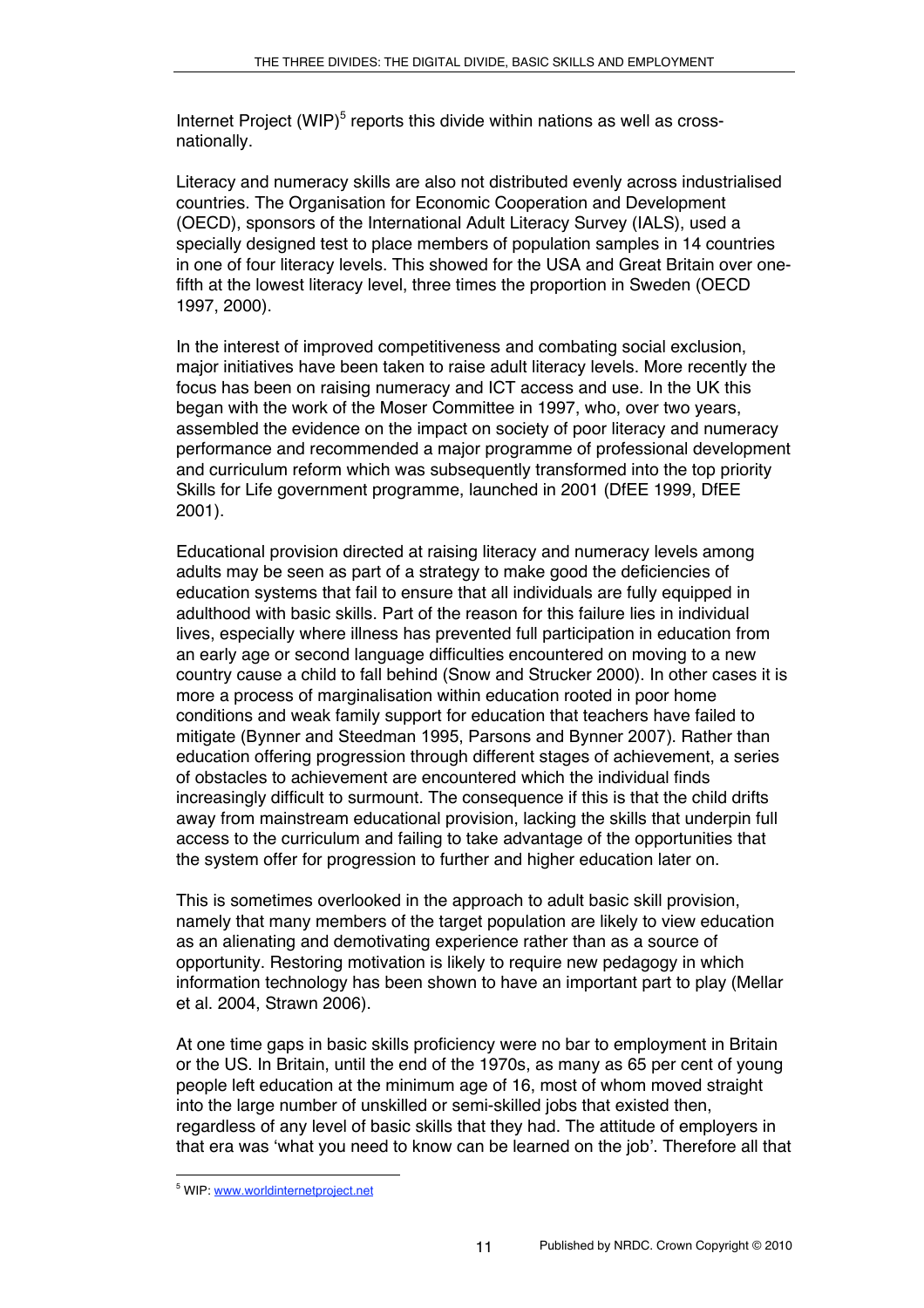basically mattered for employability was willingness to work helped also by contacts in the local community through which job opportunities could emerge. The collapse of traditional industry and the digital basis of much modern employment placed an ever-growing demand for job applicants to have a range of personal attributes, including the ʻbasic' and digital skills. In Britain the consequence of poor achievement, underpinned by lack of basic and digital skills, is one of the factors leading to young people leaving education at the earliest age, typically 16, without any qualifications. What follows may be a ʻpatchwork' labour market experience: in and out of jobs and spells of unemployment characterised as ʻNot in Education, Employment or Training' (NEET). Basic skills and ICT courses in colleges or work places may supply a route back into education for some but usually not until their twenties.

In the USA the consequence of poor educational progress in the early years is likely to be failure to complete high school, with drop out at any age from 15 onwards depending on the minimum school leaving age, which differs from state to state. A second chance to achieve high school credentials comes through the General Education Development (GED) test. Rather than returning to high school to graduate in the conventional way or, in the case of immigrants, start high school from scratch, adults can attend adult education classes in preparation for the GED. The provision will often include significant literacy and numeracy components as core foundations of the curriculum to follow. The GED credential is meant to supply the student with a platform for the employment equivalent of the high school graduation diploma. In the case of first generation immigrants, the literacy problem is compounded by the need for first mastering English. Poor skills and lack of educational progression diminish chances in the labour market, making young people in this situation particularly vulnerable to exclusion from employment.

# **The three divides**

In the contemporary labour market we therefore have evidence of three divides: the literacy proficiency divide, the digital divide and the employment divide.

- **Literacy proficiency** is the first and most fundamental divide*.* Although the numbers with ʻvery poor' (ʻEntry level' in UK terms) literacy are relatively small in both the UK and US populations, the numbers that exceed 8 per cent who are below the level of any recognised qualification in Britain represent formidable challenges (Bynner and Parsons 2006) – as do those well in excess of 20 per cent at IALS Level 1 or below. In the case of numeracy or ʻquantitative literacy', the proportion with poor skills is so large that if anything it suggests that the strength of many economies, including those of the US and Britain, may be threatened by what can be seen as a major human capital deficit (OECD 1997, 2000).
- **The digital divide** sets apart those who are fully competent in the use of ICT from those who lack these skills or have no access to them through the use of computers and the internet either at home or their place of work.
- **The employment divide** reflects the marginalised opportunities; typically including regular spells of unemployment at one end of the labour market, as opposed to full-time, continuous and progressive working careers at the other.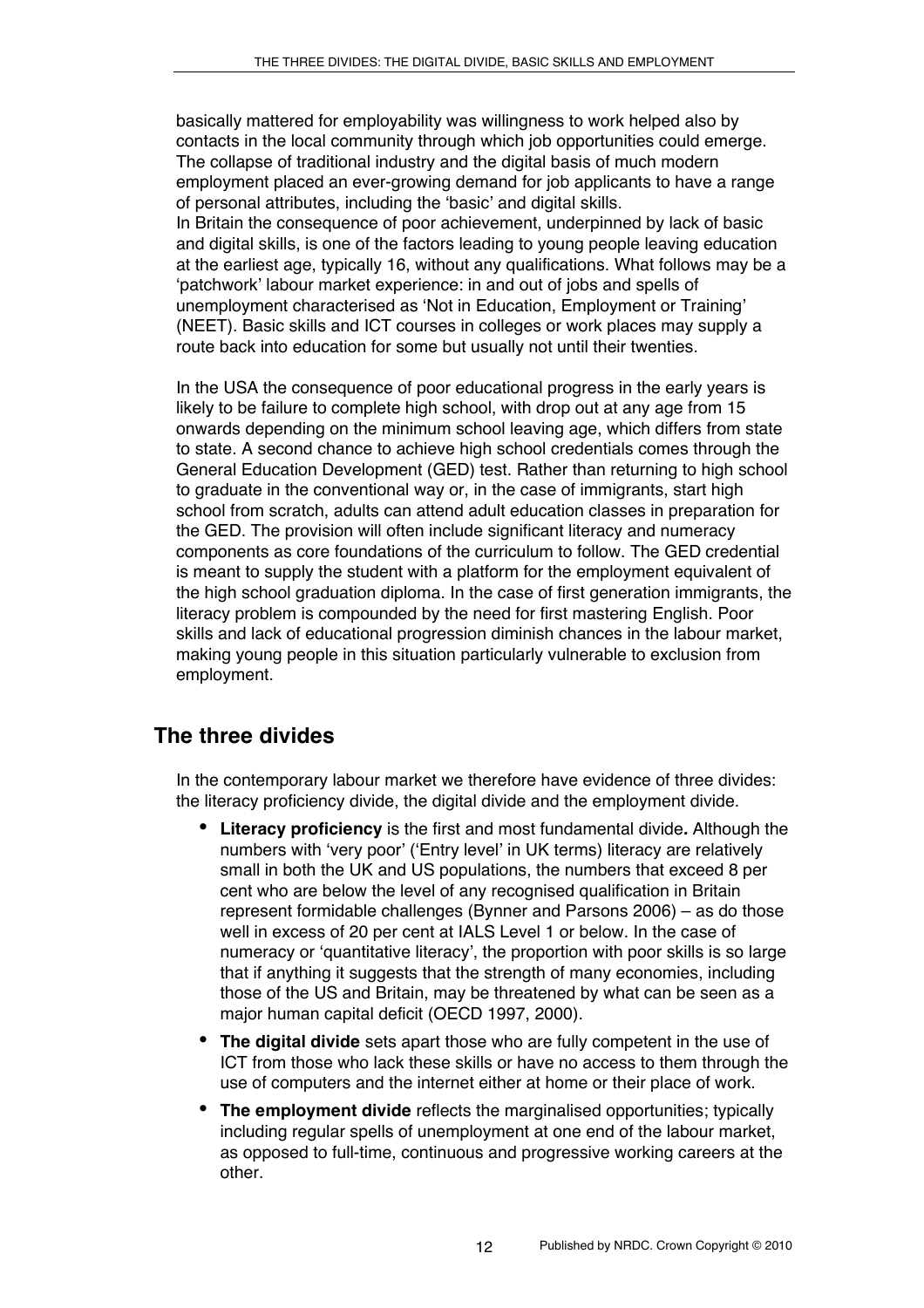Although there is good evidence to support the existence of these divides – loosely defined as a distribution of an attribute with accumulating negative (as opposed to positive) social and economic consequences for those at either end – there is little understanding of the relationship between them. Does enhancement of literacy competence precede enhancement of ICT competence or can the process work the other way round, with ICT providing a means of gaining access to literacy? At the same time, is it the case that ICT, as well as literacy proficiency, are both needed to get access to modern jobs, or is literacy still the main factor? Does employment boost both ICT competence and literacy proficiency?

Such questions demand the modelling of relationships between the key variables of interest controlling for other variables that could be confounded with them. For example is a young person's parents' low educational level generally the prime cause of their basic skills difficulty and later employment problems? What is the added effect of experience in the workplace?

## **Research resources**

The study reported here capitalised on the existence of complementary US and British datasets, from which closely equivalent samples<sup>6</sup> could be constructed (Bynner and Parsons 2008, Reder 2008).

The British data come from the 1970 British Cohort Study (BCS70) with originally 17,000 babies followed up on a number of occasions since their births in April 1970 – at ages 5, 10, 16, 26, 30 and most recently at age 34. Coverage includes key indicators of circumstances and experience relevant to the stage of life reached and ranges widely over family life, education, health and citizenship and included a comprehensive basic skills assessment at age 34. The study sample taken from the 1970 cohort (referred to for convenience as the ʻLondon sample') comprised those cohort members classified as living in urban areas in London and the South East of England, who had left school with no qualifications or qualifications below Level 2<sup>7</sup>, usually at the minimum statutory leaving age of 16.

The US Longitudinal Study of Adult Learning (LSAL)<sup>8</sup> is based in Portland, Oregon and comprises a representative sample of 934 individuals living in Portland in 1998, aged 18–44 who had failed to graduate from high school, i.e. had failed to complete the 12th grade (referred to throughout as the ʻPortland sample'). They have been followed up on six occasions with the most recent survey taking place in 2006. In each follow-up all sample members had their basic skills assessed using the US Test of Applied Literacy Skills (TALS)<sup>9</sup> as part

 $6$  Both samples constitute sub-populations of the general adult population surveyed over a particular time period in particular places, but to avoid confusion between the statistics produced for them and those quoted for the whole of the local population, we refer to them as the 'study sample' or 'samples' throughout.

In June 1986 BCS70 cohort members were among the last set of 16 year olds to experience the two-tier examination system of General Certificate of Education (GCE) examinations with grades A–E or Certificate of Secondary Education (CSE) examinations with grades 1–6. Both GCE grades A–C and CSE grade 1 are Level 2 pass grades. In September 1986 this two-tiered system was replaced with the General Certificate of Secondary Education (GCSE) with grades  $A^*-G$ . Grades  $A^*-G$  are Level 2 pass grades.

 $8$  See Reder (2009).

<sup>&</sup>lt;sup>9</sup> TALS is a standardised assessment of literacy using the ETS Test of Applied Literacy Skills. A technical discussion of this test can be found in the documentation of the 1992 National Assessment of Adult Literacy Survey. See Kirsch et al. (2000). To download a copy see http://www.lsal.pdx.edu/instruments.html. This instrument is from the same family of measures used in the IALS.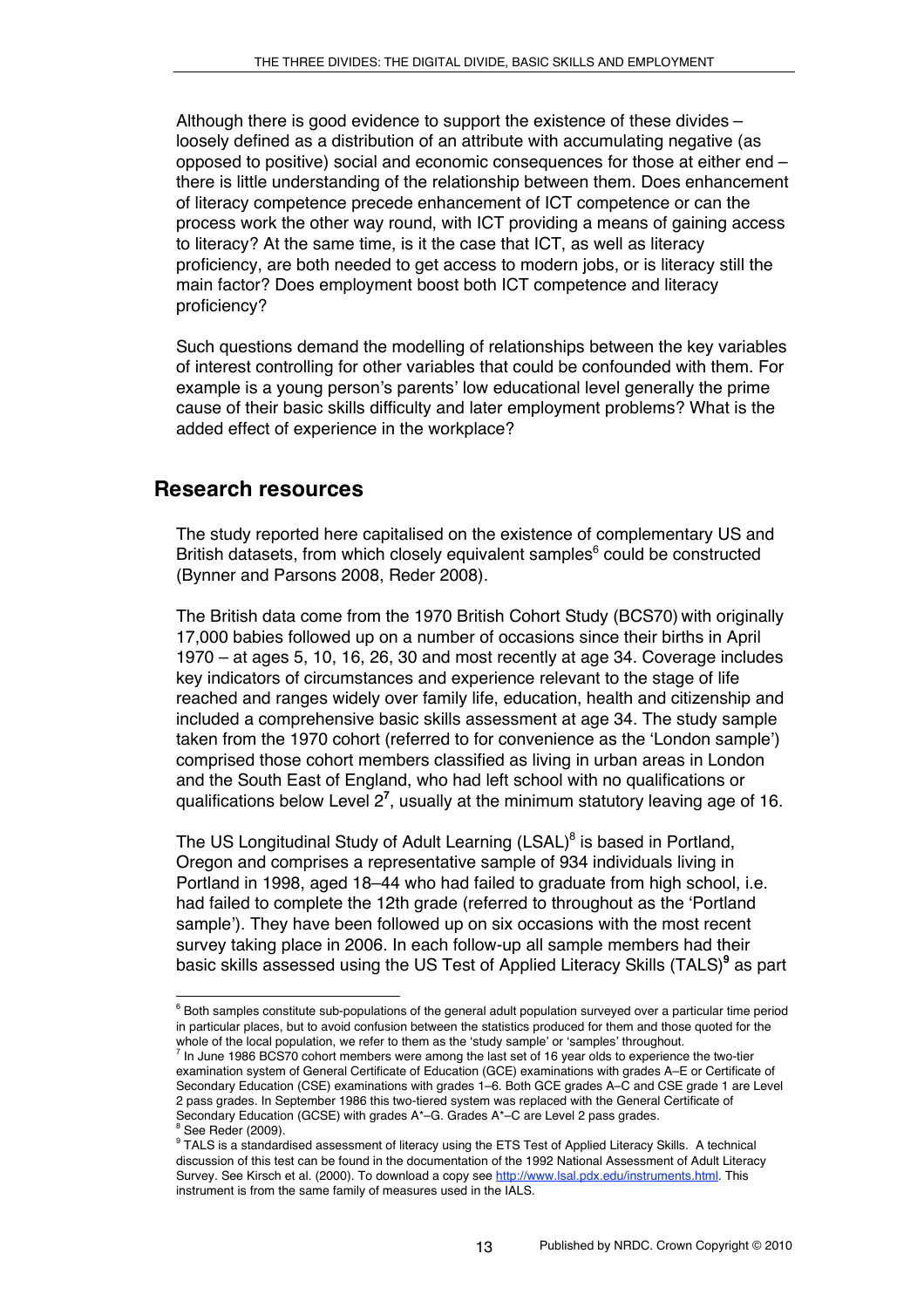of an interview that also ranged over reading practices, employment experiences and ICT self-reported competence and application in a variety of settings. The Portland sample included sufficient numbers in the age range 28–35 in 2000 to match broadly those who had reached age 30 in 2000 in the BCS70. After removing those study members who had not completed both the 2000 and 2004 surveys, the matched sample comprised 175 individuals in Portland and 402 in London followed up over the same four-year period.

The matching succeeded for some sample member attributes, but was only partially successful for others (Table 1.1). Thus the male/female distribution, parental experience of education, sample members' average age when they left school and achievement level were well matched between the Portland and London samples. In contrast non-native English speakers (18 per cent), ever taken a literacy class and being a parent were strongly weighted towards Portland. Home ownership, on the other hand, was much more common in London than in Portland. Although a similar one in five of both populations worked in a skilled manual job, those in the London sample were much more likely to be in non-manual work and the Portland sample to be engaged in partlyskilled or unskilled manual work.

|                                    | <b>BCS70</b> | <b>LSAL</b> |
|------------------------------------|--------------|-------------|
| Sample size                        | 402          | 175         |
|                                    |              |             |
| % female                           | 54           | 52          |
| % native English speakers          |              | 82          |
| Mean years parent's education      | 10           | 12          |
| Mean age left school               | 16           | 16          |
| Mean years of education            | 11           | 10          |
| % earning GED (US) or Level 2 (UK) |              |             |
| between 2000 and 2004              | 10           | 7           |
| % who are parents                  | 55           | 70          |
| % own home                         | 53           | 22          |
| % ever taken literacy class        | 2            | 63          |
| % Non-manual work*                 | 50           | 27          |
| % skilled manual work*             | 22           | 20          |
| % partly/unskilled manual work*    | 28           | 53          |

#### **Table 1.1: Descriptive comparison (2000)**

\*reduced sample, those in work at time of interview

For more details of BSC70 and LSAL and the make-up of the matched sample – see Appendix 1**<sup>10</sup>**.

# **Design issues**

## **Coverage**

The matching was the result of much preliminary analysis before making a final commitment to this particular form of comparative design. A range of analyses of the data were carried out to test different ways of achieving equivalence and to

<sup>&</sup>lt;sup>10</sup> Also refer to www.cls.ioe.ac.uk/studies.asp?section=000100020002 for extensive information on BCS70 and www.lsal.pdx.edu/ for extensive information on LSAL.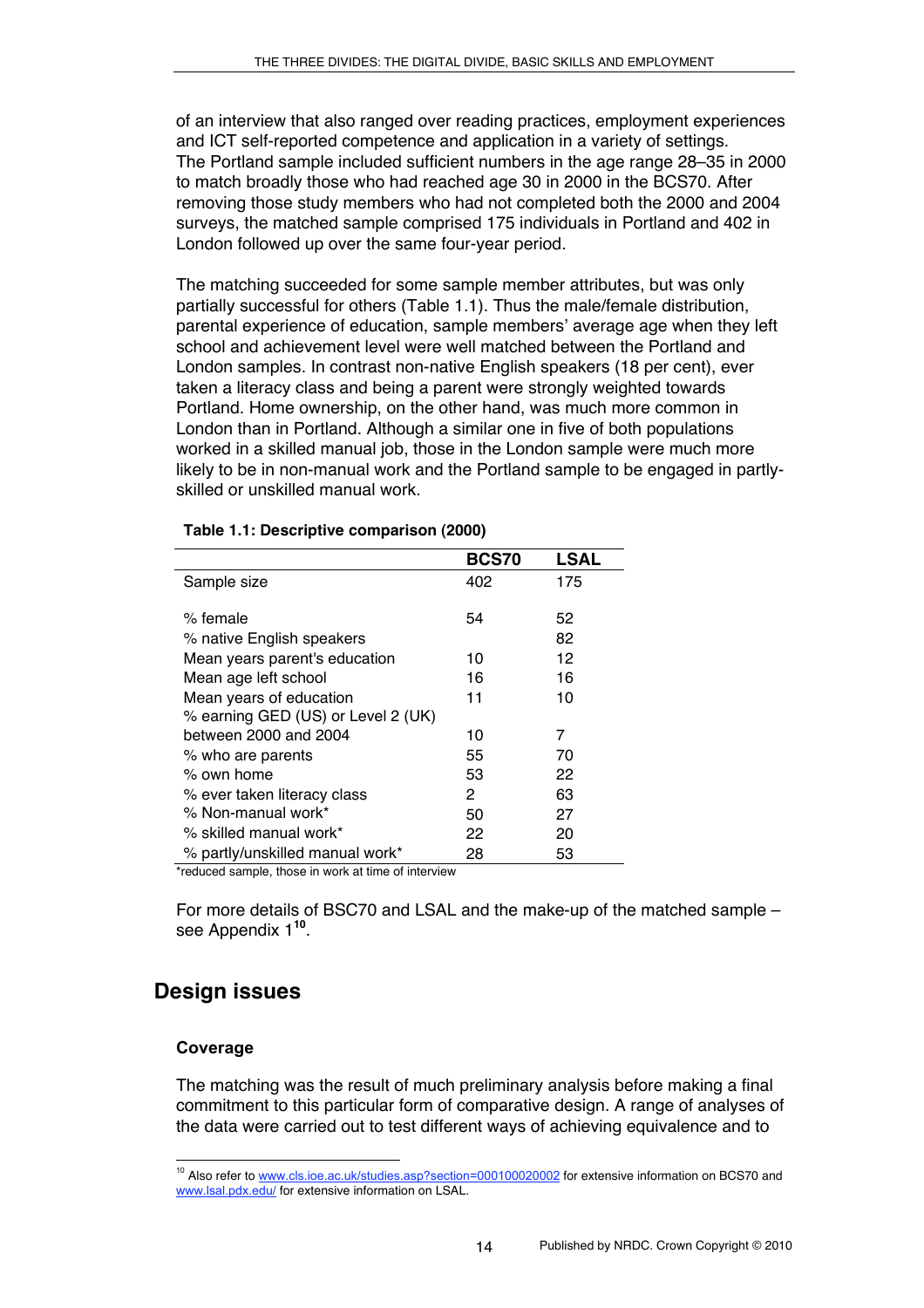identify deficiencies in the data. One problem in the London sample, for example, was that a basic skills assessment was not conducted at age 30 in 2000. In Portland comprehensive assessments were undertaken in both 2000 and 2004. Another problem was that operational definitions and measurement scales were not identical for key variables across the two countries. But nevertheless there was sufficient functional equivalence between the two datasets to make comparative analysis between them productive and worthwhile.

## **Educational equivalence**

Precise equivalence between US and British educational achievement is difficult to establish. The US system assumes that every student will achieve high school graduation given the investment of the time and effort needed. The England and Wales education system operates though examinations taken at key ages, one of which, and probably the most important in relation to future destinations, is taken at age 16. In the case of BCS70, half the cohort expected to leave and did leave full-time education at the age of 16. Those who achieved the requisite qualification standard, Level 2 (at the time the General Certificate of Education [GCE] O-level grade A–C or Certificate of Secondary Education [CSE] Grade 1, subsequently replaced in 1997 by the General Certificate of Secondary Education [GCSE] grade A–C), were considered qualified for progression to further education. Further qualifications at advanced level, (A-level), usually taken at age 18, were needed to proceed to higher education. After extensive preliminary analysis to evaluate the effect of different cut offs, it was finally decided to view British cohort members who had failed to achieve Level 2, most of whom had left school at the minimum age of 16, as most closely equivalent to the Portland high school dropouts.

## **ICT take-up**

Apart from differences in data collected in relation to all three divides, there were further contextual differences between the two locations. From investigations of the data, it was clear that the Portland population over the four years covered had taken up and maintained high levels of ICT use earlier than in the case of the London sample. In fact there was a levelling off of use in Portland reflecting near saturation of use, though there was still a residual gap (Strawn 2006). In Britain the picture was one of rising ICT access and use. In both LSAL and BCS70 data were collected about access to and use of computers and the internet.

## **Labour market context**

Another distinctive feature of the Portland context was a recession in the local economy through most of our reference period that caused fluctuation and sorting in the labour market. The proportion who hadn't worked in the year prior to 2004 increased from 24 per cent to 28 per cent while there was a substantial increase in full-time workers. The issue here became one of examining the extent to which ICT and basic skills competence served as a kind of protection against job loss or enabling those made redundant to find other jobs.

In London and the South East of England the situation was quite different throughout the whole period. As part of general economic buoyancy across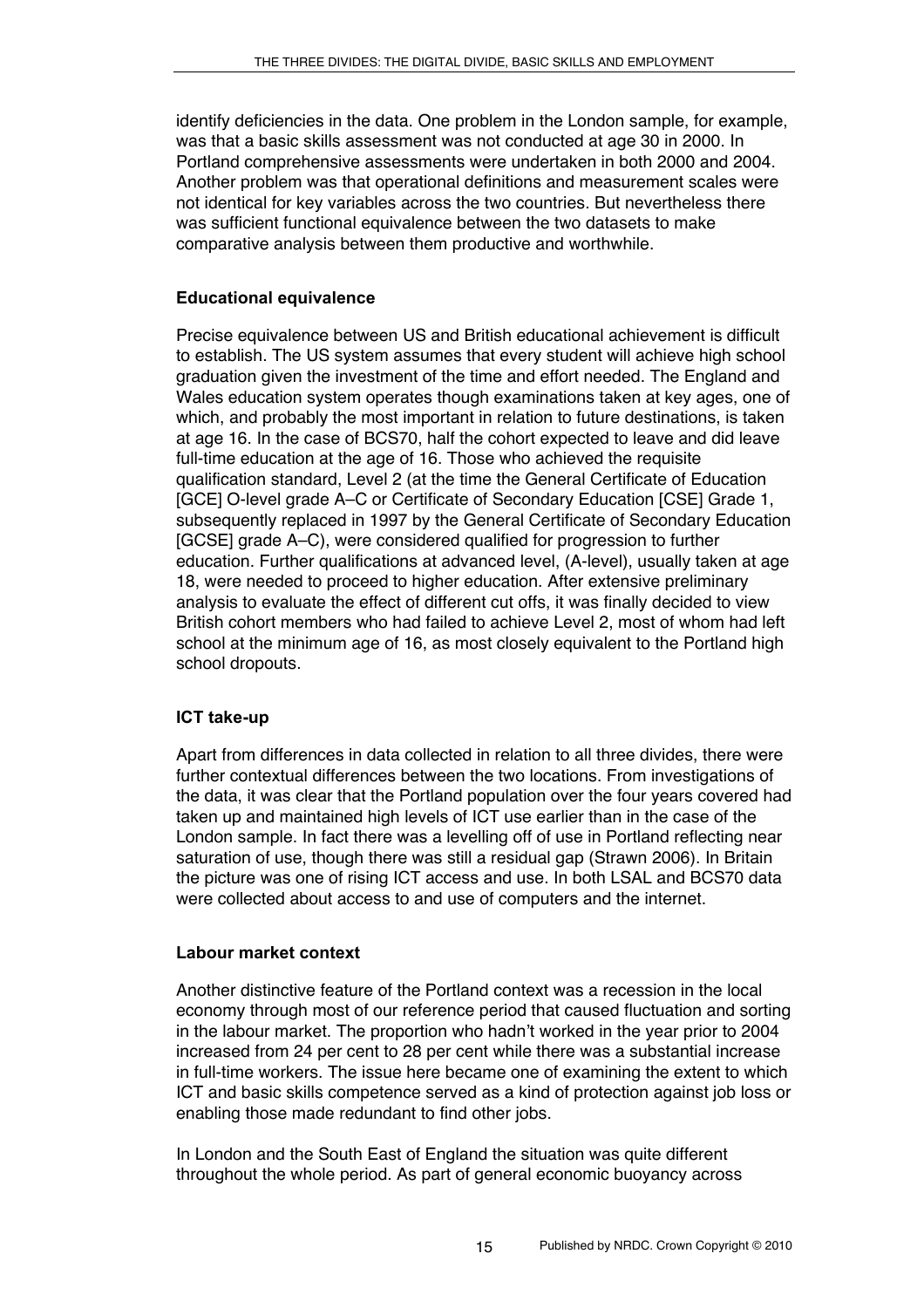Britain, the economy was continuing to expand and employers were prepared to lower their recruitment standards in order to fill the places available. In such a situation ICT competence has a premium attached in gaining access to better kinds of jobs.

During periods of unemployment, people in Britain have access to state benefits that enable them to manage economically. The US tends to be tougher, though again with great variation from state to state. Welfare benefits tend to be linked for both sexes to consistent attempts to gain employment, e.g. ʻWelfare to Work' (Bright 2001). In Britain benefits were not conditional in this way and women, particularly with small children, from lower levels of the labour market, were more likely to stay at home looking after their children than seek to enter jobs that they did not want. A particular development of the British analysis was to examine gender differentiation with respect to the three divides in more detail. Numbers in the Portland sample unfortunately did not allow such fine-grained analysis, but early work showed that the gender effect was much weaker.

### **Analysis strategy**

The analysis of the comparative data served two purposes. The first stage was to map descriptively similarities and differences in all features of the three divides and in the two national contexts. For a cross-national study with economic and policy development moving in different directions, this is an essential counterpart to statistical modelling, aiding the interpretation of disparate or unexpected findings. Only then can we begin to identify common processes across the two societies.

The second stage involved the use of structural equation modelling (SEM) (Kline1998, Maruyama 1998) with the statistical package, MPlus**<sup>11</sup>**, to test postulated causal processes, linking change over time in each of the three divide variables – literacy proficiency, ICT competence and employment. SEM supplies a means of testing such a model against observed data by estimating all possible influences (usually referred to as ʻpaths') between the variables involved (ʻsaturated' model) or by ʻconstraining' certain paths to be zero, while others are estimated (ʻconstrained model'). Estimates are in the form of regression coefficients (described as ʻpath coefficients') for which statistical significance can be established. Because of the relatively small sample sizes involved in this study, especially in Portland, only substantial path coefficients are likely to achieve statistical significance**<sup>12</sup>**, supplying a stringent test of the model's validity. Of course, it is important to emphasise here that a ʻgood' fit of a structural equation model to the data does not prove causality, merely that the strength of relationships among variables and the direction of influence in the model can be used to support causal inference i.e. if a relationship between the specified variables cannot be established the causal hypothesis is ruled out.

In Chapter 2 we map out descriptively in much more detail the similarities and differences between the two study samples. In Chapter 3 we introduce the results

<sup>&</sup>lt;sup>11</sup> For a description and discussion of the software see www.statmodel.com/<br><sup>12</sup> The criterion adopted for statistical significance was <.10, which means that the odds in favour of the estimated value not differing by chance from zero is less than one in ten. This criterion is not strictly comparable between the Portland and London studies because of their differing levels of statistical power, which means that the main focus of comparison has to be the size of the estimated coefficients rather than their statistical significance alone.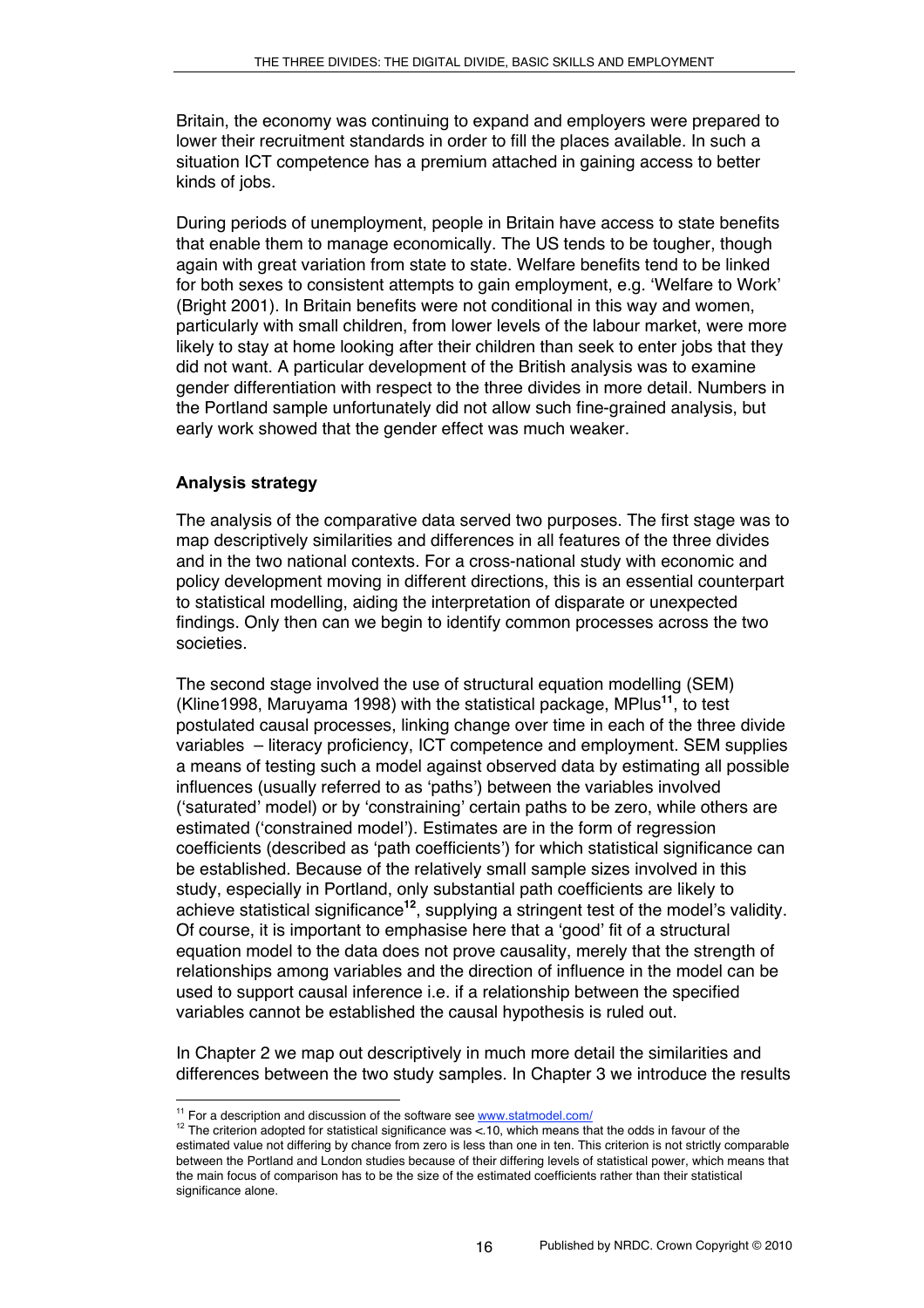of our modelling to test directionality of influence in structural equation models linking across the two time points, 2000 and 2004, the three divide variables: literacy, ICT and employment. In Chapter 4 we use the larger BCS70 dataset to elaborate the models further. The final chapter draws conclusions for the study as a whole and also considers some possible policy implications of the findings.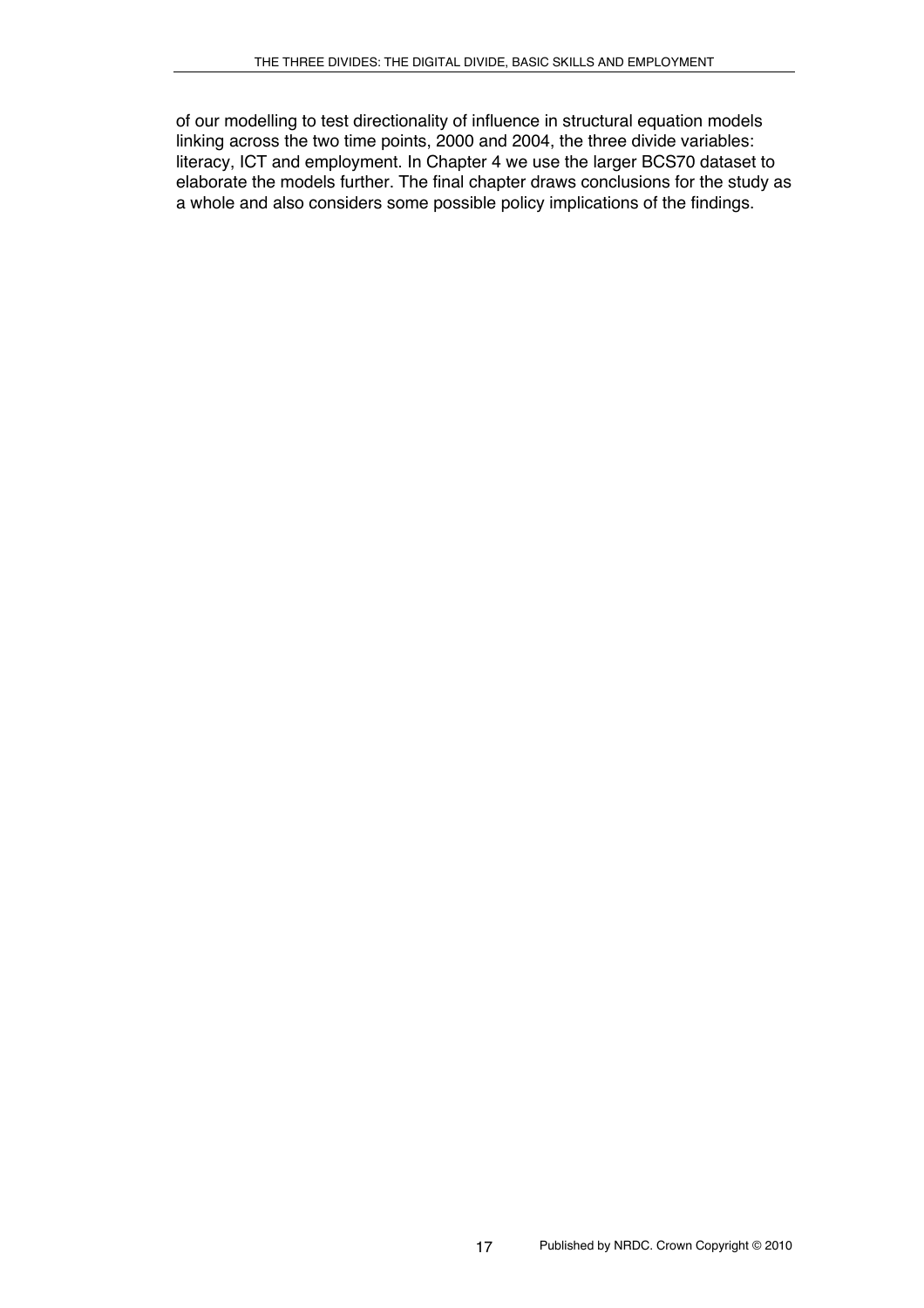# 2. Comparing the three divides in Portland, USA and London and urban areas of the South East of England

The previous chapter described the background and context of the study and the broad features of the research design. In this chapter we describe in more detail the ways in which the three divides were operationalised, including the measures used in the two longitudinal studies. There are some differences in the descriptive data between Portland and London that reflect the different sample characteristics and analytic foci of the two studies. We also examine descriptively the detailed trends in the two samples and the populations to which they related in 2000 and 2004.

## **Measurement of literacy and basic skills**

### **LSAL**

Literacy proficiency is measured by repeated administration of the Document Literacy scale of the Test of Applied Literacy Skills (TALS) developed by the Princeton-based Educational Testing Service (ETS). The TALS assesses adults' abilities to extract and process written information within a variety of everyday functional materials using a constructed response format. TALS was used for several reasons. It is easy to administer and has known psychometric properties suitable for use in a panel study including interchangeable forms for repeat testing. Similar measures were used in the National Adult Literacy Survey, the International Adult Literacy Survey (IALS), and numerous state-level surveys of adult literacy, so that LSAL's proficiency measures are comparable to those used in a range of other studies. And, because literacy programmes do not use the TALS, programme participants in the LSAL sample will not have prior experience with it nor will they gain additional experience with it if they participate in programmes. Analysis of literacy proficiency in this paper uses the continuous TALS score.

#### **BCS70**

In BCS70, cohort members had their literacy skills objectively assessed in 2004. The instrument combined open-response paper-based questions previously used to assess BCS70 cohort members' functional literacy skills at age 21 with multiple-choice computer-based questions extracted from the 2002 Skills for Life Survey (Williams et al. 2003). Our focus here is on the multiple-choice questions. A total of 30 multiple-choice literacy questions made up the final assessment, of which only 20 were attempted by each respondent. All respondents attempted the first ten ʻscreening' questions (Entry 3) with those failing to answer at least six of these questions correctly (4 per cent) going on to answer ten easier (Entry 2) questions. The vast majority of respondents (96 per cent) who answered between six and ten screening questions correctly proceeded to a set of progressively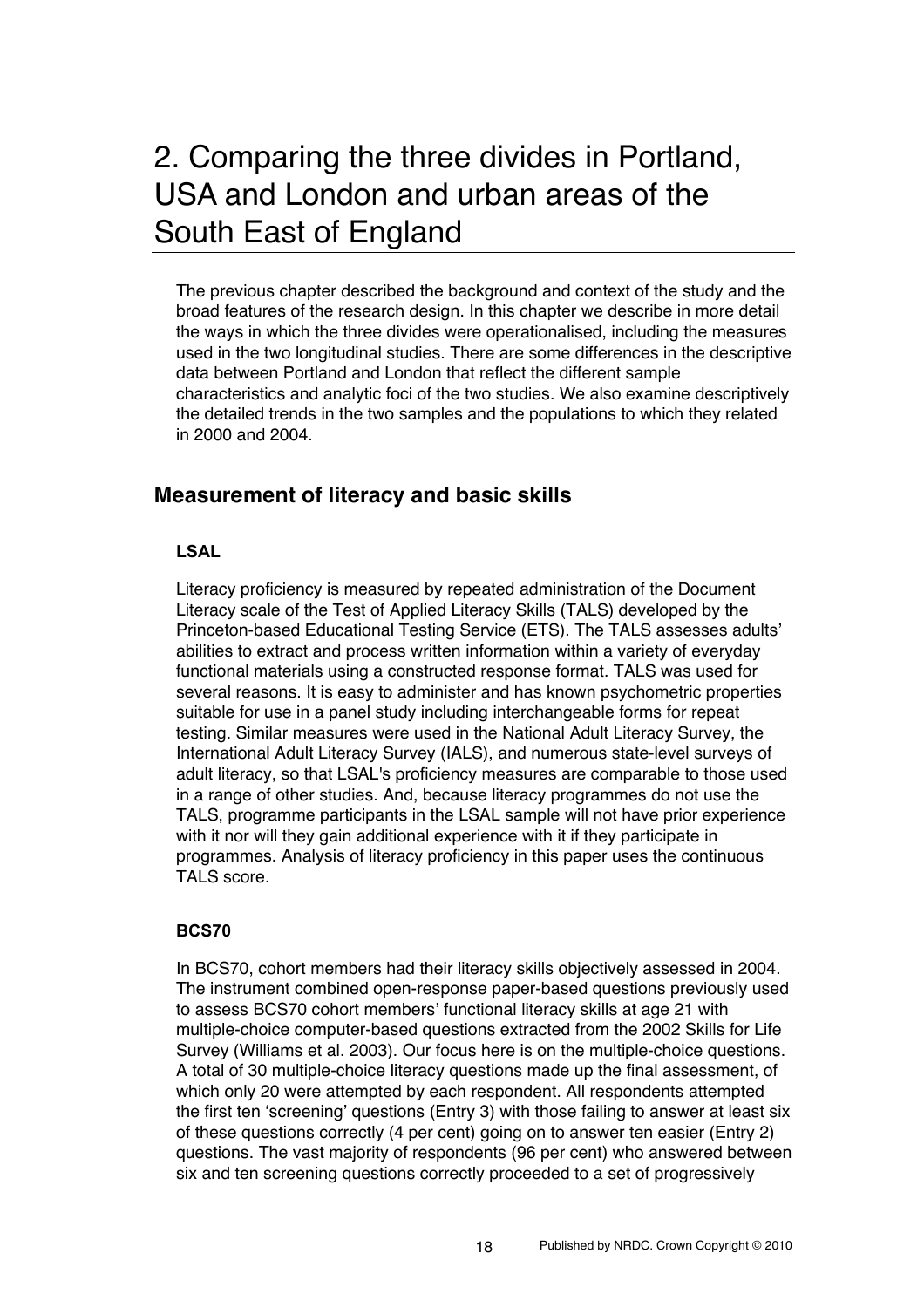more difficult questions for which those on the lower track were allocated a score of ʻ0' and those on the upper track a score of ʻ1'.The reliability estimate of 0.87 for the 30 multiple-choice literacy assessment items surpassed the level generally considered acceptable for survey analysis purposes**<sup>13</sup>**. An overall score to reflect cohort members' performance relative to that of the whole population across the whole range of performance could therefore be reliably calculated. The maximum literacy score available from the multiple-choice questions is therefore within the range 16 to 30 for cohort members who were screened to progress to increasingly difficult questions and 0 to 15 for those who moved to the easier questions.

In addition to the objective assessment in 2004, the survey also included selfreported literacy difficulties developed from comparable questions used in earlier sweeps. An overall measure of difficulties with basic skills could be derived from three identical questions that were included in 2000 and 2004:

- Can you read and understand what is written in a magazine or newspaper?
- If you need to, can you write a letter to a friend to thank them for a gift or invite them to visit?
- When you buy things in shops with a five or ten pound note, can you usually tell if you are given the right change?

# **Measurement of computer use and the digital divide**

## **LSAL**

At each time point, the panel members were asked whether there was a computer in their home and whether they had used a computer since the previous interview. They were also asked about internet activities, including their use of the internet for email, chatting or instant messaging [IM], shopping, investigating personal interests, news, sports or weather and health information). These were used to form an activity scale scored zero if no internet activity or any of the above activities up to five if all activities were engaged in. In addition, frequencies of use (from never to everyday) of word processing, email and internet were collected at each time point. Respondents were also asked to estimate the number of hours per week they spent using the computer. Together, these indicators go beyond the simple use or not of computer technology by giving some context to skill level, intensity and range of use.

Similarly for computer practices at home, respondents were asked whether and how often they used email, the internet, or read a computer screen or entered information into a computer at work. A ʻyes' response to any of these items, or if they reported computer training at work, identified cases who used a computer at work. The item ʻentered information into a computer' could also be interpreted as using a computer screen interface for fast food ordering or cashiering, or other service positions such as call centre work.

**<sup>13</sup>** For further details see Parsons, S. and Bynner J. (2006) ʻMeasuring Basic Skills for Longitudinal Study', *Literacy and Numeracy Studies,* Volume 14, No. 2, p.7–30*.*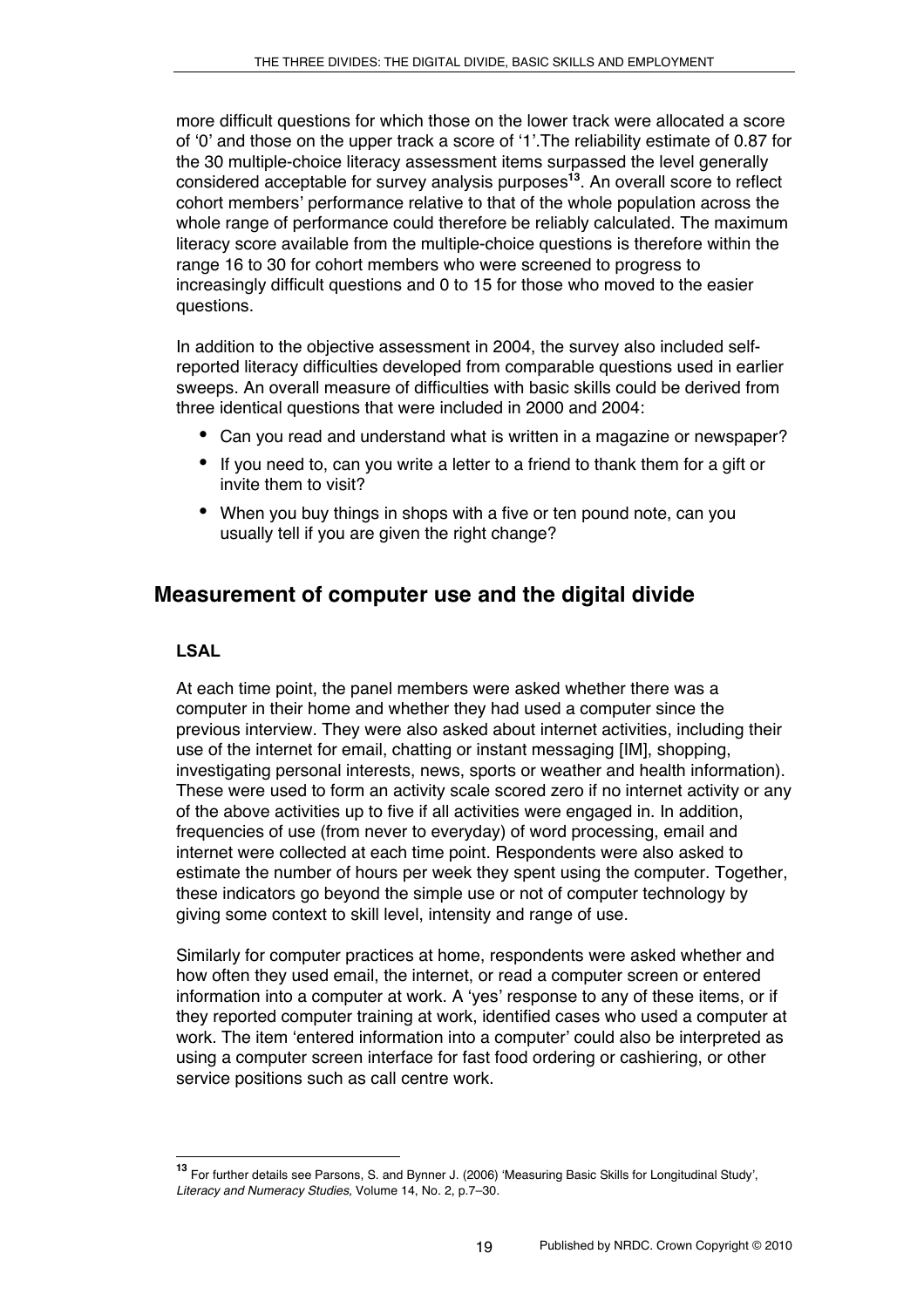### **BCS70**

In 2000 and 2004 cohort members were asked whether they had a computer in their home and how often they usually used the computer. The 5-point scale went from ʻnever' to ʻdaily'. Computer users were asked what activities they used their computer for, including word processing, spreadsheets, downloading music, playing games, etc. Access to the internet via their computer was also asked about at both time points, with email and internet asked about separately. In 2004 a more comprehensive list of internet activities (e.g. shopping, paying bills, personal interests, etc) was also included.

Cohort members in work were also asked whether they used a computer at their work and if yes, how often they usually used it on a scale from ʻless than once a week' to ʻdaily' in both 2000 and 2004. Computer users were asked what activities they used their computer for, including word processing, spreadsheets and email etc.

# **Measurement of work and the employment divide**

### **LSAL**

Data on the employment status at the time of the interview, whether or not respondents had worked in the four-year intervening period and an estimated number of weeks worked out of the previous 104, were collected at each wave. Work specific variables, such as hourly wage, limited the respondents to those who were working. Therefore, two measures of the employment divide were used: time spent in employment and occupational status or prestige of the current or most recent job.

Time spent in employment was measured as the proportion of weeks employed in the preceding two years, i.e. the number of weeks worked divided by 104, with no work coded as zero. This measure can be interpreted as the ability of a worker to remain employed over a period of time during which economic conditions fluctuate. A low proportion of weeks employed reflects vulnerability to unemployment while a high proportion indicates consistent employment.

Type of occupation was captured by coding the current or most recent job by standard US Department of Labor ʻDuncan' categories**<sup>14</sup>**. These were re-coded into a smaller set that is roughly comparable to UK ʻRegistrar General Social Class' categories (described in next section below). Another measure of the employment divide, ʻoccupational prestige', is a scale that ranks type of work by status**<sup>15</sup>**. Prestige scores for the general population of the United States range from seven to seventy-eight compared with prestige scores ranging from nine to fifty-one for the LSAL population, which are skewed toward the lower one-third of the general population's range.

<sup>&</sup>lt;sup>14</sup> This is formally referred to as a socio-economic index (SEI) for all occupations. See Blau and Duncan (1967).<br><sup>15</sup> Occupational prestige scores were assigned based on the July 1998 cumulative Codebook developed by th General Social Survey at the University of Chicago.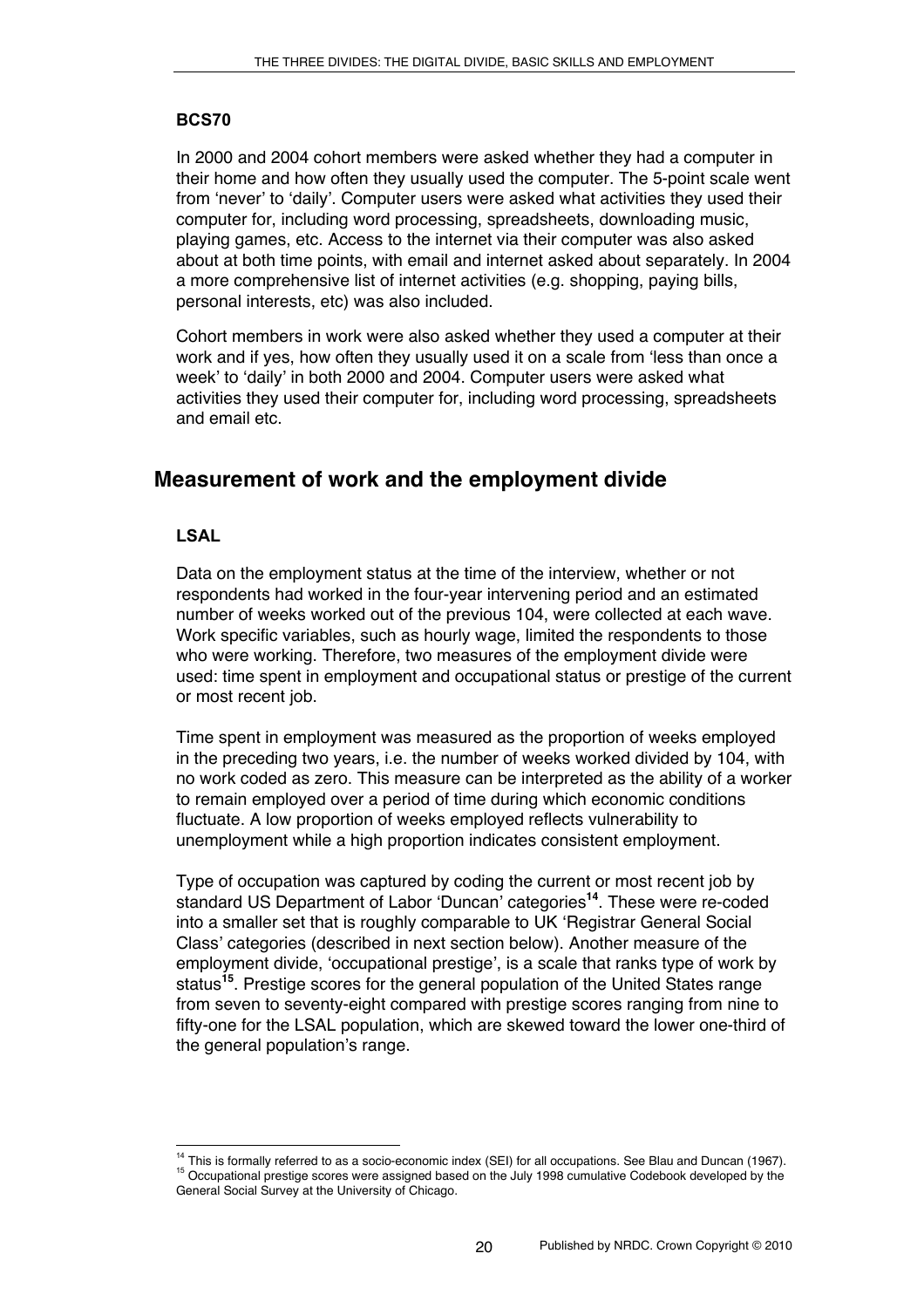### **BCS70**

Current employment status at the time of interview together with a complete economic activity history back to the date of last interview has been collected in each wave of data collection since 1991. From this we can work out how long a cohort member has spent in each ʻstatus' in any given period from the time they were 16, e.g. full-time education, unemployment, full- and part-time employment. To compare with the LSAL measure, amount of time in employment was again calculated as the proportion of weeks employed over the previous two years (104 weeks) prior to the 2000 and 2004 survey interview dates.

Type of occupation was derived from the main job held at time of interview in 2000 and 2004, coded in terms of the nine major groups of occupations specified in the UK Registrar General's Standard Occupational Classification (1990) for both 2000 and 2004**<sup>16</sup>**. As noted, the scale can be broadly aligned with the LSAL compressed occupational status scale.

# **Descriptive trends between 2000 and 2004**

The descriptive statistics of the primary indicators of literacy, computer use and work are discussed below. We calculated the differences in percentages for a given attribute and mean test scores for the years 2000 and 2004 to reflect the changes that were taking place across the four-year period.

#### **Literacy proficiency**

#### *Portland*

Literacy proficiency did not change significantly over the four years for the sample being studied here. The mean score in both 2000 and 2004 was 280. There was no difference in literacy proficiency between genders. There was a significant ethnicity gap in literacy proficiency in 2000 with non-whites scoring 266, 23 points lower than whites, but little change beyond that point. No other differences in literacy measures were evident between groups or in trends over time.

#### *London*

We could not assess change in literacy score as literacy proficiency was objectively assessed only in 2004. The mean score achieved by the reduced sample without any, or only low level, qualifications living in London was 24.1, unsurprisingly lower than the 25.7 achieved by the whole BCS70 sample ( $n =$ 9,665). Twelve per cent of the reduced sample self-reported difficulties with reading, writing or number work in 2000, reducing to 8 per cent in 2004. However, men were significantly more likely than women to report difficulties in both 2000 (20 per cent to 6 per cent) and 2004 (13 per cent to 3 per cent).

<sup>&</sup>lt;sup>16</sup> The Standard Occupational Classification (SOC90) was introduced in the United Kingdom in 1990 as the first single classification of occupations. It was subsequently adopted by most government departments and agencies responsible for the production of occupationally classified information or the processing of occupational data. SOC90 is explicitly hierarchical in structure, grouping jobs according to the kind of work and the nature of the operation performed. It is comprised of unit groups at the most detailed level, which make up minor groups and (nine) major groups respectively. The major group structure brings together occupations which are similar in terms of the qualifications, training, skill and experience. SOC2000 has since replaced SOC90, but in this report we concentrate on SOC90.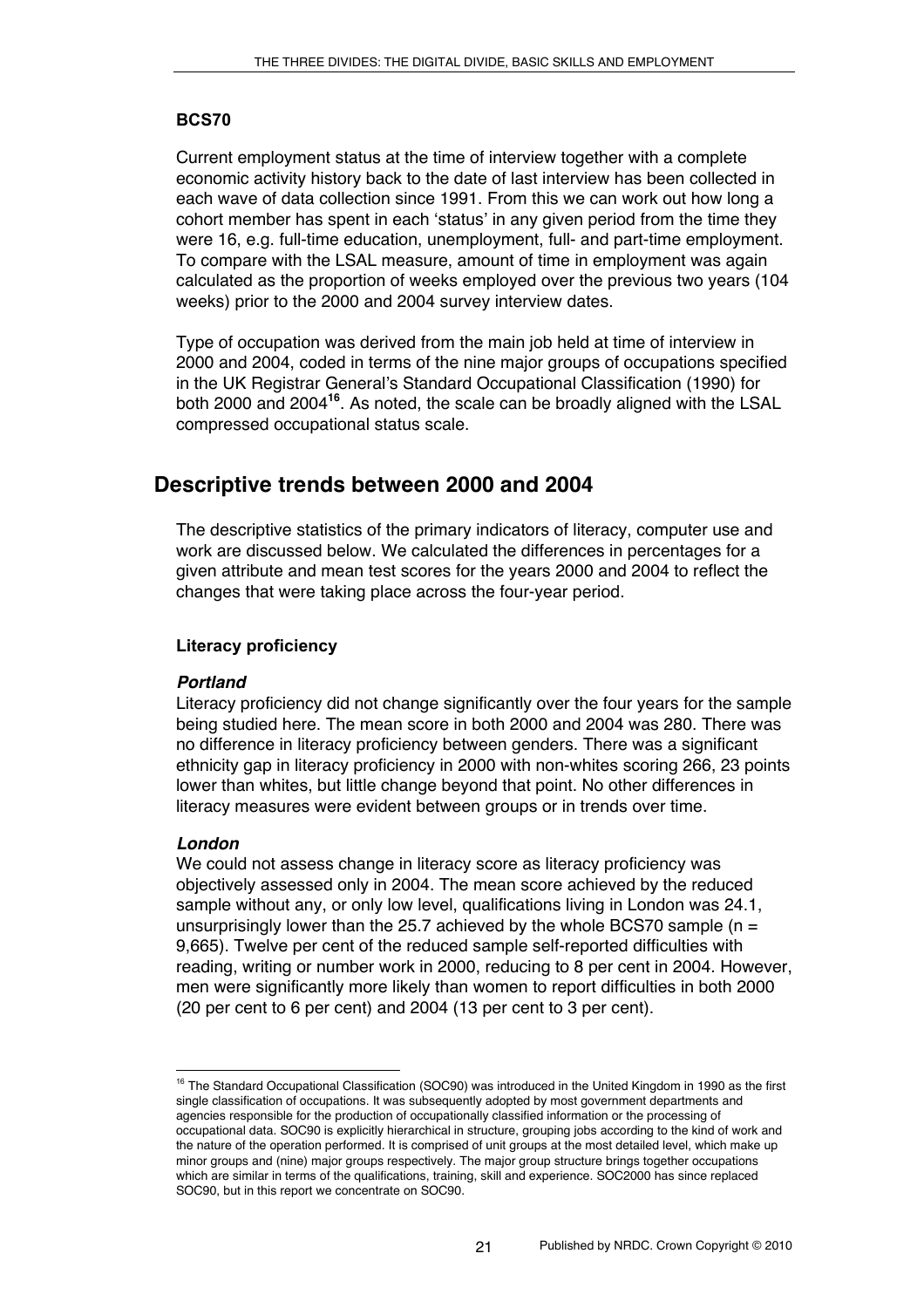Notably during the four-year period, roughly 10 per cent of each study sample had achieved a basic educational qualification (see Table 1.1).

#### *Portland and London: Literacy compared*

Literacy proficiency, although measured differently in the two studies (test in Portland, self-report in London), shows relatively little change in either location across the four years overall. This is to be expected for adults in this age range, as steep climbs in literacy achievement earlier in life level off in adulthood (Bynner and Steedman 1995) and the age related declines in late middle age had yet to appear (Reder 2008). Figure 2.1 shows higher white than non-white literacy proficiency scores in Portland and relatively little change in literacy across the four-year period. Figure 2.2 shows that in London there was an overall rise in perceived competence – ʻno reported difficulties' – coupled with a substantial gap between men and women, which was narrowing across the period. Fewer women than men reported difficulties throughout.



#### **Figure 2.1 BCS70 and LSAL literacy proficiency indicators**





#### **Computer and internet use**

#### *Portland*

In 2000, 57 per cent of the sample had a computer in their home and 93 per cent had used a computer in the previous year. Table 2.1 shows that the trends for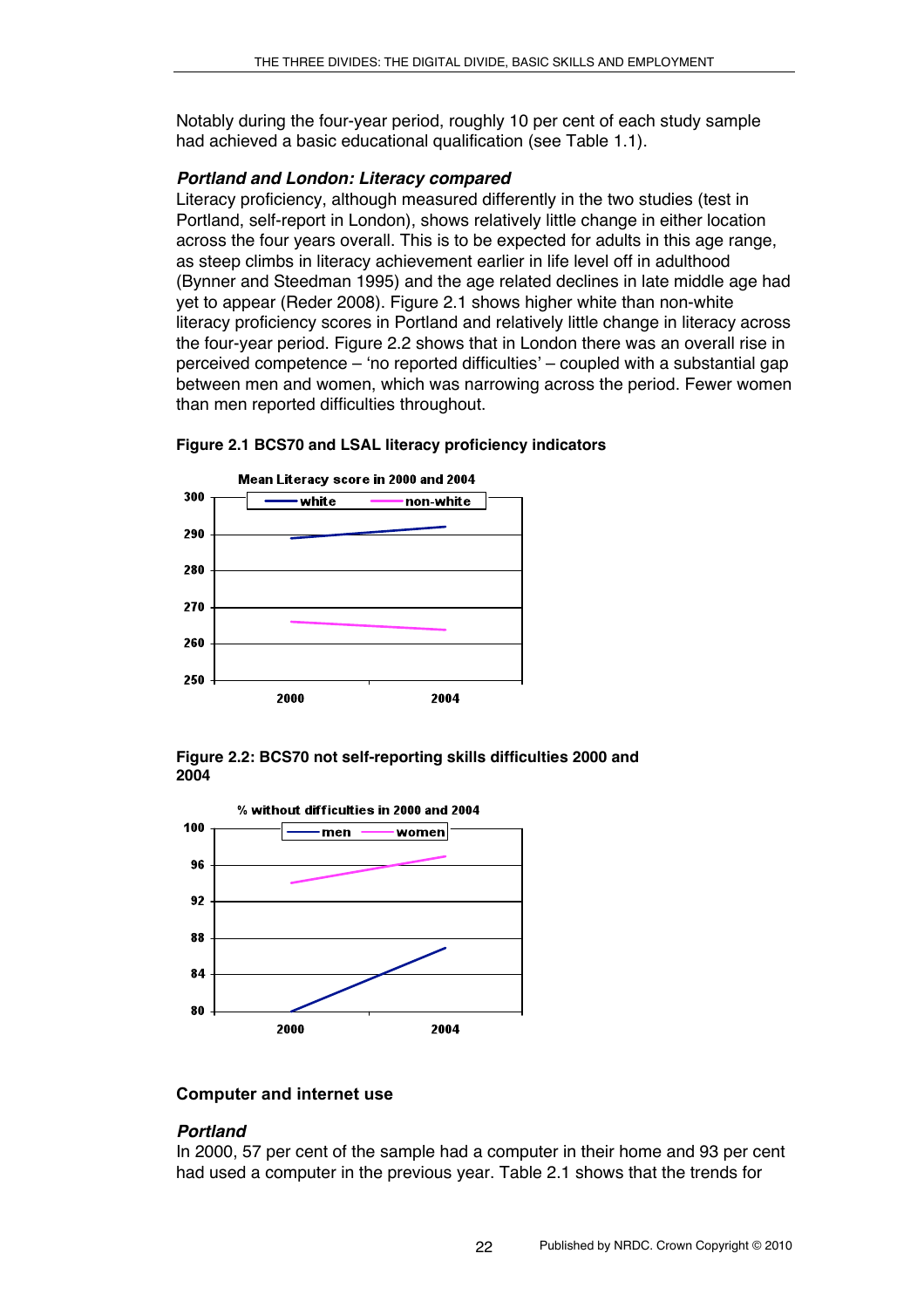change in technology use were mixed. More people had computers in their home in 2004 than in 2000, rising from 57 per cent to 65 per cent. However, fewer people were active computer users and those that did use computers did so for fewer hours per week then they did in 2000. While fewer people used the internet in 2004 – a drop of 9 per cent – those that did used it for a wider range of activities. The mean number of internet activities in which people engaged increased by 43 per cent. There were no differences between men and women in their use of a computer.

|                                         |     | Mean<br>values<br>and $%$ | Mean<br>values<br>and $%$ |          |
|-----------------------------------------|-----|---------------------------|---------------------------|----------|
| <b>Item</b>                             | N   | 2000                      | 2004                      | % change |
| Computer in home                        | 175 | 57%                       | 65%                       | $14*$    |
| Computer user                           | 175 | 93%                       | 83%                       | $-11*$   |
| Hours per week (mean)                   | 140 | 13.27                     | 10.42                     | $-21*$   |
| Use internet                            | 175 | 66%                       | 60%                       | -9       |
| Internet activities (mean)              | 100 | 2.71                      | 3.88                      | $43*$    |
| Word processing                         | 140 | 43%                       | 37%                       | $-14$    |
| Any computer use at work (of workers)   | 109 | .30                       | .57                       | $90*$    |
| Email and internet at work (of workers) | 96  | 39%                       | 50%                       | $25.5*$  |

### **Table 2.1: Digital Divide indicators in LSAL**

Breaking down some of the figures further, in 2000, 73 per cent of non-whites had a computer in their home, compared to 51 per cent of whites, and used the computer nearly seven hours a week more than whites. The changes between 2000 and 2004 on these two items were also different; computer ownership increased to 69 per cent for whites while computer ownership for non-whites dropped to 66 per cent. Hours per week for non-whites' computer use dropped by 47 per cent (9 hours) while increasing by slightly over an hour for whites. Conversely, average internet use for non-whites increased from 62 per cent in 2000 to 71 per cent in 2004 while internet use among whites dropped 15 points, from 68 to 53 per cent.

Among those in work, computer use at work and specific use of a computer for email and internet access at work both increased between 2000 and 2004.

## *London*

As with the Portland sample, Table 2.2 shows that more BCS70 members had computers in their home in 2004 than in 2000, increasing from 43 per cent to 76 per cent in London. However, only 36 per cent actually used their home computer in 2000. By 2004, more people had become active users with 76 per cent now using their home computer and 83 per cent using a computer at home or work. Women were more likely to be computer users in 2004 (79 per cent men, 86 per cent women). Use of a computer at home or work for word processing also increased between 2000 and 2004 (35 per cent to 50 per cent). Women were more likely than men to use a computer for word processing at both time points, more so in 2004 (44 per cent men, 54 per cent women).

As more had and used a computer, it is not surprising that computers were also being used more often. Ten per cent of the BCS70 sample used their computer on a daily basis in 2000, increasing to 23 per cent in 2004. Men were slightly more likely than women to be daily users in both 2000 (12 per cent to 7 per cent)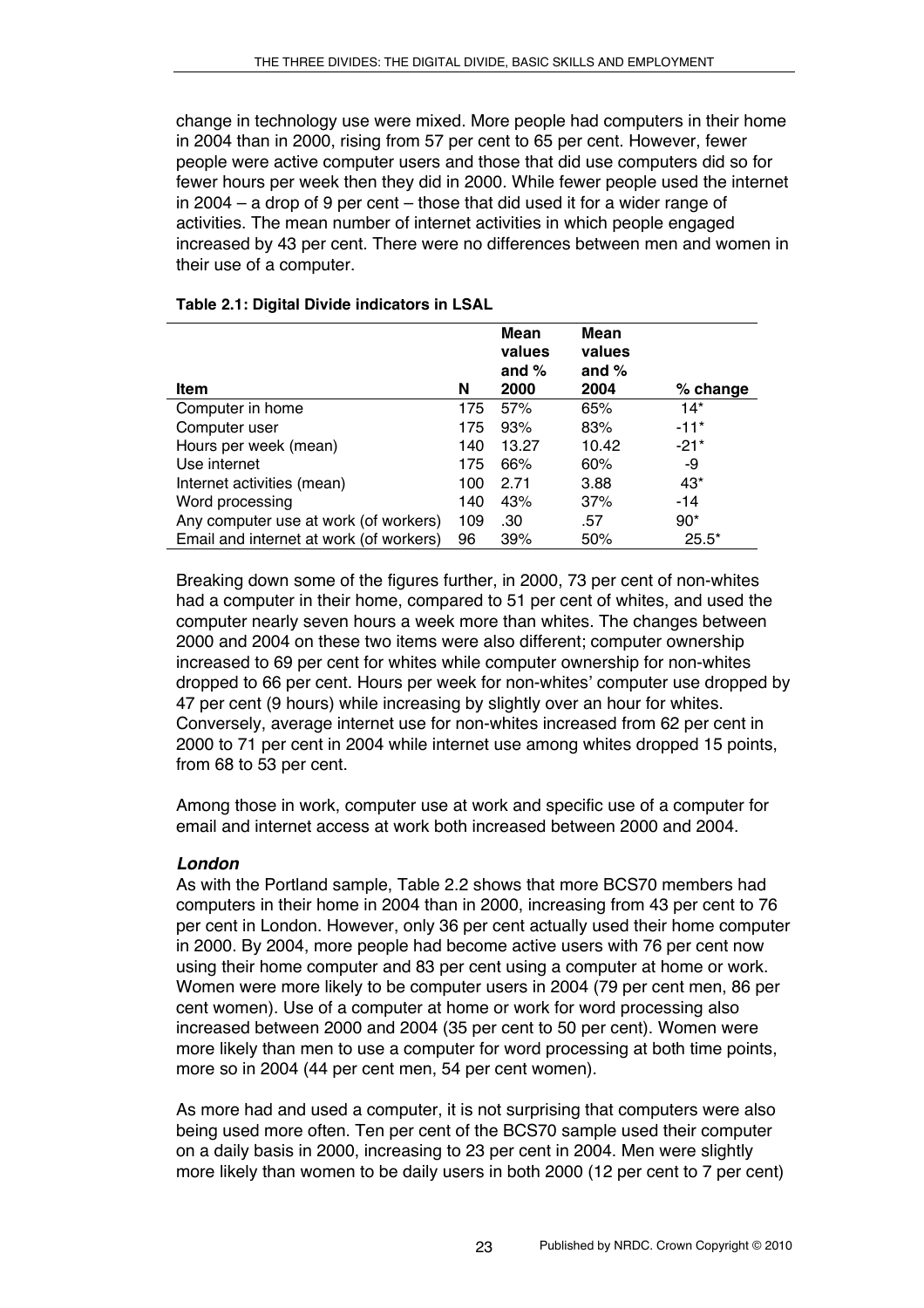and 2004 (28 per cent to 19 per cent). On a scale ranging from 0 (non-user) to 4 (daily computer user) the mean score increased significantly from 0.95 in 2000 to 1.97 in 2004. However, it is important to remember that although the increase in access to and use of computers had been considerable between 2000 and 2004, around one in five (23 per cent men, 16 per cent women) of those with below Level 2 qualifications did not have a computer in their home in either 2000 or 2004.

Access to the internet (via a computer) at home or at work had similarly increased between 2000 and 2004, in fact more than doubling. Thirty-one per cent had access to the internet in 2000 compared with 70 per cent in 2004. Differences between men and women were not significant.

Whether a computer was used at work was asked only of cohort members *currently* employed at time of interview in 2000 and 2004. Computer use in work among this group of respondents increased during the four-year period (42 per cent to 48 per cent). Although more women than men used a computer at work in 2000 (37 per cent men and 46 per cent women) and 2004 (46 per cent men and 51 per cent women), the differences were not statistically significant. There was also an increase in the use of a computer at work specifically for accessing the internet or email between 2000 and 2004.

| <b>Item</b>                                                                                     | N   | Mean                    | Mean                   | %      |
|-------------------------------------------------------------------------------------------------|-----|-------------------------|------------------------|--------|
|                                                                                                 |     | values and<br>%<br>2000 | values<br>and%<br>2004 | change |
| Computer in home                                                                                | 399 | 43%                     | 76%                    | $77*$  |
| Computer user at home                                                                           | 399 | 36%                     | 76%                    | $111*$ |
| Computer user - home or work                                                                    | 399 | 53%                     | 83%                    | $57*$  |
| How often use at home (never to daily 0-4)<br>(mean)                                            | 396 | 0.95                    | 1.97                   | $107*$ |
| Word processing (home or work)                                                                  | 399 | 35%                     | 50%                    | $43*$  |
| Internet user (via PC)                                                                          | 399 | 31%                     | 70%                    | 126*   |
| Computer user at work (in work at 30 or<br>$(34)^{1}$                                           | 338 | 42%                     | 48%                    | $14*$  |
| How often use at work: never to daily 0-4<br>(in work at 30 or 34)(mean) $1$                    | 338 | 1.58                    | 1.77                   | 12     |
| Use email and/or web at work: range from<br>neither to both 0–2 (in work at 30 or 34)<br>(mean) | 338 | 0.39                    | 0.60                   | $54*$  |

## **Table 2.2: Digital divide indicators in BCS70**

\*Statistical significance, p<.10. \*\*in work at time of interview

## *Portland and London: Computer use compared*

Indicators of changes in the digital divide in Portland and London are shown in the bar graphs of Figure 2.3 for computer use at home and at work and internet use. While computer use at home barely changed in Portland using computers at work shot up. In London computer use and internet use at home rose most, while computer use at work barely changed. By 2004, growth in computer use and internet use had levelled off and declined slightly in Portland, equalling that in London with a little over 80 per cent of the sample using computers by 2004. Computer ownership and use of the internet rose in London compared with Portland by about 10 per cent. Thus despite the different trends in the two locations, the digital divide appeared to be equalising, with London, if anything,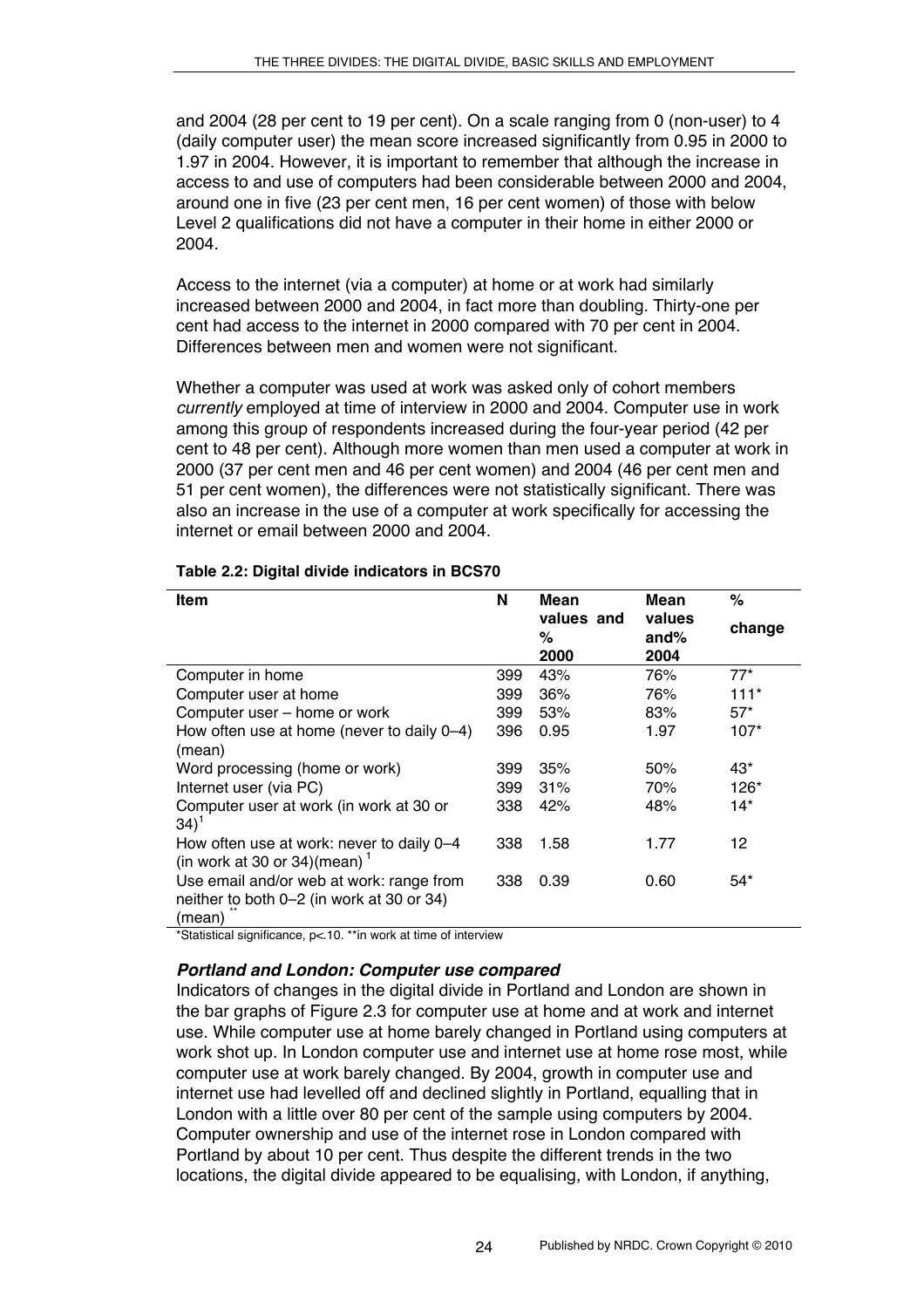pulling ahead in ownership and use of computers and the internet. The main difference in Portland's direction – probably reflecting local labour market differences – was that more people In Portland were doing jobs involving the use of computers.



#### **Figure 2.3 Comparative BCS70 and LSAL digital divide indicators**

Figure 2.3a: LSAL Computer use 2000 and 2004 Figure 2.3b: BCS70 Computer use 2000 and 2004



## **Employment**

#### *Portland*

About three-quarters of the sample had worked in the 12 months prior to 2000, a percentage that had not changed significantly by 2004 (Table 2.3). However, the proportion of weeks spent in employment increased significantly from 74 per cent in 2000 to 84 per cent in 2004, suggesting that once employed, it is more likely that full-time and steady employment will follow. This trend was not apparent for those who had not been in work in the 12 months prior to 2000. While the difference between weeks worked in the previous two years by whites and nonwhites was not significant in 2000, the gain was less steep for non-whites and the ʻgap' became significant by 2004.

The distribution of weeks worked changed dramatically between 2000 and 2004. The distribution was bimodal in 2000; 13 per cent of workers worked every week of the preceding two years. In 2004 the distribution had shifted to nearly 56 per cent of the workforce having worked every week with the rest distributed flatly across the range. Coupled with the increase in overall unemployment of this population in 2004, it appears that the labour force had bifurcated into fullyemployed and marginally-employed groups.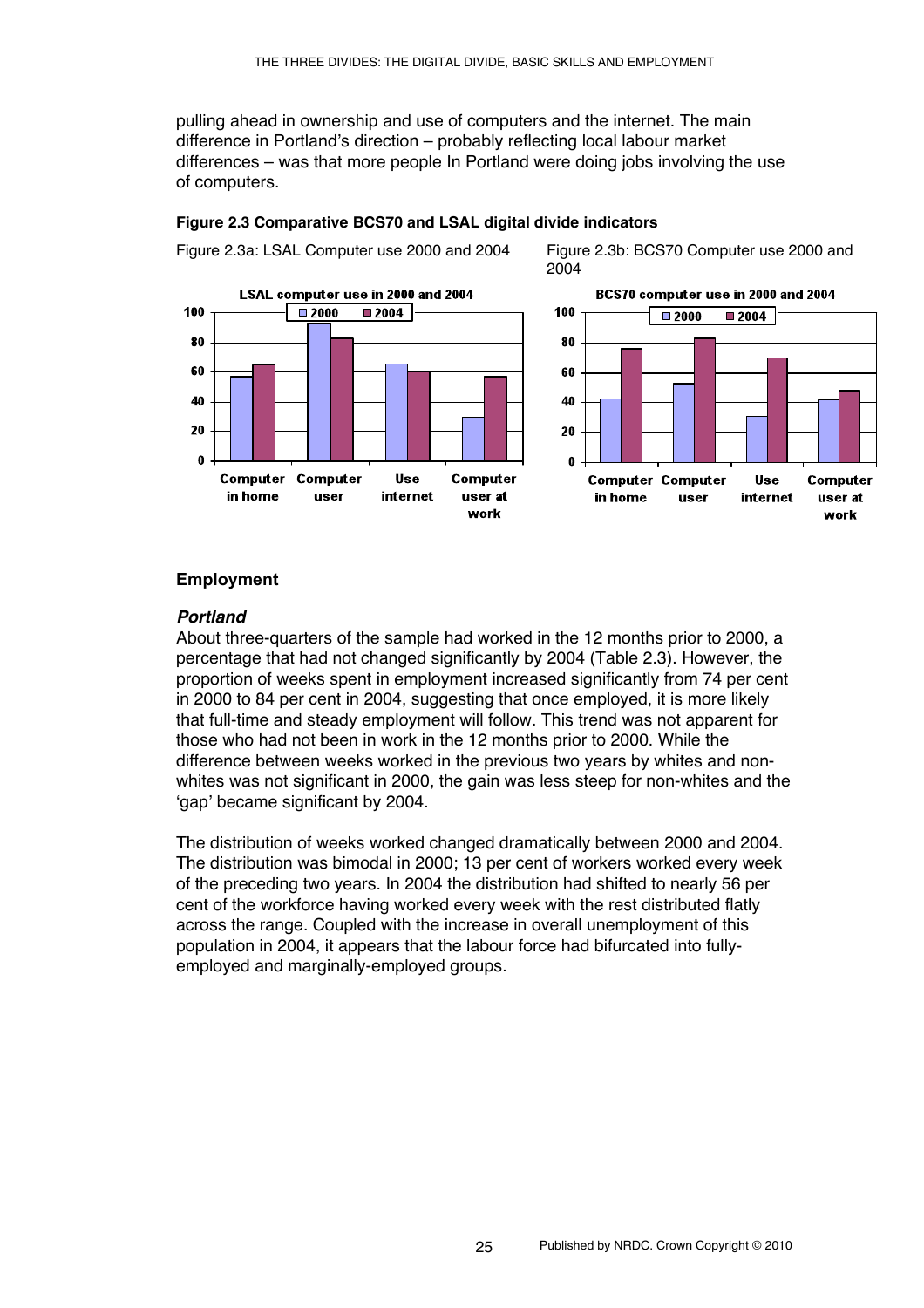| Item                                                                                               | n   | Mean<br>scores<br>and<br>% 2000 | Mean<br>scores<br>and<br>% 2004 | %<br>change |
|----------------------------------------------------------------------------------------------------|-----|---------------------------------|---------------------------------|-------------|
| Worked in previous 12 months                                                                       | 173 | 76%                             | 72%                             | -5          |
| Ratio of weeks (RW) worked in 24 months<br>prior to interview if worked at all in 2000<br>and 2004 | 112 | 74%                             | 84%                             | $13*$       |
| Occupational status (prestige score)                                                               | 83  | 27                              | 28                              | 4           |
| *Statistical significance, p< 10.                                                                  |     |                                 |                                 |             |

#### **Table 2.3: Employment trends in LSAL**

The proportion of time worked can be interpreted as employment resilience. This is particularly true in the Portland context where the local recession polarised this particular labour market into two groups, one with more full-time work and the other with little work. There was no difference in the occupational status score over the four-year period.

## *London*

In London 79 per cent of the sample had worked (full-time or part-time) at some point in the 12 months prior to interview in 2000 and 2004 (Table 2.4). Significantly more men than women had been in paid employment (full-time or part-time) in both 12-month periods: 90 per cent to 69 per cent in 2000, 92 per cent to 68 per cent in 2004. Differences between men and women were more marked for full-time employment, with the percentage of women spending any time in full-time work in the 12 months prior to interview dropping from 39 per cent in 2000 and to 33 per cent in 2004 compared with over 90 per cent of men at both time points.

The median number of weeks spent in employment in the *two years* prior to interview in both 2000 and 2004 was 78 out of a possible 104 (75 per cent). Among those who had *ever* been employed during each two-year period prior to interview, the proportion of weeks worked was 86 per cent in both 2000 and 2004.

Considering the figures for men and women separately, the number of weeks worked in the two years prior to interview in 2000 and 2004 remained stable. For men, the proportion of weeks worked in 2000 was 89 per cent and 90 per cent in 2004; for women, the mean number of weeks worked was 63 per cent in both periods. Differences between men and women remained significant even when restricted to those who had ever worked over the period. In 2000 the mean number of weeks worked among those who had ever worked was higher in both years, at 94 per cent for men and 77 per cent for women.

For those in work at time of interview in 2000 and 2004, on a scale of 1–9, the mean occupation score increased significantly from 4.75 in 2000 to 5.06 in 2004. The mean change in occupation score was not significant for men (4.64 in 2000, 4.84 in 2004) but it was for women (4.91 in 2000, 5.34 in 2004). Differences in occupation group were significant between men and women in 2000 but not in 2004.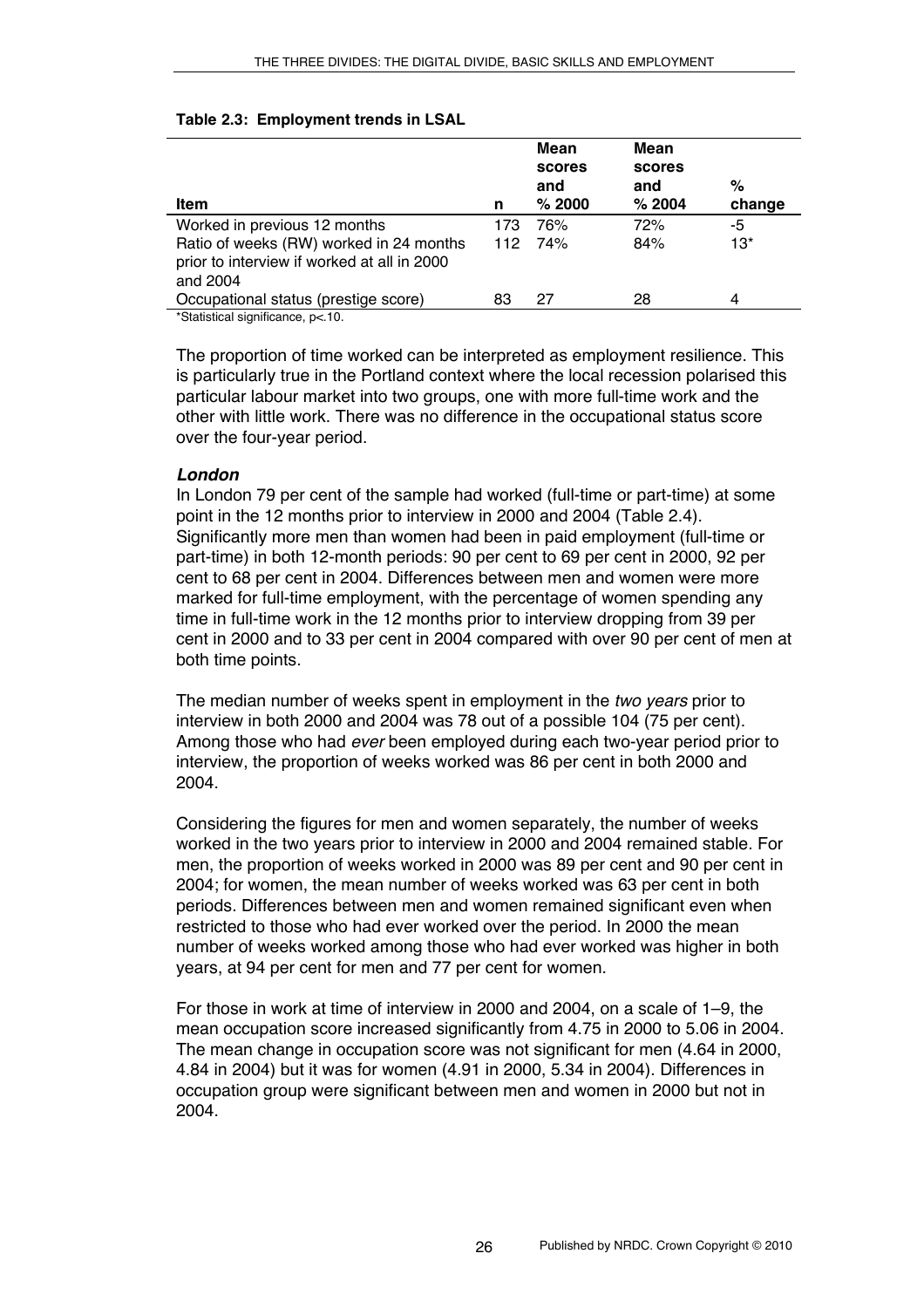#### **Table 2.4: Employment trends in BCS70**

| <b>Item</b>                                                                                 | N   | Mean<br>values<br>and $%$<br>2000 | Mean<br>values<br>and $%$<br>2004 | %<br>change |
|---------------------------------------------------------------------------------------------|-----|-----------------------------------|-----------------------------------|-------------|
| Ever worked in 12 months prior to interview                                                 | 402 | 79%                               | 79%                               | 0           |
| % weeks worked in 24 months prior to interview<br>(mean)                                    | 402 | 75%                               | 75%                               | 0           |
| % weeks worked in 24 months prior to interview<br>(if worked at all in 2000 or 2004) (mean) | 350 | 86%                               | 86%                               | 0           |
| Occupational status (if working in 2000 and<br>2004)                                        | 254 | 4.75                              | 5.06                              | 6*          |

\*Statistical significance, p<.10. \*\*Occupational status as measured by SOC90. There are nine occupation groups. Lowest status jobs are coded ʻ1', highest status jobs are coded ʻ9'.

### *Portland and London: Employment compared*

The bar graphs in Figure 2.4 show how some employment conditions differed between the two countries. The London sample appeared to enjoy fuller and more sustained employment in 2000 and 2004 compared to the Portland urban area. Although 21 per cent of the London sample were not engaged in paid employment at both time points, this increased in Portland from 24 per cent to 28 per cent between 2000 and 2004. In addition, a much higher proportion of the sample in London worked consistently every week at both time points; 67 per cent compared to just 10 per cent of the Portland sample in 2000. In London in 2004 69 per cent worked every week and in the Portland area workers experienced a threefold increase in full employment during this time, increasing from 10 per cent to 38 per cent.

As Figure 2.3 showed, the increase in full employment in Portland was coupled with a 90 per cent increase in the proportion of those in jobs using computers, outpacing the 14 per cent increase in London. In 2000, 42 per cent of London workers in the study population used a computer in their job compared with 30 per cent of Portland workers. The differential rate of change left 57 per cent of respondents in jobs in Portland using computers compared to 48 per cent in London.



## **Figure 2.4: Comparative BCS70 and LSAL employment trends**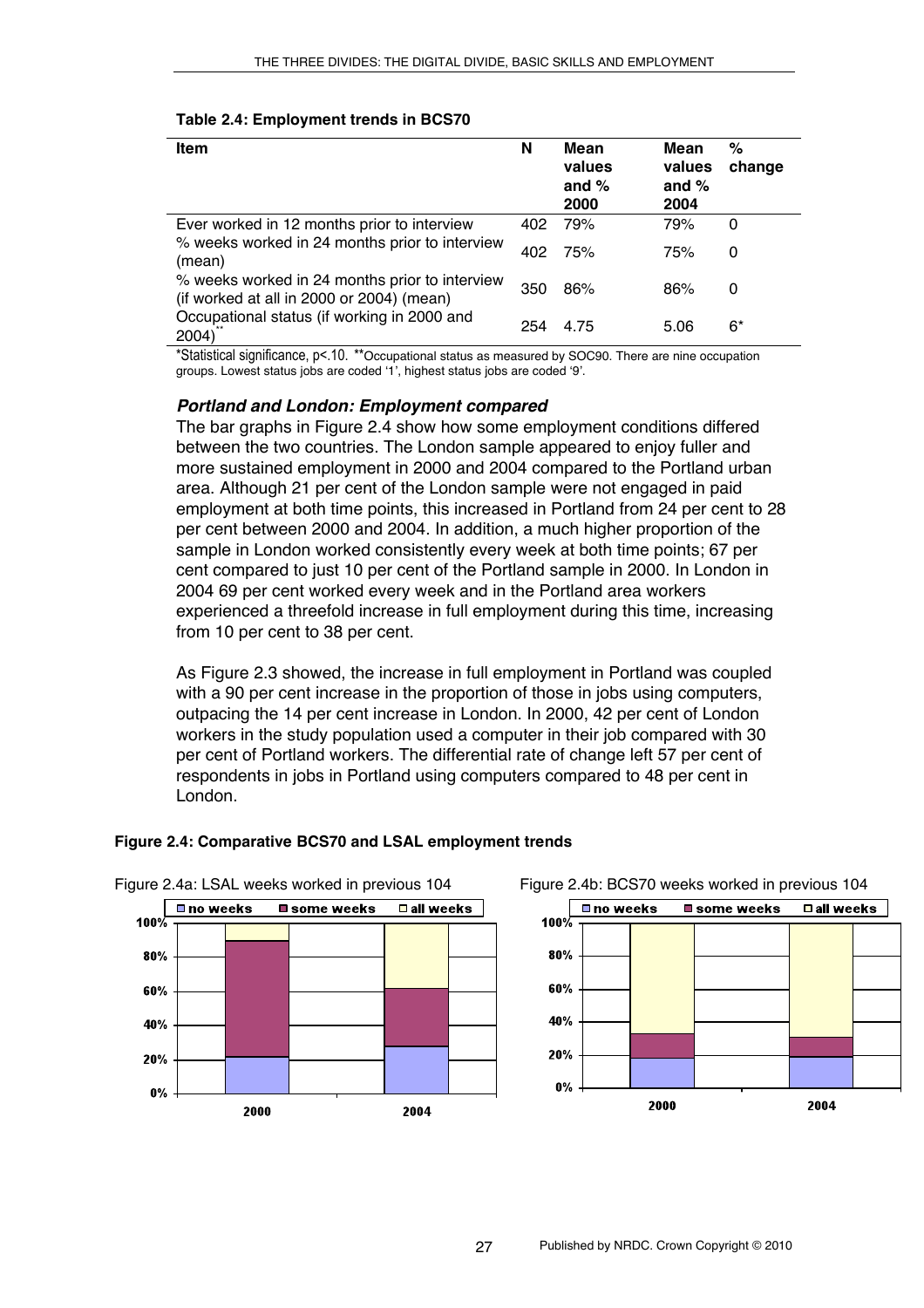# **The three divides in summary**

We have seen from the data that literacy proficiency is stable over this short time frame. However, computer ownership and use at home, while relatively stable in Portland, increased dramatically in London during the four-year period, reaching parity in 2004. Conversely, computer use in the work environment increased dramatically in Portland but not in London. Although a similar proportion of respondents in Portland and London had spent some time in employment, the more buoyant economic conditions in Britain at this time meant far more men and women experienced consistent employment.

In the next chapters we use structural equation modelling (SEM) (Kline1998) to explore the interrelationships among literacy proficiency, computer use and employment over the four-year period of 2000–2004 in the different contexts of Portland (USA) and London and the London (UK).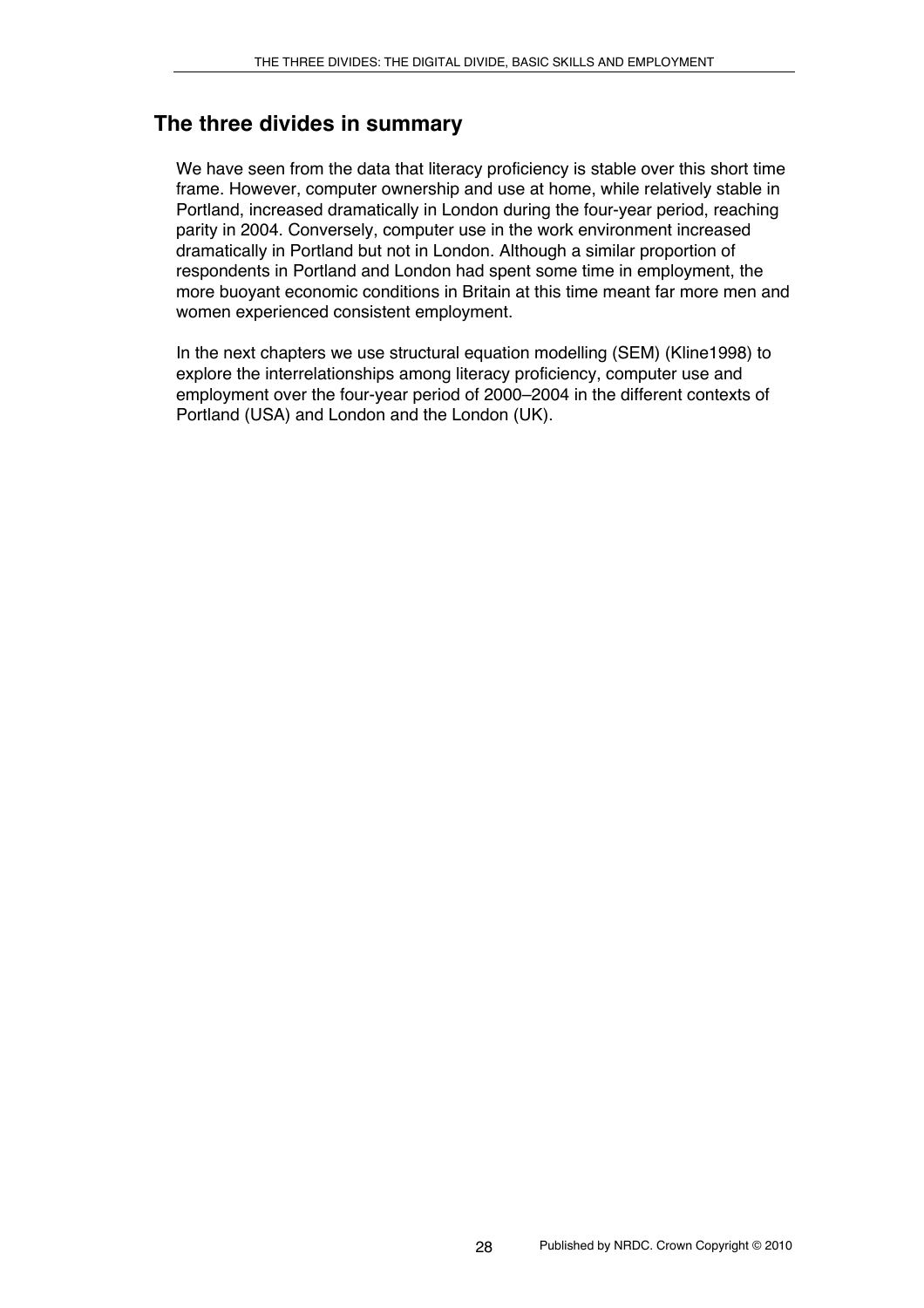# 3. Modelling the relationships among the divides across time

In the previous chapter we saw that although literacy proficiency measured in Portland did not vary on average across the four years, there was a change in ICT take-up and also the pattern of ICT take-up at home differed between Portland and London. Portland's levelled off after earlier take-up, whereas in London it increased over the whole four-year period. Contrasting economic conditions resulted in a stagnant or contracting labour market in Portland, while in London the labour market was expanding. There was evidence too that employment in the jobs market in Portland was associated with ICT competence, whereas this effect was less evident in the London labour market.

In this chapter we move to the next step of modelling the changes in the three domains of literacy proficiency, ICT use and employment to determine how changes in the three domains are related to each other. To do this we use structural equation modelling (SEM). This involves estimating the strength of the relationships among the three divide variables at each time point and between the two time points. We also include a number of ʻcontrol' variables with which these relationships might be confounded to see, for example, how strong the relationship between ICT use and literacy proficiency is when gender, ethnicity (US only) and parents' education, etc, are taken into account.

One of the main benefits of using structural equation modelling here is that it offers a possible explanation of the relationships among the divide variables between the two time points. We first run a ʻfully saturated' model, whereby all divide variables are considered to influence each other across time. Based on the results of this model, we can then see which, if any, of the relationships between the divide measures to ʻconstrain', providing there are good theoretical grounds, to zero. For example, if the unconstrained model showed that there was no relationship between ICT use in 2000 (Time 1) and time in employment in 2004 (Time 2) then this relationship (pathway) would be ʻconstrained' to zero. Compared to the fully saturated model, the constrained model allows an estimate of how well the model fits the data.

# **Generic Model**

Figure 3.1 shows the generic form of the model that we evaluated. The boxes on the left show the measures of the three divide variables in 2000, Time 1: Literacy proficiency (LP), ICT use (ICT) and Employment (EMP). The boxes on the right show the 2004, Time 2, measures of the same variables. The main focus of interest in the model are the straight lines, described as ʻpaths' which show the relationships among the two sets of variables across time (2000 to 2004).

The paths that link the repeated measures of the same variable across time, e.g. ICT use between 2000 (Time 1) and 2004 (Time 2) (a), indicate the extent to which sample members were changing over time with respect to this measure, i.e., its *stability*. The diagonal paths crossing from one variable to another across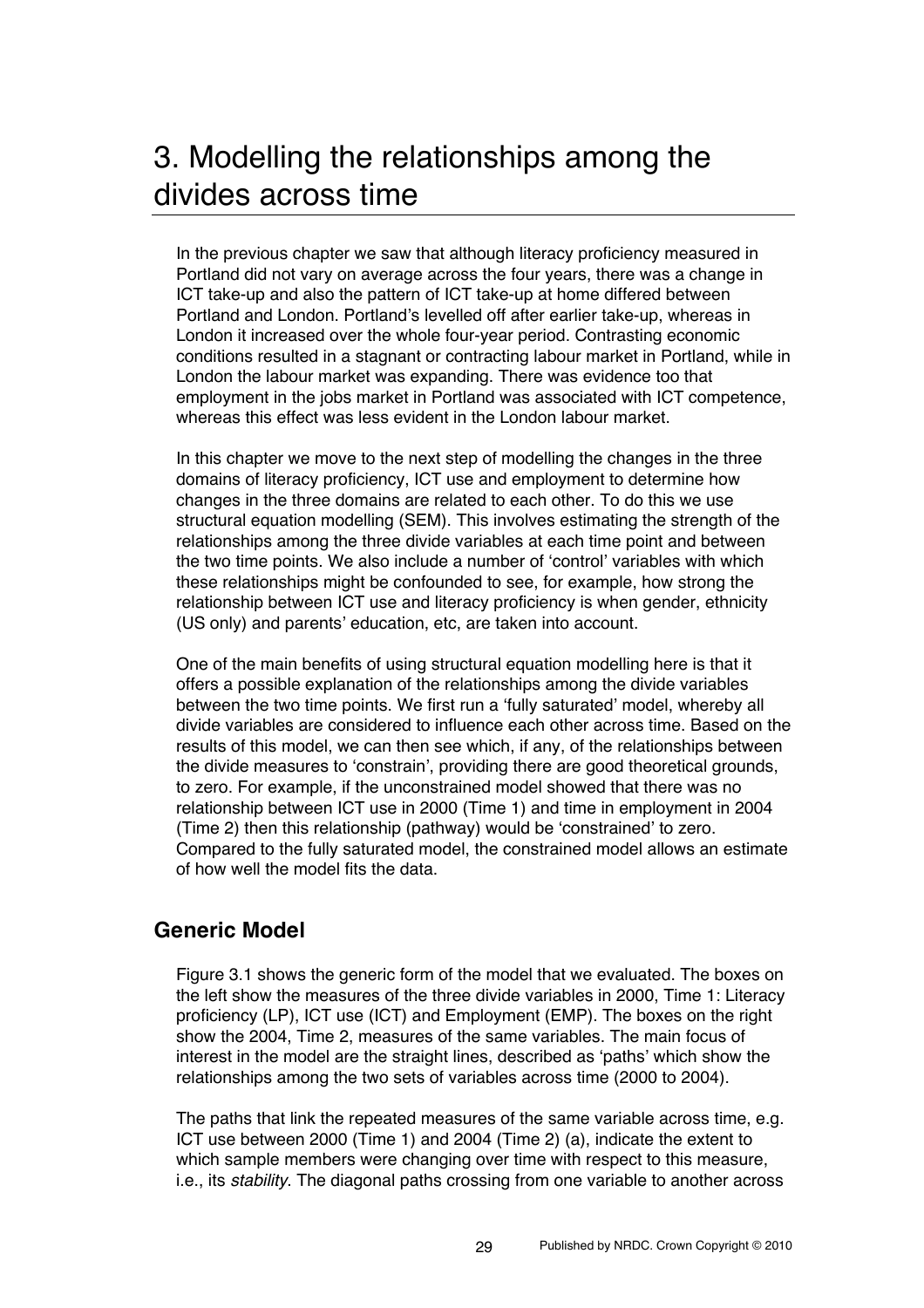time (ʻ"cross-lagged" relationships'), indicate the direction of influence (b). If the estimated coefficient for a pair of variables is stronger for one cross-lagged path than the other, we can infer that the former is reflecting the stronger influence or effect. For example, if the path from literacy proficiency in 2000 (Time 1) to ICT use in 2004 (Time 2) is stronger than the path from ICT use in 2000 (Time 1) to literacy proficiency in 2004 (Time 2) then we can infer that literacy proficiency has a stronger influence on ICT than ICT has on literacy proficiency. The curved lines (c) connecting the variables represent the correlations between the divide variables at each time point (2000 or 2004).

In addition to the core divide measures in the structural equation model, various control variables are included, e.g. gender, ethnicity (US only), etc. The model estimates for these variables are shown, together with all the other model estimates, in Appendix 2.

In 2000 (Time 1), the variables are assumed to be ʻexogenous' or ʻfixed', i.e. unaffected by any changes in the (ʻendogenous') variables to the right of them in the model and the correlations between them are the same as in the raw data on which the modelling is based. The correlations in 2004 (Time 2) are estimates derived from the model itself. The strengths of all the other paths in the model (cross-lagged or controls) are estimated as partial regression coefficients. For convenience of interpretation these path coefficients are usually standardised to have the same range as a correlation coefficient: -1 to +1.





Note: LP = Literacy proficiency, ICT = Computer use, EMP = time in employment.

As noted earlier, two types of model can be evaluated – a ʻfully saturated' model in which a maximum number of plausible paths in accordance with the temporal sequencing of the variables are estimated, and a ʻconstrained' model in which some of these paths are fixed at 0. In this latter case the fit of the model is then tested against the observed data and evaluated using a number of goodness of fit indices that help to determine how well the covariance structure among variables implied by the model is reproduced in the observed data. The model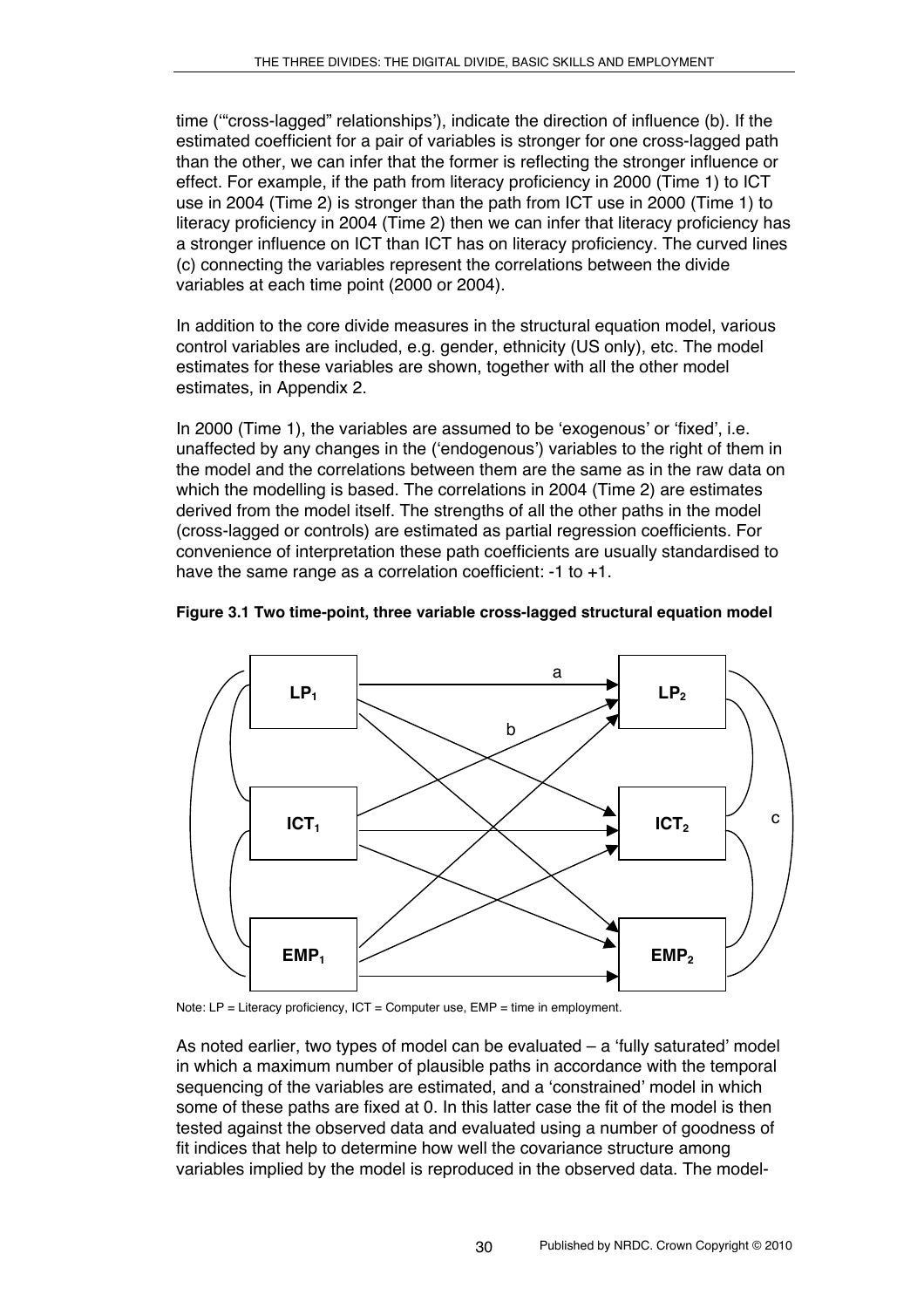estimated coefficients themselves can be appraised for statistical significance, i.e., whether a non-zero path strength estimate is unlikely to have occurred by chance at a given probability level.

Because of the relatively small samples involved, especially in the Portland study, a probability of  $p < 0.10$  was again used as the significance criterion. This says that for the given sample size the probability of the estimate being a chance result i.e. not significantly different from zero, is less than 1 in 10. However because the *p* values on which statistical significance is judged are functions of sample size and the samples differ substantially between Portland and London, caution is needed, especially when judging the statistical significance of estimates that are being compared between the two localities.

# **Strategy for evaluating the model**

Initially we sought a single model that could be operationalised in both datasets. However, the Portland study was designed to track literacy over time and therefore had a repeated measure of literacy proficiency. As noted in the previous section, the London study literacy proficiency was measured in both the 2000 and 2004 BCS70 survey only as a self-report of basic skills problems (reading or writing). But the numbers reporting difficulties – 12 per cent at 2000 and 8 per cent at 2004 – were too small for effective structural equation modelling. In 2004 the 30-item literacy proficiency measure in BCS70 had some similarities in terms of literacy content covered by the TALS measure used in Portland. Accordingly we developed our analytic strategy in three stages.

- 1. **Portland Model** This comprised evaluating the model shown in Figure 3.1 using the LSAL data, with literacy proficiency at both time points  $(LP_1$ and  $LP_2)$
- 2. **Comparative Model** The next step was to evaluate a modified model (benchmarked against the Portland Model) in both Portland and London, with literacy proficiency included only at Time 2  $(LP<sub>2</sub>)$ . Since there is no Time 1 measure for literacy proficiency (LP) in this model,  $LP_1$  cannot be 'conditioned' out of the estimated relationships between variables as in Model 1. However replication in Model 2 of the overall patterns in model across the two studies can be taken as support in London for the Portland Model 1 findings.
- 3. **Elaborated London Model** The larger sample size in London enabled testing of further variations in the model. First we tested the comparative model separately for men and women to demonstrate the different ways in which the three divides operated between them. The second elaboration was to replace the time spent in employment divide variable with occupational status (SOC) in the model. This was measured at Time 1 and Time 2 and could be used to tease out the possible effect of changes in occupational status on the other variables. Is there a premium attached to ICT and literacy proficiency in career progression as measured by occupational status?

The same control variables were included in all three forms of the model: gender, ethnicity**<sup>17</sup>** (US only), parents' education and number of dependent children.

**<sup>17</sup>**Ethnicity i.e. being white and a native speaker of English, or not, is an important construct in the US context but was not available in the BCS70 data. Parents' education is a proxy for class status and opportunity structures in both the US and the UK.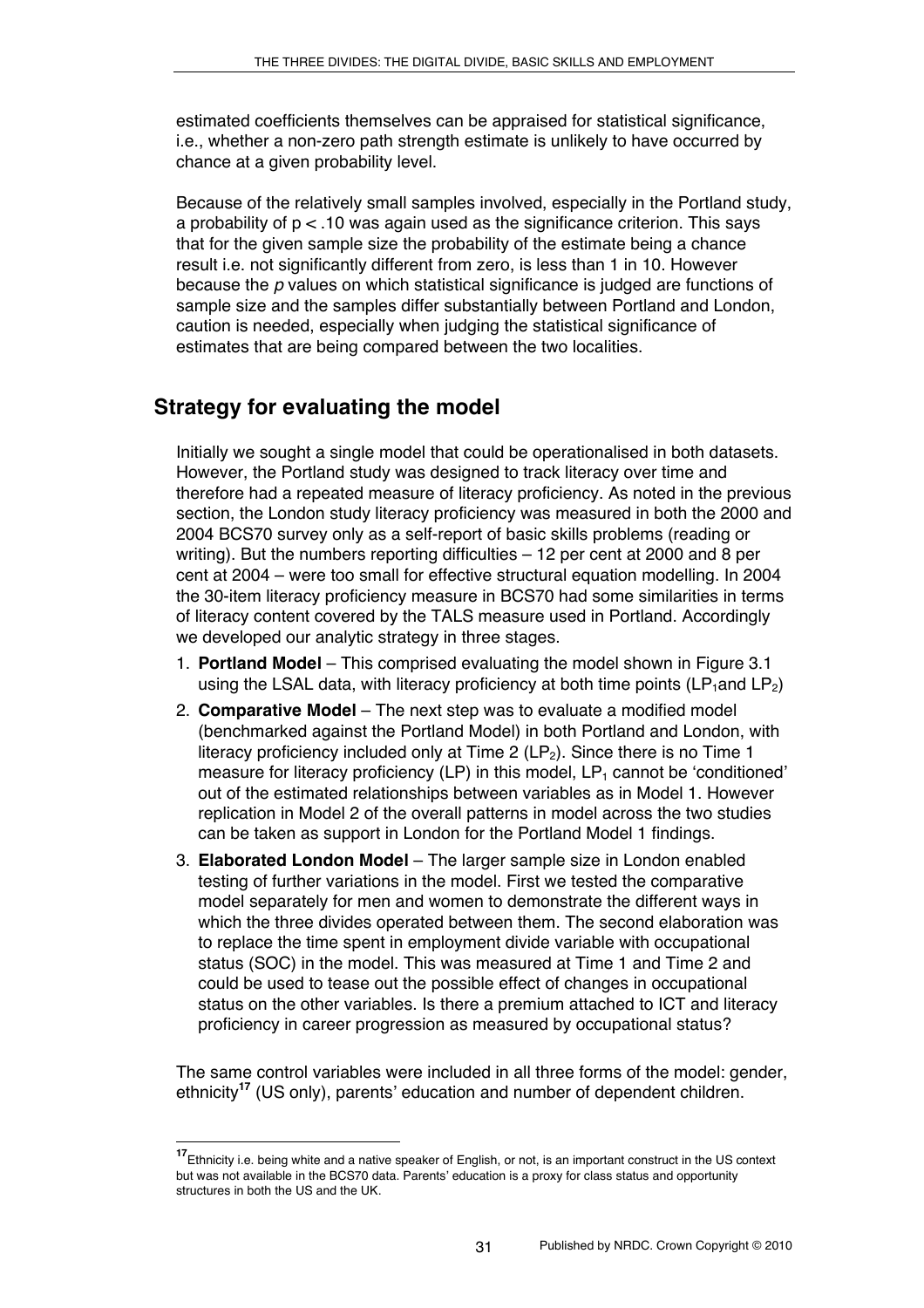Full details of the results for all models are given in Appendix 2.

# **Portland Model**

In preliminary analyses, the two measures of employment discussed in Chapter 2 were tested in separate models: occupational status as measured by the prestige score (SOC) and proportion of weeks employed in the previous two years (EMP). The model using occupational prestige showed no significant cross-lagged effects so this measure was discarded in subsequent model testing. Having settled on a measure of employment, we evaluated two versions of the Portland Model using different measures of ICT use: computer use in the work context (Model A) and computer use at home or at work (Model B). Both models were tested in fully saturated and constrained forms in which paths close to zero were fixed at zero; the two models were contrasted for goodness of fit.

Both version A and version B of the Portland Model showed the same general pattern of relationships among variables with some variation for one of the divide variables. Version A showed the stronger relationships and these are shown in Figure 3.2. (Table A1a in Appendix 2 shows the estimates for Model A and Model B. Table A1b compares the saturated and constrained estimates for Model A). From this point forward, computer use in a work context became the focus of our analyses. To aid interpretation all the model estimates as obtained for the saturated version of the models are shown in the diagrams that follow, with statistical significance indicated by the weight of the lines in each diagram.

It is immediately apparent that the main direction of influence in Model 1 is from employment and ICT at Time 1 to literacy proficiency at Time 2, rather than literacy proficiency at Time 1 influencing ICT and employment at Time 2. Employment shows the larger influence (path coefficients are .21 and .15, respectively). It is notable that there is also a modest path from ICT at Time 1 to employment at Time 2 (.14). In other words, ICT improvement appears likely to boost both literacy proficiency and the likelihood of being employed. (This relationship is actually stronger for ICT used at home or work than for ICT used only at work.)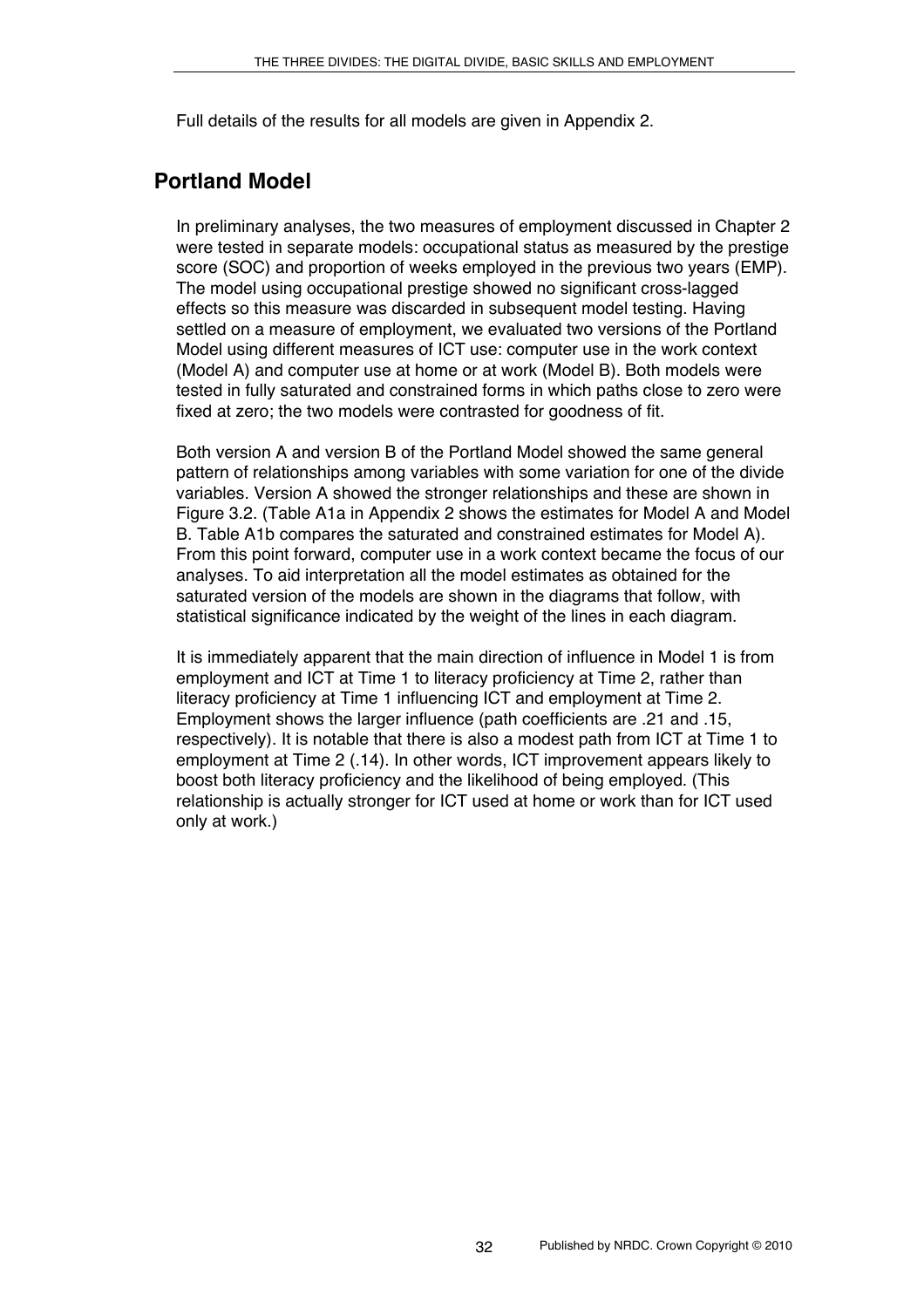



Note: LP = Literacy proficiency, ICT = Computer use, EMP = Time in employment. Bold lines indicate standardised path coefficients significant at  $p < 10$ . Dashed lines indicate close to significance, i.e.  $p >$  or  $= 10$ . Other lines indicate not statistically significant.

Another notable feature of the model is the relatively weak correlation at Time 2 between ICT and literacy proficiency (.12), contrasted with the relatively strong correlation shown between employment and ICT (.37) at Time 2 than at Time 1 (.27). Notably too, parents' education shows statistically significant paths to literacy proficiency, to ICT and to employment, identifying pervasive social class effects (Table A1a, Appendix 2). Race, gender and the number of dependent children also exhibit significant relationships with the divide variables, particularly at Time 2.

As a final test of the model, the statistically insignificant paths in Figure 3.2 were *constrained*, by fixing them at zero. The goodness of fit of the model to the observed data was then re-assessed. The fit of the model was good reflecting a close correspondence between the covariance matrix implied by the model and the observed covariance matrix. We therefore conclude that Model 1 is a good representation of the relationships among the variables involved. The full set of estimates is provided in Table A1a in Appendix 2.

# **Comparative Model**

The parameter values (correlation coefficients and path coefficients) estimated for Model 1 in Portland reflect the pattern of possible influences among the three divide variables across the two time points. We now examine the extent to which the pattern is sustained in the modified model (Model 2) tested in both Portland and in London, in which Time 1 literacy proficiency  $(LP_1)$  was removed. Our aim here was to determine to what extent different patterns of take-up of ICT and employment in Portland and London, reflected by the differing labour market conditions in the two locations, differentially impacted on the model's path coefficients and consequently the pattern of influences among the three divide variables.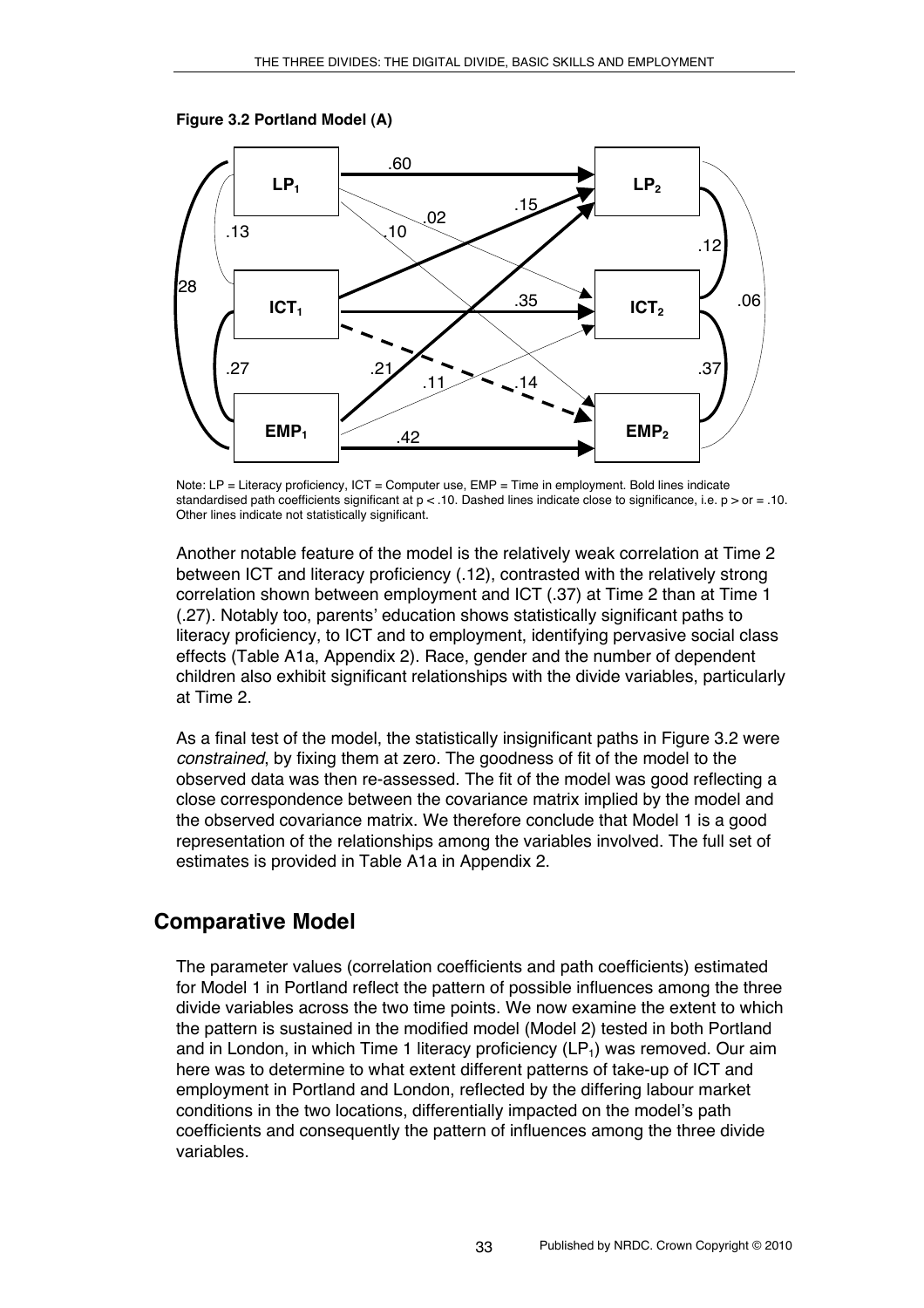First, if the strength of a path between the original and comparative versions of the Portland Model is sustained, then it suggests that the initial literacy levels achieved by individuals by Time 1 had no substantive effect on the pattern of influence. This gives confidence to the interpretation of the direction of influence between the three divides.

Secondly, if a given path coefficient is similar for both Portland and London, then the direction of its influence is unaffected by the contextual features of the two locations. On the other hand, if there is a difference in a given path coefficient between Portland and London, then the explanation should be sought in the contextual differences. For example, the relatively stagnant or contracting labour market in Portland over the four-year period compared with the buoyant and expanding labour market in London, might account for the different relationships among the relevant variables. Other contextual features to consider of course are the different education systems and policy frameworks operating in the two countries, though none of our findings pointed strongly in this direction.

# **Comparative Model: Portland**

Figure 3.3a shows that, although the majority of the values of the path coefficients were maintained between the original and comparative Portland Models, there was one substantial change. The path representing the influence of employment at Time 1 on literacy proficiency at Time 2 doubled in strength in the comparative model (from .21 to .43), which suggests that the influence in the comparative model now embraces literacy proficiency at Time 1 as well, i.e. the effect of literacy proficiency is included in the effect of employment on literacy proficiency at Time 2. Notably, there was no effect of this kind apparent between ICT at Time 1 and literacy proficiency at Time 2. The coefficient remained virtually unchanged (.15 compared with .17). The origins of the difference can be seen in the correlations between the variables at Time 1 in the original Portland model (Figure 3.2). There was only a relatively weak correlation between literacy proficiency at Time 1 and ICT (.13) at Time 1. This compared with more substantial correlations between employment at Time 1 and literacy proficiency at Time 1 (.28) and ICT at Time 1 and employment at Time 1 (.27). A constrained version of the model was also evaluated and a good fit to the date obtained. Again, setting non-significant coefficients to zero made no difference to the pattern of relationships previously estimated.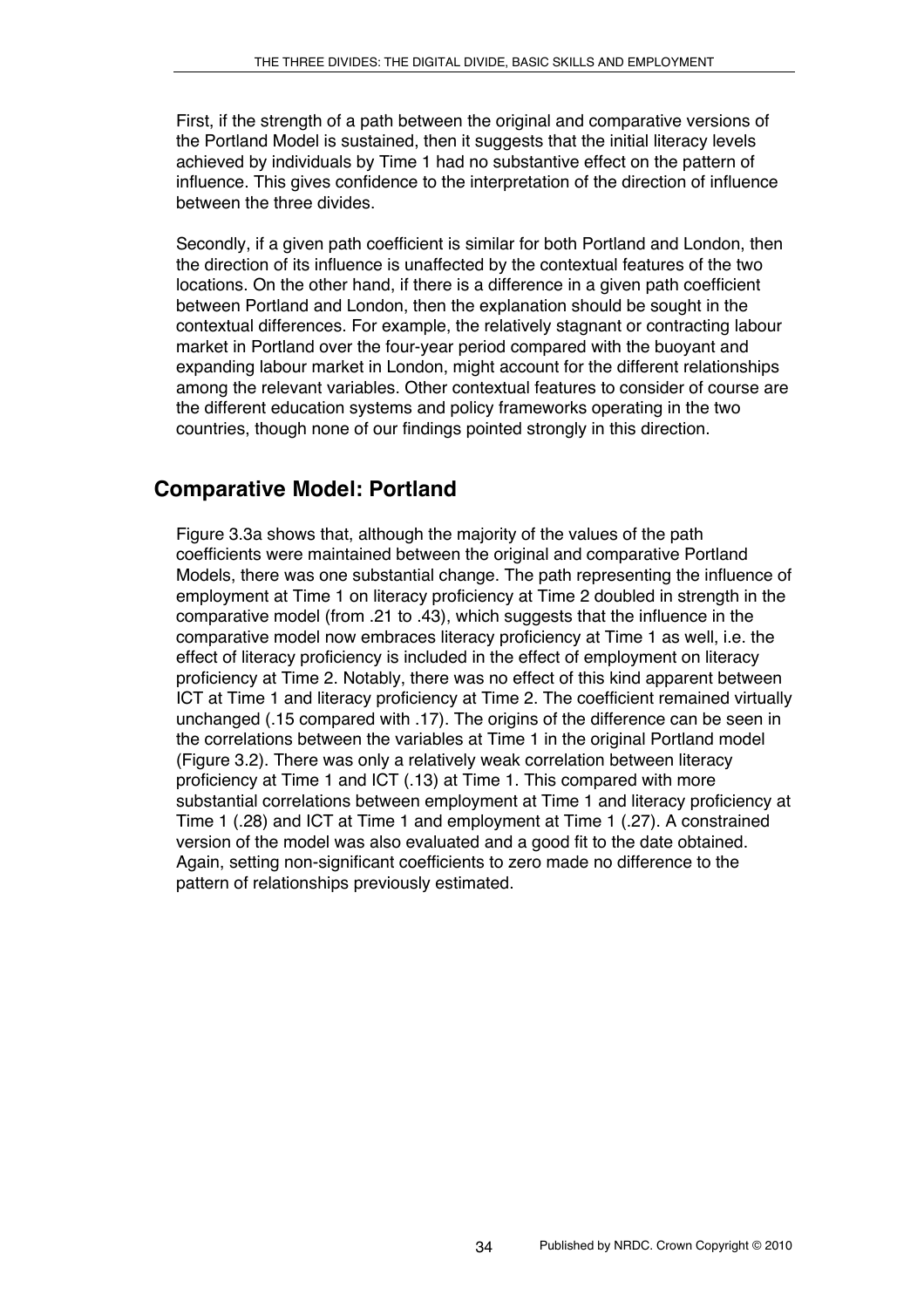

#### **Figure 3.3a Comparative Model – Portland (ICT at work)**

Note: LP = Literacy proficiency, ICT = Computer use, EMP = Time in employment. Bold lines indicate standardised path coefficients significant at  $p < 0.10$ . Dashed lines indicate close to significance, i.e.  $p >$  or = .10. Other lines indicate not statistically significant.

## **Comparative Model: London**

Figure 3.3b shows the path coefficients and correlation coefficients for the comparative model using the London data. There were some differences and some similarities with Portland, notably in relation to the cross-national stability of relationships of the ICT and employment variables (as assessed from the path coefficient for the same variable measured across the two time points). Stability of employment between Time 1 and Time 2 appeared to be somewhat higher in London (.55) compared with Portland (.45), reflecting the more volatile labour market in Portland. ICT use at work was also more stable over time in London (.56) than in Portland (.35), this time reflecting the huge growth in ICT use in the workplace in Portland during the period covered. In London there was relatively little growth in ICT use at work for this section of the population. Thus earlier use of ICT is a stronger predictor of later ICT use in London than in Portland.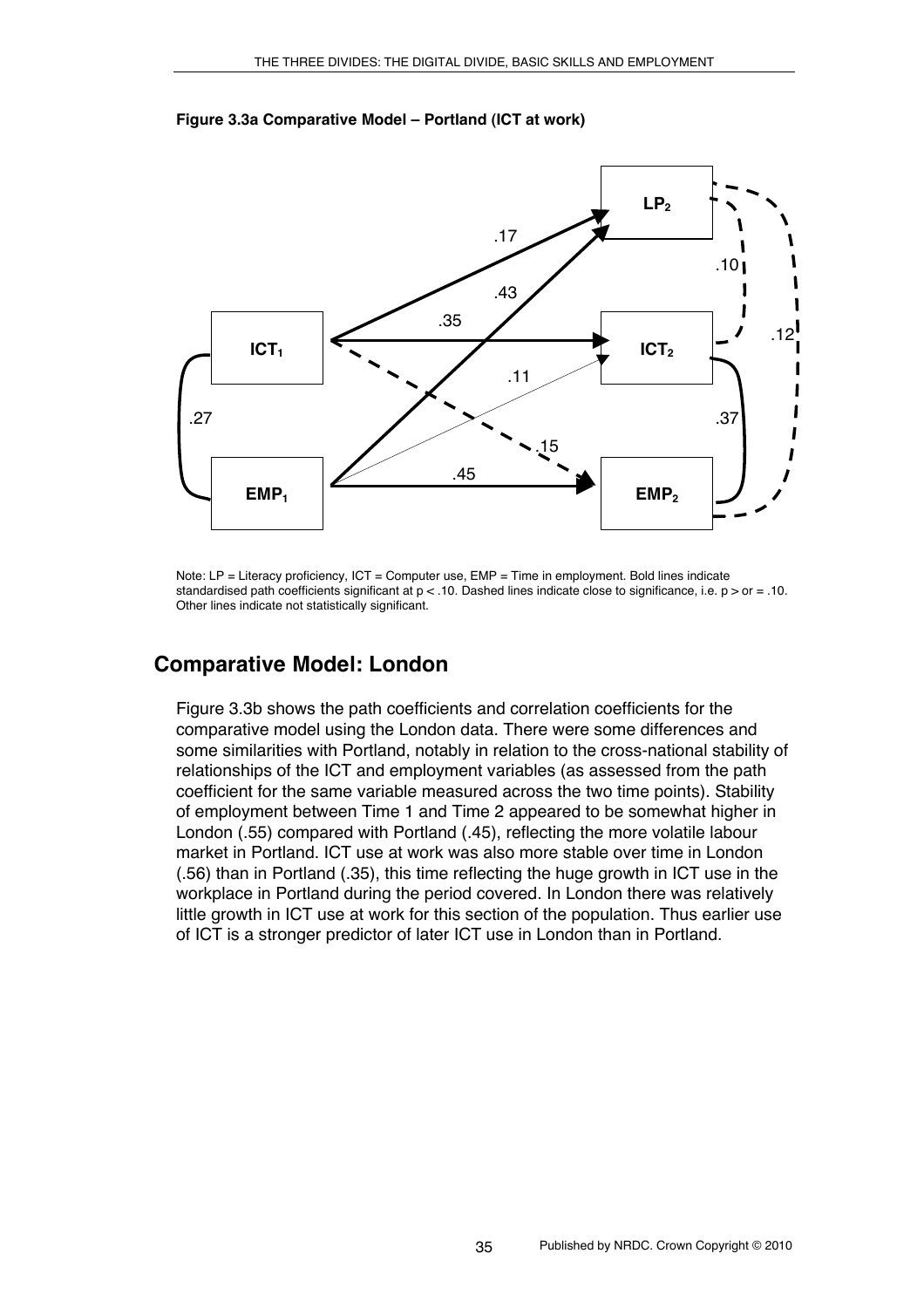

#### **Figure 3.3b: Comparative Model – London (ICT at work)**

Note: LP = Literacy proficiency, ICT = Computer use, EMP = Time in employment. Bold lines indicate standardised path coefficients significant at  $p < 10$ . Dashed lines indicate close to significance, i.e.  $p > or = 10$ . Other lines indicate not statistically significant.

Other notable differences are in the cross-lagged paths reflecting influences between the divide variables over time. Although the path coefficients from ICT use at Time 1 to literacy proficiency at Time 2 are similar (.17 in Portland and .20 in London), the paths from employment at Time 1 to literacy proficiency at Time 2 are substantially different in the two settings (.43 in Portland and .11 in London). This suggests that being in employment is much more closely tied to literacy proficiency in Portland than it is in London.

Correlations between the variables at Time 2 are quite comparable between the two locations. The largest difference is between ICT and employment, where the relationship is stronger in Portland (.37) than in London (.26).

The relationships between the divide variables and the control variables are also different in the two contexts. They are generally weaker in Portland, with the exception that the number of dependent children is positively related to employment at Time 2 (.25). In London, being female is positively related to literacy proficiency at Time 2 and (unsurprisingly) negatively related to employment at Time 2. Full details of these results are provided in Table A1a and A2 in Appendix 2.

# **Conclusions: Portland and London Models reviewed**

The relationship between computer use in 2000 and literacy proficiency in 2004 was replicated in the two locations. There was however a substantial difference with respect to the apparent influence of employment on literacy proficiency. Employment appears to be exercising a much stronger influence in Portland on literacy proficiency than in London; though in both locations a statistically significant relationship between these two divide variables is evident with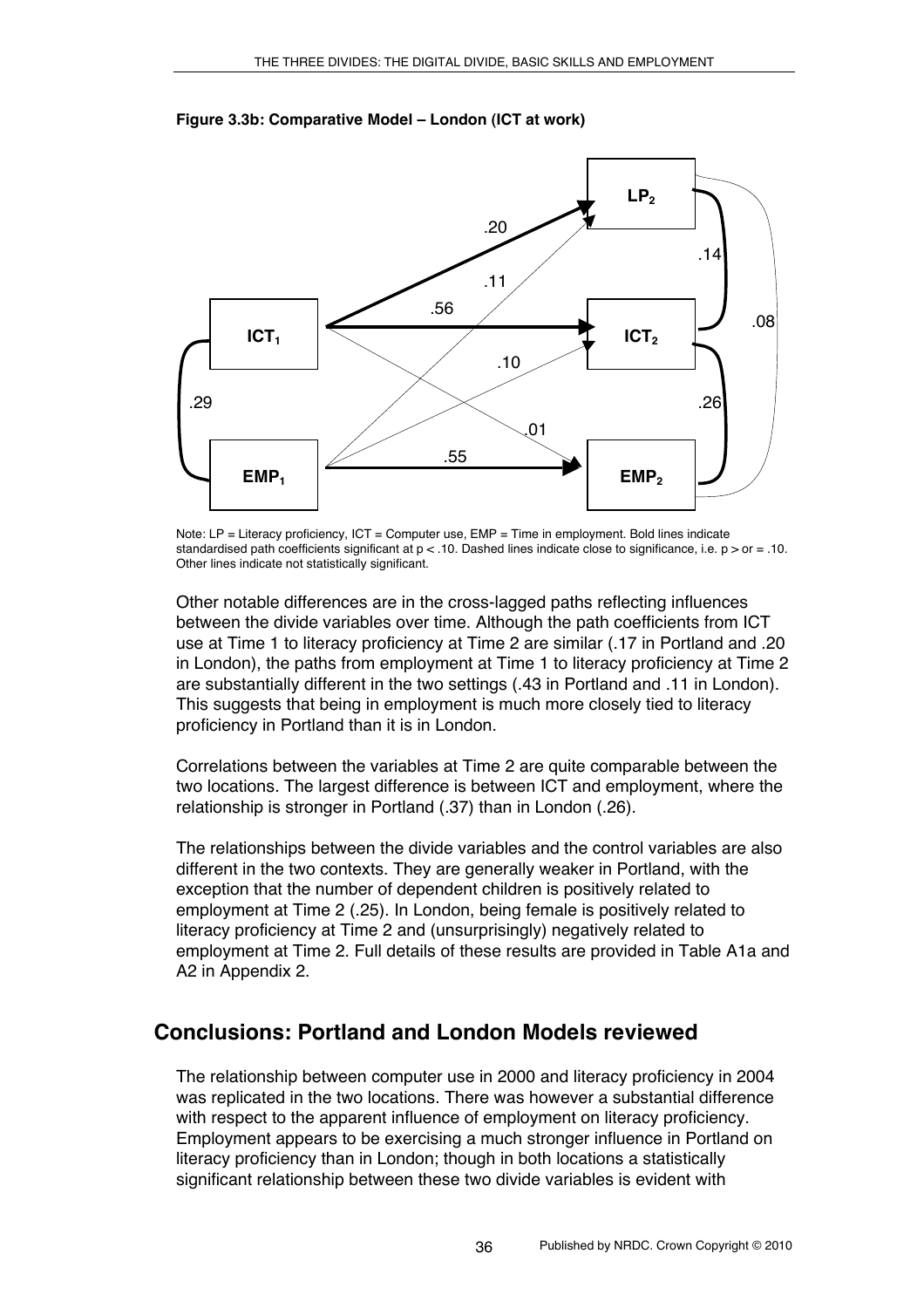stronger effect for women than for men. In London, a significant relationship was also evident between employment in 2000 and computer use in 2004, whereas no such influence was in evidence in Portland.

During this four-year period, employment was much more consistent and at a higher overall level in London than in Portland, suggesting that in Portland employment may have been an important factor in raising literacy proficiency levels. The potential role of ICT in increasing the probability of employment is also clearer in Portland that in London (.37 compared with .26), suggesting that in a relatively unstable and even contracting labour market, people seeking work who possess ICT skills are more likely to gain employment. The buoyancy and high level of activity in the London labour market may indicate that ICT is less of a factor in employment. However, we might expect that as the labour market contracts (as in the present economic climate), ICT will become a bigger factor in employability in London as in Portland.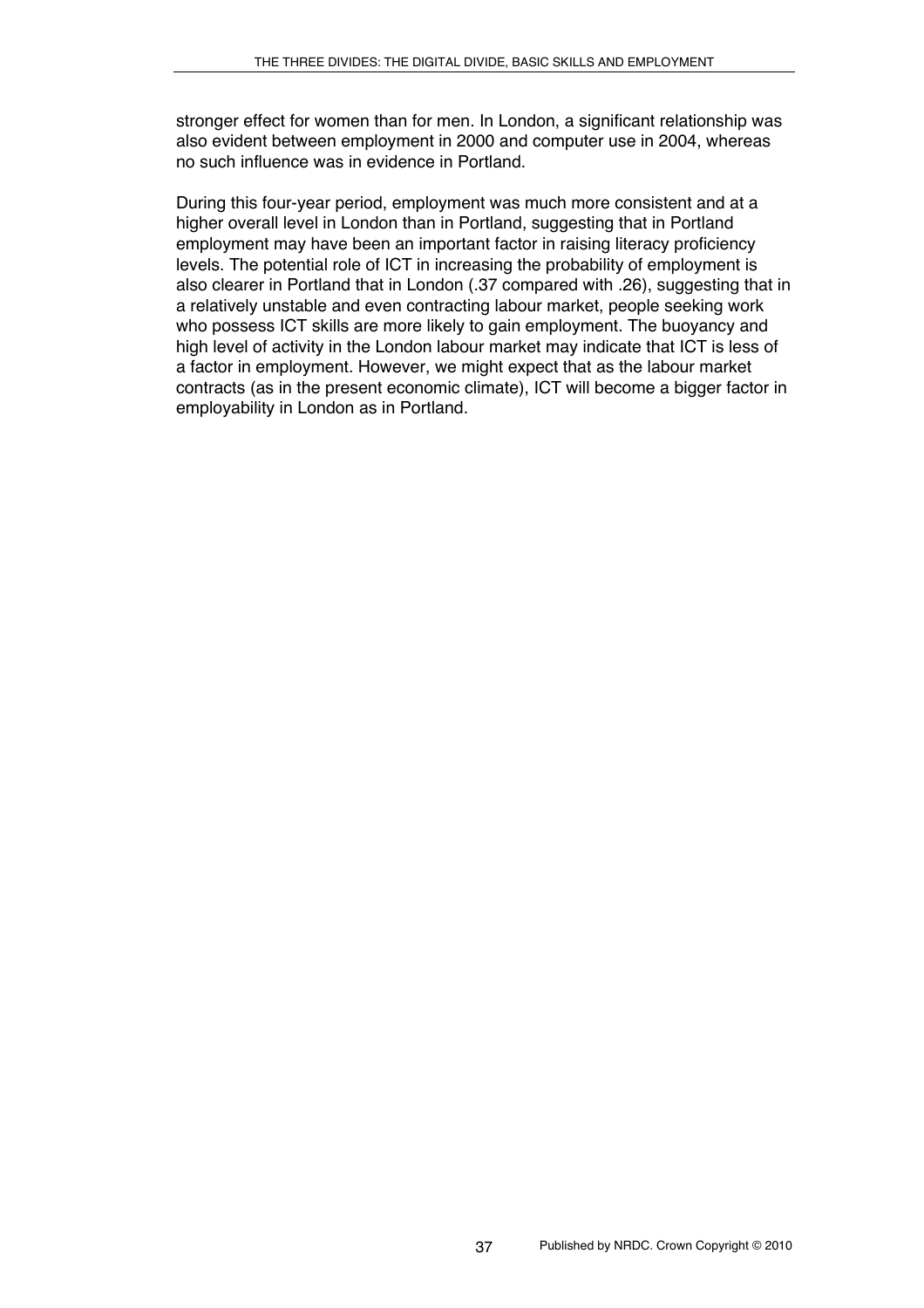# 4. Elaborated London Model

The previous chapter showed how the model developed and tested for the Portland data, as reflected in the pattern of influences among the three divide variables across the two time points, was broadly replicated using the comparative form of the model. However, although the part of the model concerned with the relationship between ICT and literacy proficiency was replicated in London, some of the other key relationships varied.

The next step in the analysis was to elaborate the London model, taking advantage of the larger sample size available. Two extensions were evaluated: the first tested the comparative model separately for men and women. The second replaced Time in Employment (EMP) with Occupational Status (SOC), which was also measured in both 2000 and 2004. As for the earlier versions of the model, control variables were included – social background as measured by parental education, gender and the number of children the cohort member had by the age of 30 in 2000 (Time 1).

# **Elaborated London Model: men and women compared**

In Figures 4.1a and 4.1b we see the result of estimating the models separately for men and women. Although a significant relationship between ICT use in 2000 (Time 1) and literacy proficiency in 2004 (Time 2) was found for both men and women (.18 and .19 respectively), there were notable differences in other features of the models for men and women

Figure 4.1a shows that for men the strongest cross-lagged paths are from ICT use and amount of employment experienced in 2000 (Time 1) to literacy proficiency at Time 2 (.17 and .18 respectively). All the other cross-lagged paths are much weaker. However, the stabilities of the divide variables are stronger for men than for women (.72 and .41 for ICT, .66 and .52 for time in employment).

Figure 4.1b shows that for women an additional influence is apparent between employment in 2000 (Time 1) and ICT use in 2004 (.18). However, time in employment in 2000 does not appear to influence literacy proficiency at Time 2 (.08) as it did for men. These results also suggest that for women, employment has more bearing on the development of their ICT skills than it does for men. For men, who were much more likely to be in manual jobs, time spent in employment has little bearing on their use of ICT in the work environment. Where there was use of ICT, this would signify relative improvement in their employment position. For women, the much stronger correlations between ICT use and time spent in employment at both Time 1 and Time 2 point to the significance of employment in skills development.

There was no apparent impact of social background or having children on any of the measures in the model for women, but for men, a higher status social background as reflected in parents' education is positively related to both time spent in employment and literacy proficiency. Full details of these results are provided in Table A2 in Appendix 2.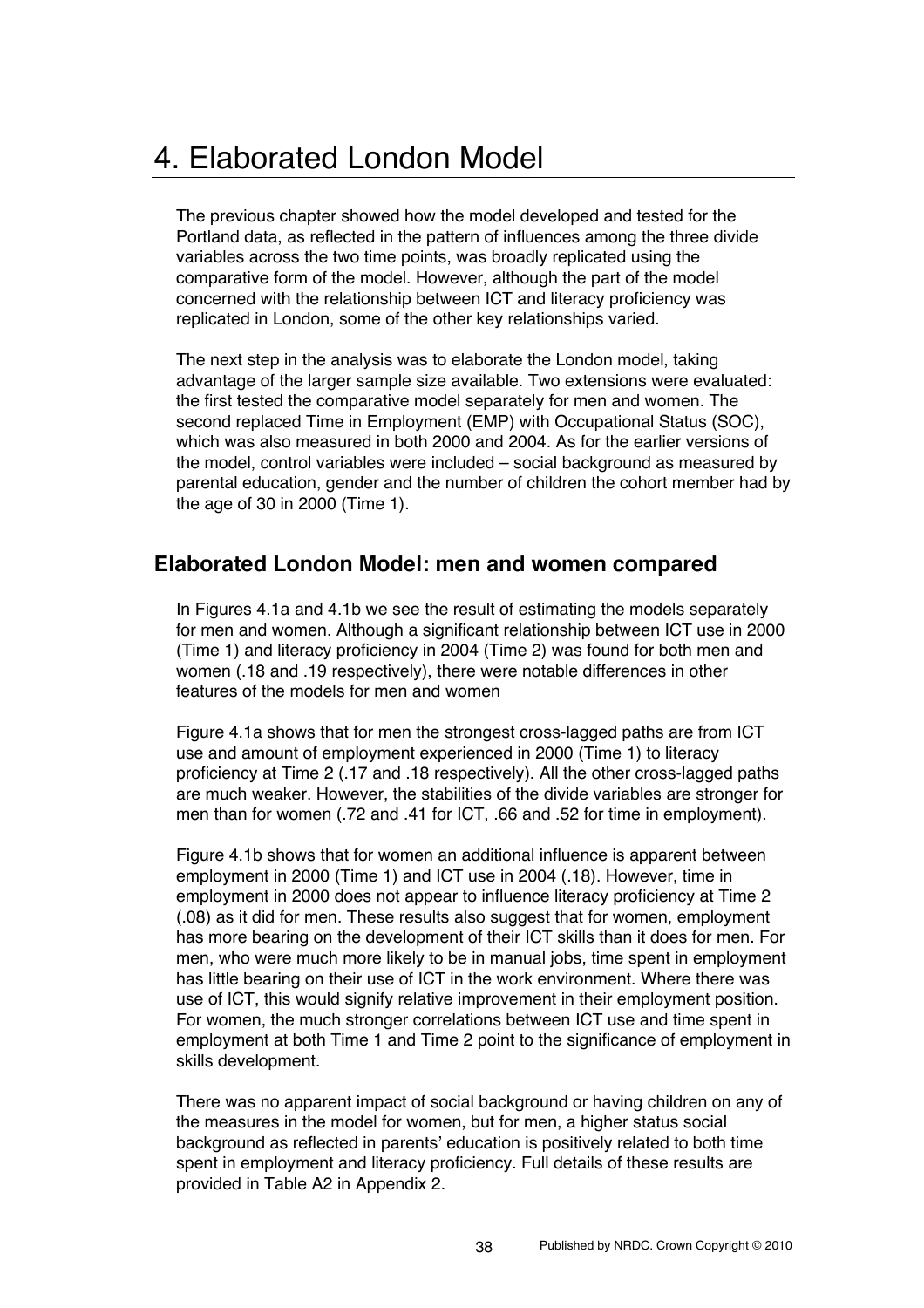



**Figure 4.1b Elaborated London Model: women**



Note: LP = Literacy proficiency, ICT = Computer use, EMP = Time in employment. Bold lines indicate standardised path coefficients significant at  $p < 10$ . Dashed lines indicate close to significance, i.e.  $p >$  or = .10. Other lines indicate not statistically significant.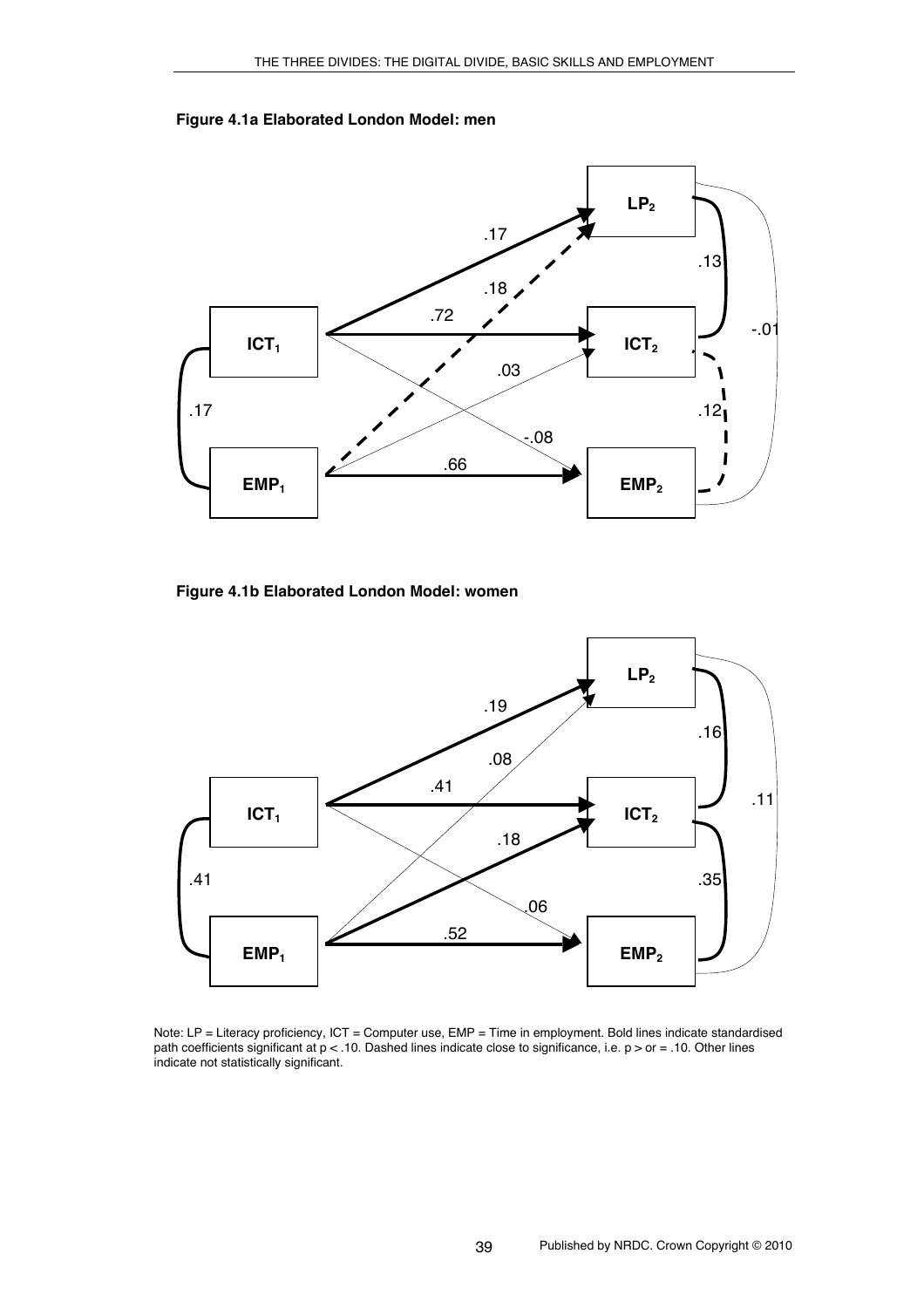# **Conclusion**

These results show the value of estimating the models separately for men and women. Although ICT use in 2000 appears to have an influence on literacy proficiency in 2004 for both men and women, the other relationships in the Elaborated Model notably differed.

For men, the other significant relationship is between amount of employment experienced in 2000 and literacy proficiency in 2004, whereas for women the other strong relationship is between employment in 2000 and ICT use in 2004.

Employment appears to provide a means of access to ICT for women, which in turn over time could then raise literacy proficiency. For men, employment appears to have a direct influence on literacy proficiency.

These results also suggest that for women, employment has more bearing on the development of their ICT skills than it does for men. For men, who were much more likely to be in manual jobs, time spent in employment has little bearing on their use of ICT in the work environment. Where there was use of ICT, this would signify relative improvement in their employment position. For women, the stronger correlations between ICT use and time spent in employment at both Time 1 and Time 2 point to the significance of employment in skills development.

# **Elaborated London Model: including occupational status**

Occupational status is based on the occupation held at the time of interviews in 2000 and 2004. Missing data for respondents not in employment, including occupational status, had the effect of reducing overall sample size, especially for women (i.e. sample size was reduced from 356 to 232). We first evaluate the model for both sexes combined and then examine it for men and women separately.

As might be expected, Figure 4.2 shows that occupational status in 2000 (Time 1) is positively related to literacy proficiency (.13) and ICT use (.21) in 2004 (Time 2): scores are higher for both divide variables the higher the starting occupational status at Time 1. Occupational status at Time 1 is also strongly related to occupational status at Time 2 (.55) indicating relatively little individual movement across the four-year time period.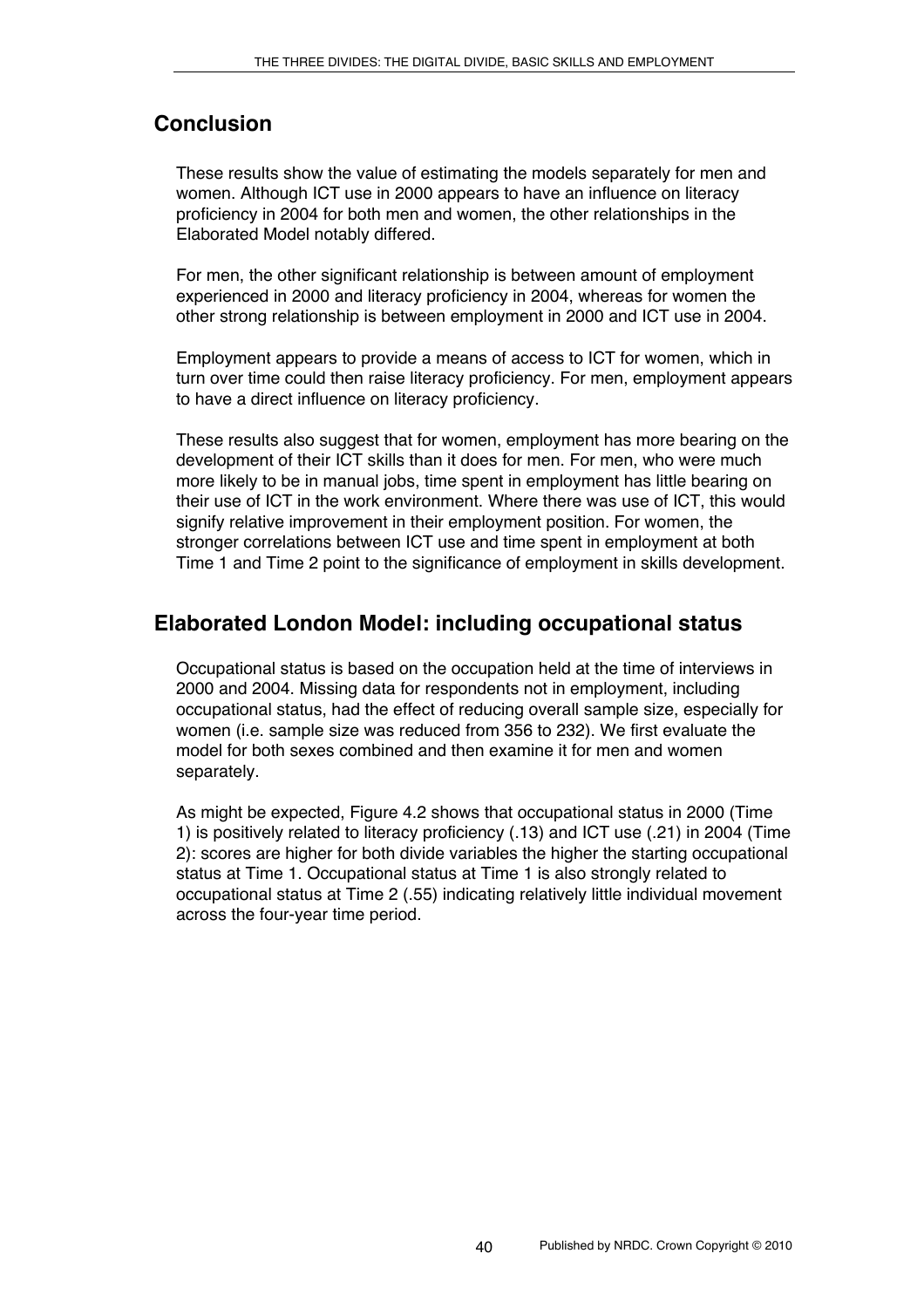

**Figure 4.2: Elaborated London Model: including occupation status**

Note: LP = Literacy proficiency, ICT = Computer use, SOC = occupational status. Bold lines indicate standardised path coefficients significant at  $p < 10$ . Dashed lines indicate close to significance, i.e.  $p >$  or  $= .10$ . Other lines indicate not statistically significant.

ICT use in 2000 (Time 1) is significantly related to occupational status in 2004 (.21), whereas it had not been related to time spent in employment previously. ICT use in 2000 (Time 1) is again significantly related to literacy proficiency at Time 2 (.15).

Turning to the correlations between the three divide variables in 2004 (Time 2), literacy and ICT use remain positively correlated (.16), and now both literacy and ICT are significantly correlated with occupational status (.08 and .26 respectively). The control variables show similarly changed relationships. Without occupational status in the model (Table A2, Appendix 2), being female is positively related to literacy proficiency and negatively related to proportion of time in employment at Time 2. With occupational status in the model (Table A3, Appendix 2), being female and having fewer children are related to ICT use at work at Time 2. Parental education now also shows a positive relationship with literacy proficiency (Table A3, Appendix 2).

# **Elaborated London Model: including occupational status and gender**

This model was also evaluated separately for men and women. Similarities and differences in the relationships among the three divides are again apparent.

In Figures 4.3a and 4.3b, we see that for both men and women ICT use in 2000 (Time 1) continues to be related to literacy proficiency (.14 and .18 respectively) and occupational status in 2004 (Time 2) though more strongly for men (.26 and .16 respectively). Under the reduced sample size, statistical significance is not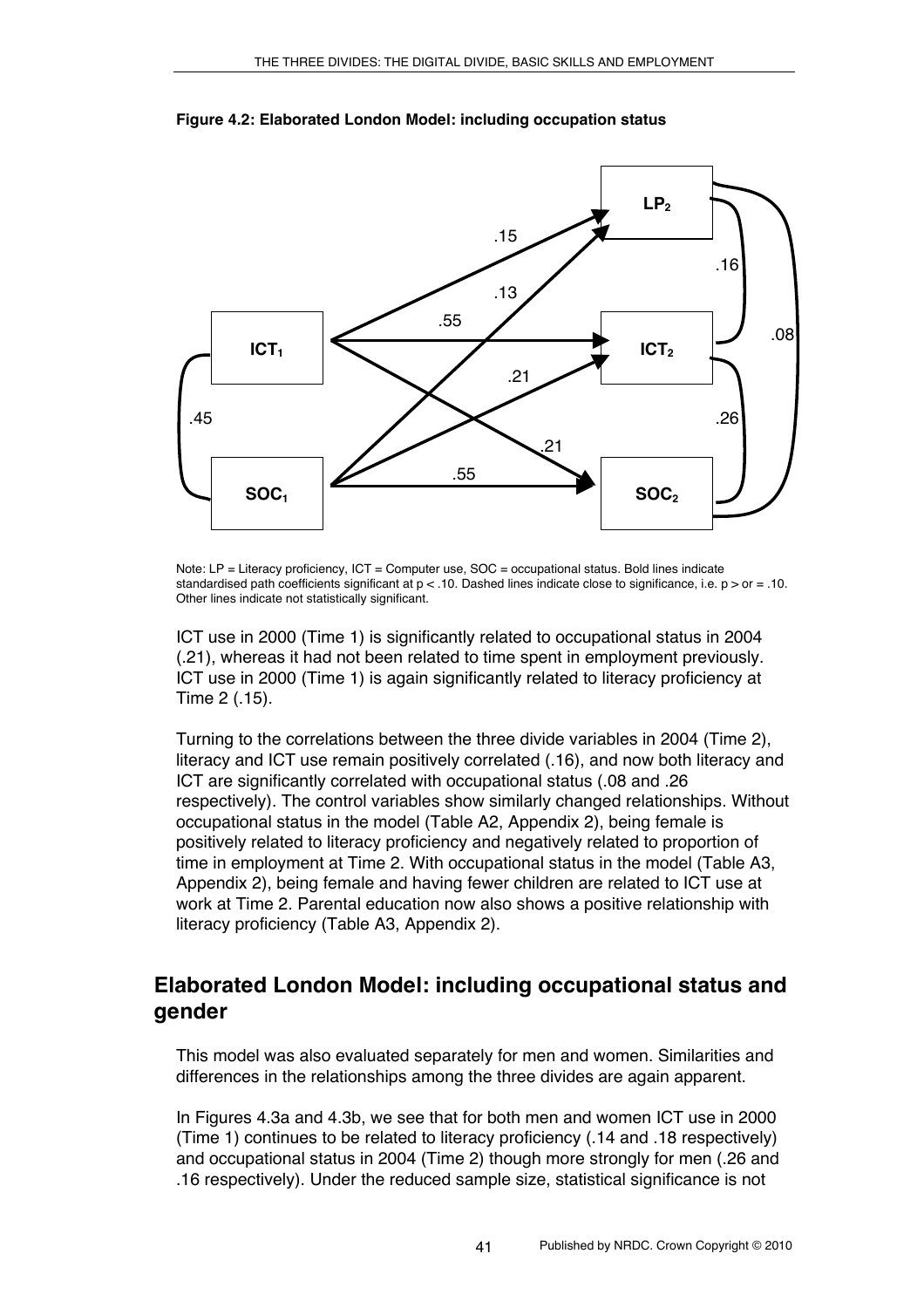reached between ICT use and occupation status for women  $(n = 95)$ . Occupation status in 2000 (Time 1) similarly relates to literacy proficiency in 2004 (Time 2) for men and women (.15 and .16 respectively). It is also significantly related to ICT use at work in 2004 (Time 2), though the size of the estimate is larger for women (.16 men, .30 women). These results perhaps give the strongest evidence that, at least in London, ICT access and use support progression in employment for men. This is less the case for women where having a high status job appears, more than for men, to increase the likelihood of using ICT at work.

**Figure 4.3a: Elaborated London Model: occupation status for men**



Note: LP = Literacy proficiency, ICT = Computer use, SOC = occupational status. Bold lines indicate standardised path coefficients significant at  $p < 10$ . Dashed lines indicate close to significance, i.e.  $p >$  or = .10. Other lines indicate not statistically significant.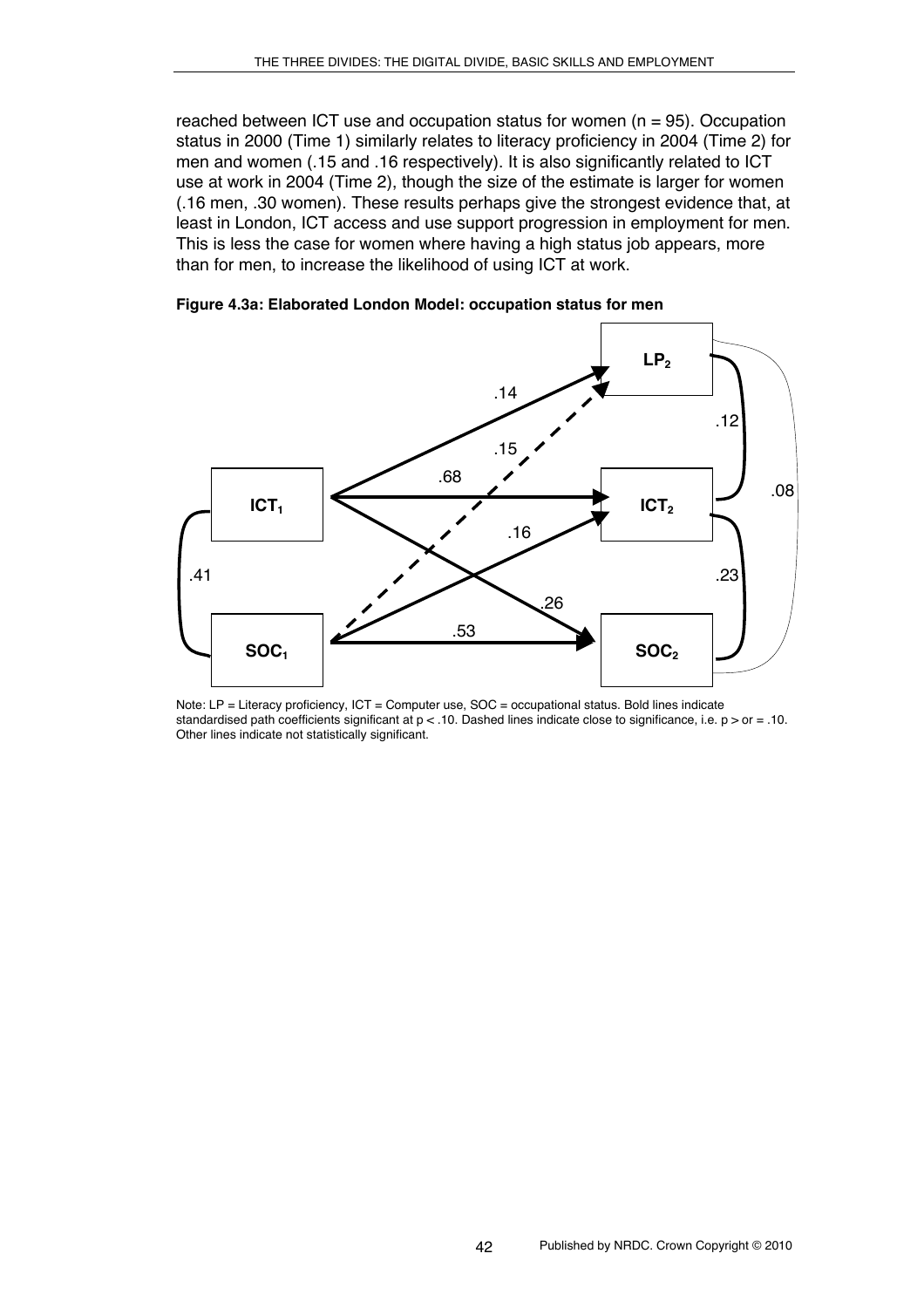

**Figure 4.3b: Elaborated London Model: occupation status for women**

Note: LP = Literacy proficiency, ICT = Computer use, SOC = occupational status. Bold lines indicate standardised path coefficients significant at  $p < 10$ . Dashed lines indicate close to significance, i.e.  $p >$  or = .10. Other lines indicate not statistically significant.

#### **Conclusions**

The final Elaborated Model shows that within this low education London sample, the relationships of ICT use within employment across time are different for men and women. In the case of men, computer use appears to lead to higher status occupations, which then leads to improved literacy proficiency. For women, many of whom have spent time out of the labour market during this four-year period to take up childcare responsibilities, the time spent in employment is also key to the type of occupation they hold and thus their ICT use at work. ICT use thus provides the means of raising literacy proficiency levels. Full details of these results are provided in Table A3 in Appendix 2.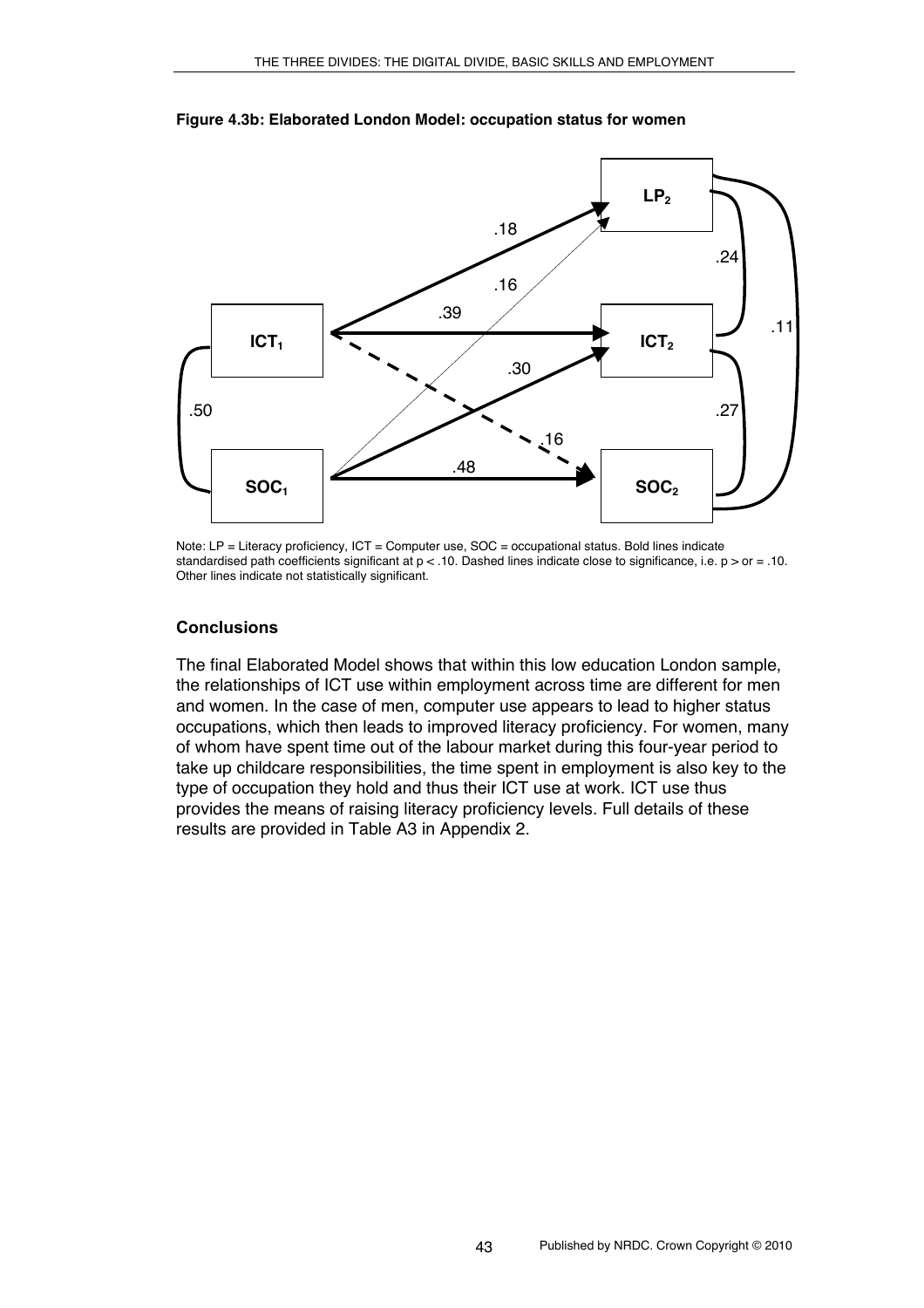# 5. Conclusions

We started this report by considering the changing significance of ICT competence and literacy proficiency for employability in the contemporary economy. Only 30 years ago poor literacy was no impediment to getting a job and digital competence had yet to impact on the nature of employment in any significant way. Today, fuelled by the emergence of computers in every area of work, those without ICT skills – on the ʻwrong side' of the digital divide – are likely to have their opportunities for getting work curtailed; they are also likely to find their opportunities for progress in their job impeded.

The transformation of employment through the ICT revolution and the growth of vast new industries driven by it in what becomes increasingly a global economy contributes to the third of our divides: the employment divide and associated status of the job a potential employee is able to get. Another significant feature of the contemporary labour market is thus *polarisation* identified with the widening gap between those who have the skills demanded by employers and those who lack them. There is increasing emphasis in job recruitment on evidence of educational achievement as certified through qualifications for which literacy proficiency and now ICT competence supply the foundations. Those without these skills face an employment career characterised by casual work interspersed with periods of unemployment. When the local economy contracts those without these skills are likely to be the first to lose their jobs and when it expands the last to gain new ones.

But the relationships involved among the three divides are not straightforward. A key moderator is the special features of each education system including the parts concerned with the education of adults. The finding from OECD's IALS that the prevalence of poor literacy was three times higher in the US and Great Britain than in Sweden suggested that some education systems were more effective in imparting the basic skills to their populations than others (OECD 1997). Another factor in the development and operation of the three divides is the special features of the local labour market. These determine whether jobs are available at all and if so, what kinds of job they are.

The study reported here attempted to gain some insights into these processes through a comparative longitudinal study. The existence of comparable longitudinal data collected from adults in Portland, Oregon and London, England for the same age groups over the same four-year period made the case for constructing matched datasets containing broadly comparable variables. These datasets were used to operationalise the three divides in both countries. They were then analysed by structural equation models to establish both the strength of relationships among the key variables across time and, most importantly, their direction. Is enhanced literacy proficiency a driver of employability and enhanced IT competence or is the main flow of influence from these latter variables in the opposite direction i.e. as enhancing the prospects of employment?

The work involved in matching what was, in some respects quite disparate data, was more challenging than first envisaged, not least because of sample and measurement differences between the two studies that could only be resolved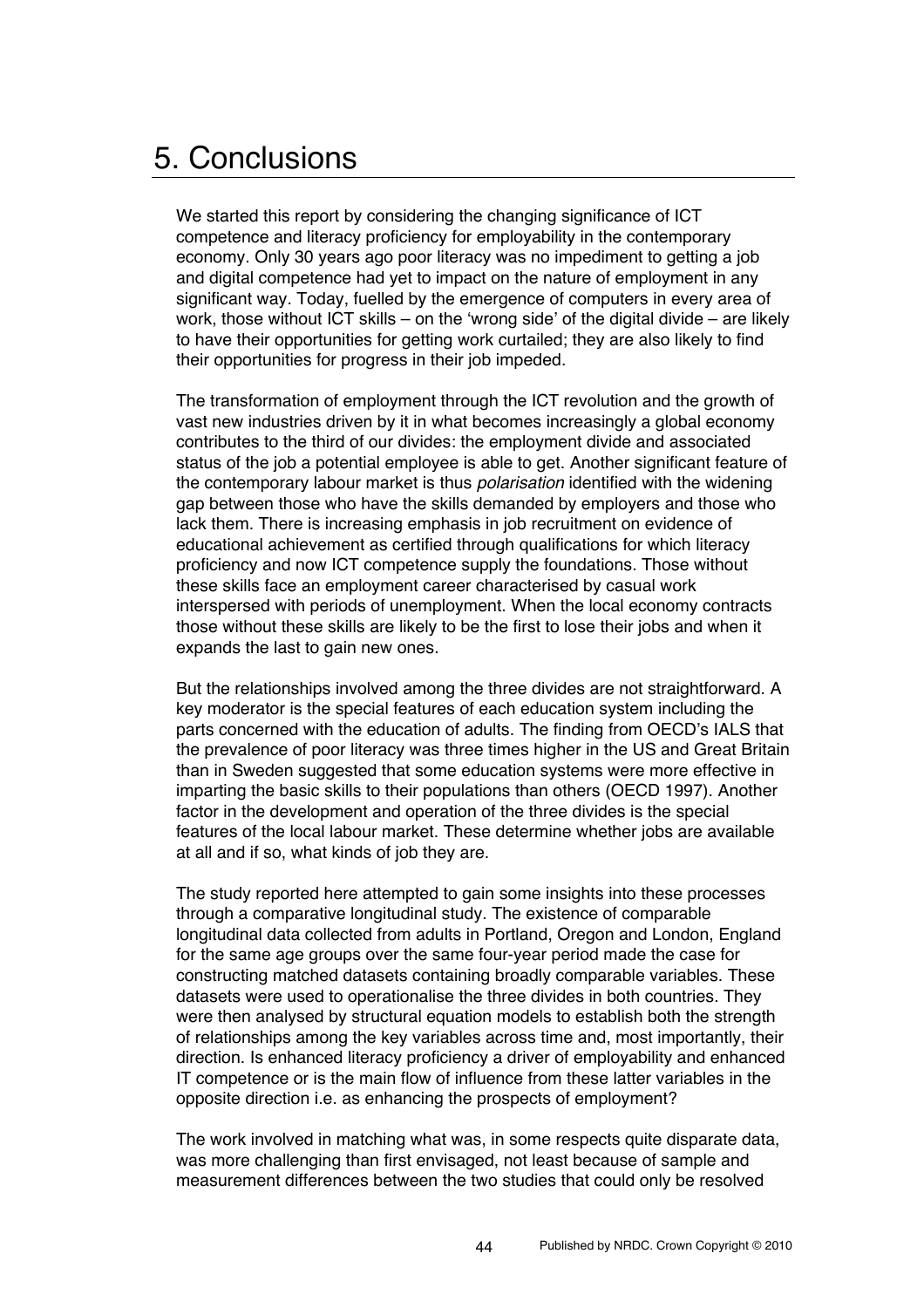through making very strong and perhaps not always fully sustainable assumptions. Nevertheless the findings from the modelling with interpretation of similarities and differences between the Portland and London models, aided by the descriptive data about their local economies and labour market, add up to a convincing narrative of how the processes of labour market inclusion and exclusion are manifested through the three divides. The narrative is, of course, conditional on when and where the studies that produced the models took place.

First, the different economic conditions in Portland and London across the period studied contrasted a relatively stagnant labour market for most of the four-year period in Portland with a buoyant labour market for the whole period in London. In Portland, this placed a higher premium on ICT use at home or in the workplace for building the competence needed to obtain and progress in employment. This contrasted with London, where, for men, ICT competence was more strongly related to progressing to higher status jobs from a base of employment than to finding a job. For women digital skills could be useful in getting a job, but were mainly important for raising literacy proficiency especially from the base of a high status *iob*.

Portland was initially ahead of London in take-up of ICT, but by the end of the four-year period, the difference in ownership and use of computers and the internet had largely disappeared. However, a larger percentage of the study sample used a computer at work at the end of the period in Portland than in London, reflecting the larger amount of IT-based employment in the former locality. Notably, however, a solid minority of up to one in five in both locations still had little access to, or use, of ICT. For them the digital divide appeared to be still very much in place.

Literacy proficiency, a key factor in employability, appeared to benefit more from improvement in the other divide variables of ICT use and time in employment, together with improved local labour market conditions, than influencing these other variables directly itself.

For men in London, ICT use was also associated with progression in employment, whereas for women it was more closely aligned with being in employment possibly after a period out of it.

We can bring these findings together through vignettes that identify the way the different divides were operating in the two settings. In a stagnant or contracting labour market, where unemployment is increasing, people with ICT competence are more likely than others without this competence to find a job. This is even more likely when they use the skills at home as well as at work. Moreover, when they are working, they tend to use the ICT skills a lot. Access to employment and ICT use appear to bring the added benefit of enhancing literacy proficiency which is likely to aid progression in the job. The Portland data did not identify strong gender differences with respect to these processes pointing to possible features of the social security systems that discouraged more women in Portland than in London from replacing employment by childcare.

In London the gender differences were marked, pointing to different scenarios for the role of ICT and literacy proficiency and employment for men and women. For men in the buoyant London labour market, continued employment was probably not so much dependent on ICT competence or literacy proficiency as it was in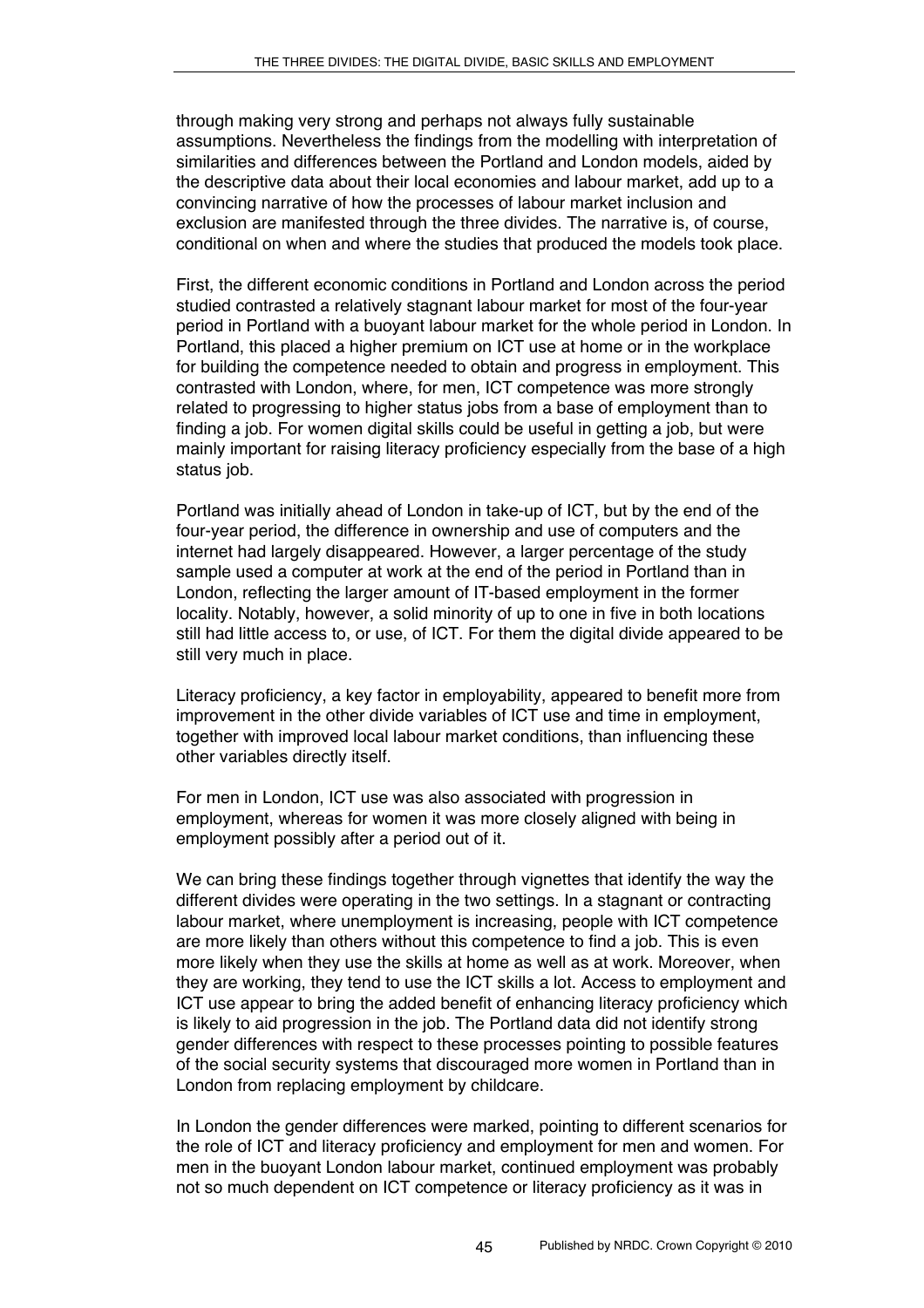Portland. Where these skills mattered was in the process of rising up the occupational status ladder, e.g., getting a foreman's job or setting up a business. For women, although ICT competence at work did not predict later employment, ICT skills developed at home or in classes could be a boost to employment prospects. Women in employment were also significantly more likely to be using ICT at work than those who were out of the labour market. It is at this stage that enhanced literacy proficiency can turn a negative cycle into a positive one**.** 

These conclusions stress the positive side of improvements in competence that are likely to strengthen engagement with the labour market – that is to say ʻvirtuous' circles where enhanced skills work in tandem with employment experience to reinforce prospects further. The ʻvicious' side of the circle is also evident from our findings. Lack of ICT access and use coupled with poor literacy is likely to damage employability further. The consequence is more, rather than less, marginalisation in the labour market. It follows that adult education provision needs to be improved and updated continually so that it keeps up with employment demands.

The findings from the structural equation models thus point clearly to the conclusion that boosting literacy proficiency is unlikely to be sufficient to reverse the labour market exclusion process on its own. A combination of provision that raises digital competence and the creation of employment opportunities is needed to ensure that all potential employees have access to literacy and numeracy and the ICT skills that will give them access to modern jobs. For those in employment, skills enhancement has the benefit of supporting career progression, motivating further skills learning and contributing to workplace productivity. At times of economic downturn and redundancy, or periods out of the labour market, e.g. to have children, skills acquisition and updating can be centrally important in helping potential employees return to work.

This endorses current UK government initiatives such as Train to Gain*,* the aim of which is to support employers who wish to enhance the skills of their work force. The benefits of having a skilled work force are likely to be reflected in greater flexibility, adaptability, productivity and greater profitability.

The spread of ICT use reflects the widespread take-up of digital technology. However, there remains in most communities a concentration of individuals and families who, for whatever reason, make little use of, or are effectively excluded, from the internet and ICT more generally. Added to what are often poor literacy and numeracy skills their disadvantages in the labour market are compounded. This underlines the importance of adult continuing education provision to supply the stepping stones to jobs and a fulfilling life in a rapidly changing world.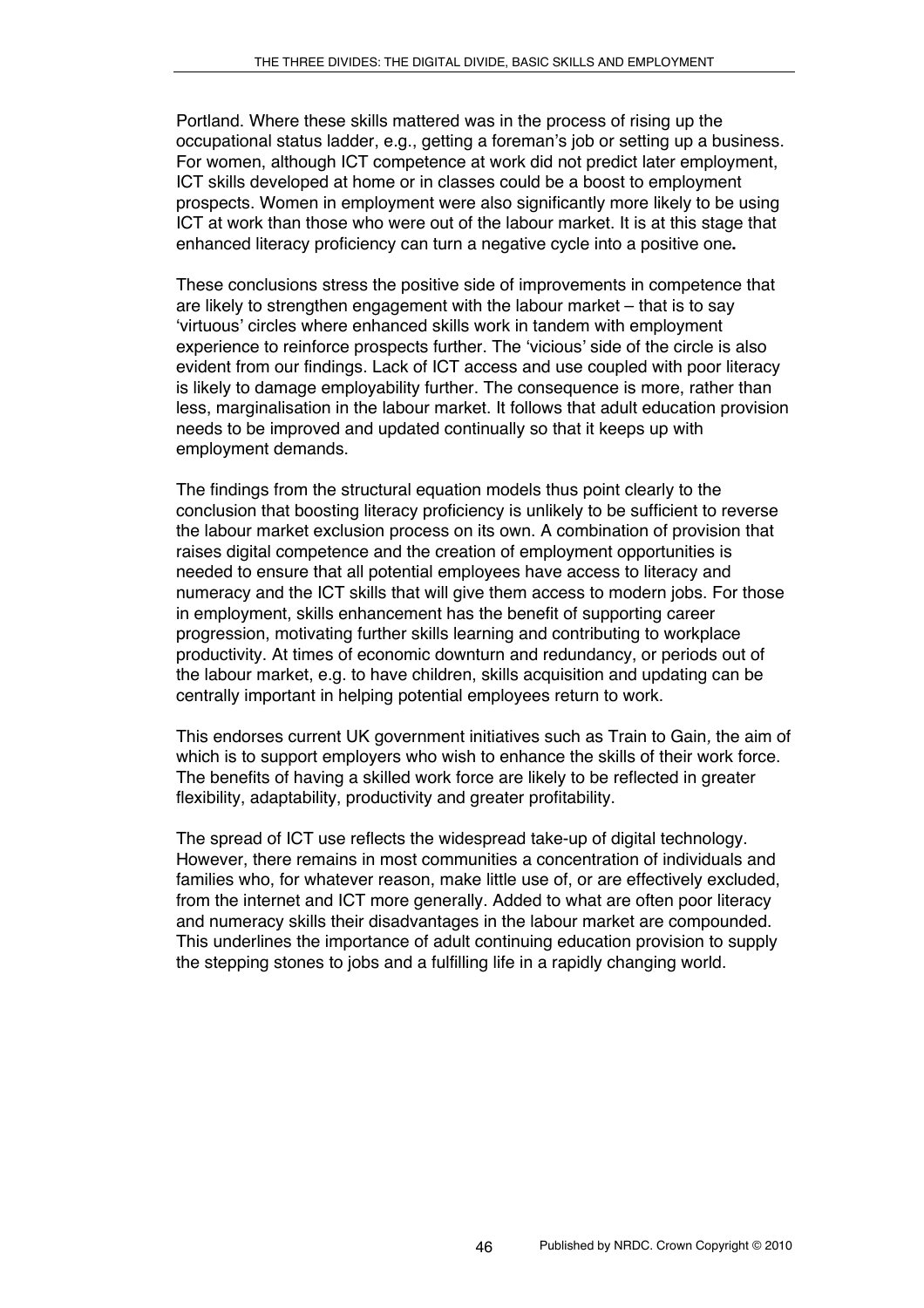# **References**

Blau, P. and Duncan, O. D. (1967) *The American Occupational Structure*. Wiley.

Bright, M. (2001) *Welfare to work and the organisation of opportunity: Lessons from abroad.* CASE paper 15, Centre for Analysis of Social Exclusion.

Bynner, J. and Parsons, S. (1997) *Does Numeracy Matter?* London: Basic Skills Agency.

Bynner, J. and Parsons, S. (2006) *New Light on Literacy and Numeracy: Results of the Literacy and Numeracy Assessment in the Age 34 Follow-up of the 1970 Cohort Study (BCS70).* London: NRDC.

Bynner, J. and Parsons, S. (2009) ʻInsights into Basic Skills from a UK Longitudinal Study', in S. Reder and J. Bynner, J (eds) *Tracking Adult Literacy and Numeracy Skills: Findings from Longitudinal Research*. New York: Routledge.

Bynner, J. and Steedman, J. (1995) *Difficulties with Basic Skills.* London: The Basic Skills Agency.

Clark, P.M. (2008) *Technological Change and Lifelong Learning: Perfect Storm or Tornado?* Presentation to NIACE Expert Seminar on Life-Long Learning and Technological Change. Available at:

www.niace.org.uk/lifelonglearninginquiry/docs/Paul-Clark-technologyevidence.pdf

DfEE (1999) *A Fresh Start – Improving Literacy and Numeracy.* London: Department for Education and Employment.

DfEE (2001) *Skills for Life: The national strategy for improving adult literacy and numeracy skills*. DfEE publication, report ref: SFLLN. London: Department for Education and Employment.

DIUS (2009) *Skills for Life: Changing Lives.* London: Department for Innovation, Universities and Skills. Available at:

www.dius.gov.uk/~/media/publications/S/SkillsforLifeChangingLives (accessed 14 July 2009).

Dugdale, G. and Clark, C. (2008) literacy Changes Lives: An advocacy resource. National Literacy Trust.

Howard, H. (2000) ʻLearning with IT: Towards a Research Agenda – Questions and Issues', *Journal of the Association of Learning Technologies*, 8 (3) pp. 31– 40.

Kirsch, I., Yamamoto, K., Norris, N., Rock, D., Jungeblut, A., O'Reilly, P., Campbell, A., Jenkins, L., Kolstad, A., Berlin, M., Mohadjer, L., Waksberg, J., Goksel, H., Burke, J., Rieger, S., Green, J., Klein, M., Mosenthal, P. and Baldi,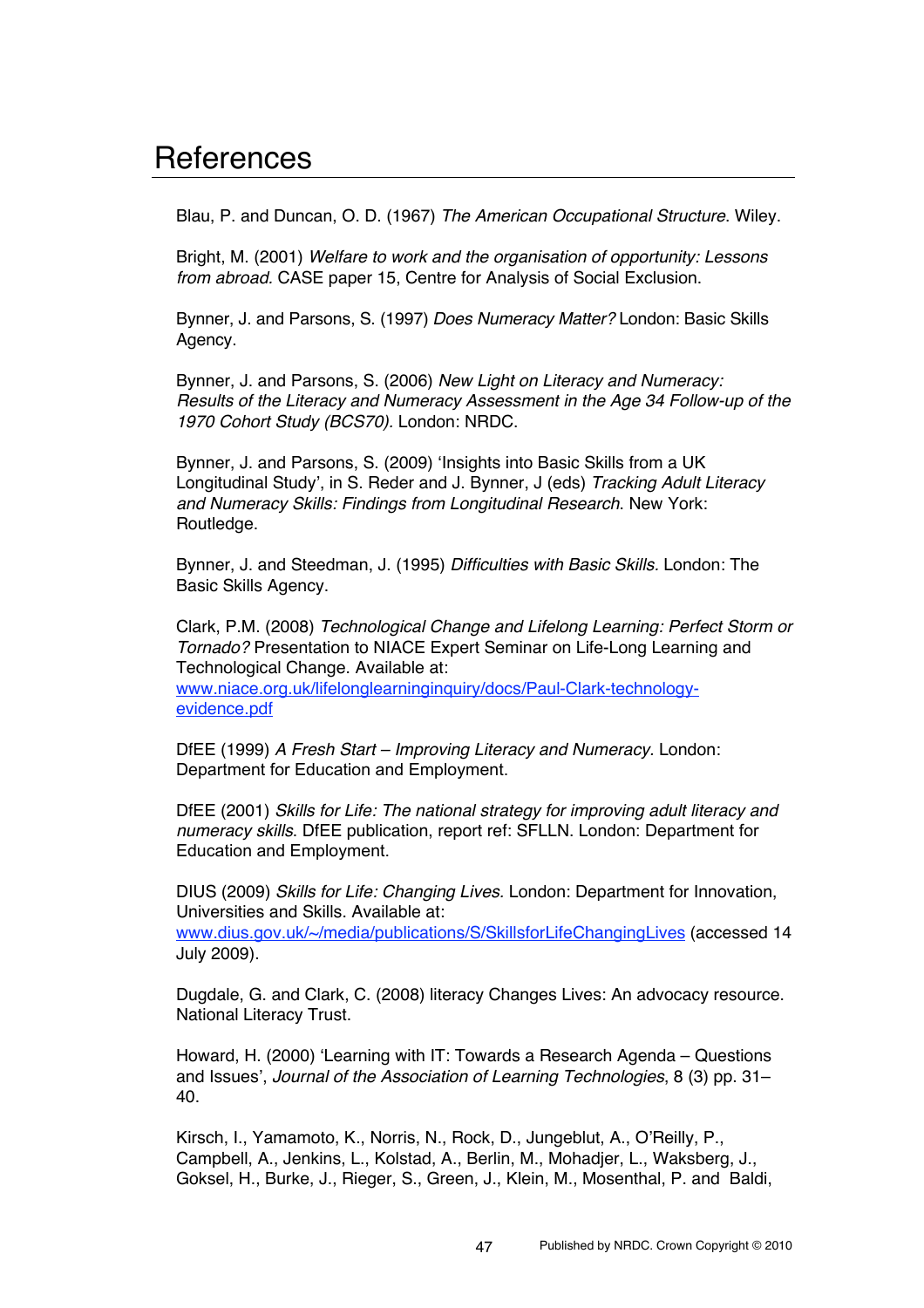S. (2000**)** *Technical Report and Data File Users Manual for the 1992 National Adult Literacy Survey.* National Center for Education Statistics publication # 2001457. Available at:

http://nces.ed.gov/pubsearch/pubsinfo.asp?pubid=2001457

Kline, R. B. (1998) *Principles and Practice of Structural Equation Modeling.* New York, London: The Guildford Press.

Levy, F. and Murname, R.J. (2004) *The New Division of Labor: How Computers are Creating the Next Job Market.* Princeton and Oxford: Princeton University Press.

Maruyama,G. M.(1998). *Basics of Structural Equation Modeling.* Thousand Oaks, CA: Sage Publications.

McNair, S. (2009) *Demography and Lifelong Learning: IFLL Thematic Paper 1.* Leicester: NIACE. Available at: www.niace.org.uk/lifelonglearninginquiry/docs/Demography-Lifelong-Learning.pdf (accessed 16 July 2009).

Mellar, H., Kambouri, M., Sanderson, M. and Pavlou, V. (2004) *ICT and Adult Literacy, Numeracy and ESOL.* London: NRDC.

NIACE (2008) *ICT as a Skill for Life,* draft strategy paper for NIACE consultation on life-long learning. Available at http://archive.niace.org.uk/Research/ICT/ICT-Skill-for-Life-summary.pdf (accessed 14 July 2009).

OECD (1997) *Literacy Skills for the Knowledge Society: Further Results from the International Adult Literacy Survey*. Paris: Organization for Economic Cooperation and Development (OECD).

OECD (2000) *Literacy in the Information Age: Final Report of The International Adult Literacy Survey.* OECD.

Parsons, S. and Bynner, J. (2006) *Does Numeracy Matter More*? London: NRDC.

Parsons, S. and Bynner, J. (2007*) Illuminating Disadvantage: Profiling the experiences of adults with Entry Level Literacy or Numeracy over the life course.*  London: NRDC.

Reder, S. (2008) ʻThe Development of Literacy and Numeracy in Adult Life', in S. Reder and J. Bynner (eds.) *Tracking Adult Literacy and Numeracy Skills: Findings from Longitudinal Research*. New York: Routledge.

Reder, S. (2009) ʻThe Development of Literacy and Numeracy in Adult Life' in S. Reder, and J. Bynner, J. (eds) *Tracking Adult Literacy and Numeracy Skills: Findings from Longitudinal Research,* p 27–58. New York: Routledge.

Snow, C.E. and Strucker, J. (2000) ʻLessons from Preventing Reading Difficulties in Young Children for Adult Learning and Literacy', in J. Comings, B. Garner and C. Smith (eds) *Annual Review of Adult Leaning and Literacy*, vol.1, pp. 25–73. San Francisco: Jossey Bass.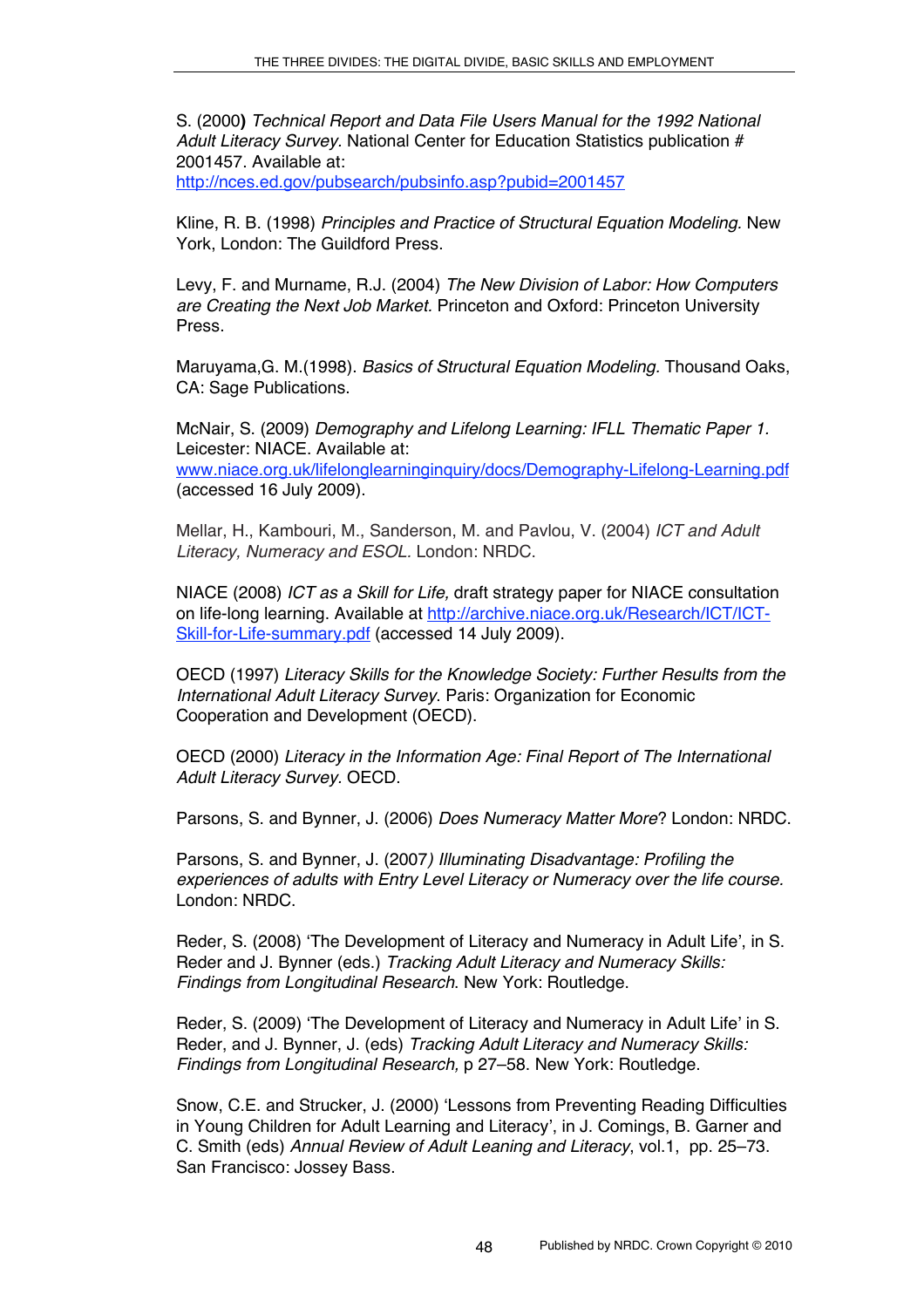Strawn, C. (2008) *The Relationship between Literacy Proficiency and the Digital Divide,* Technical Report, Dept. Applied Linguistics, Portland State University www.lsal.edu/littech.pdf

Sum, A., Kirsch, J. and Yamamoto, K. (2004) *Pathways to Labor Market Success: The Literacy Proficiency of U.S. Adults.* Princeton, NJ: Policy Information Centre, Educational Testing Service.

Williams, J., Clemens, S., Oleinikova, K. and Tarvin, K. (2003) *The Skills for Life survey: A national needs and impact survey of literacy, numeracy and ICT skills*. DfES Research Report 490. Department for Education and Skills.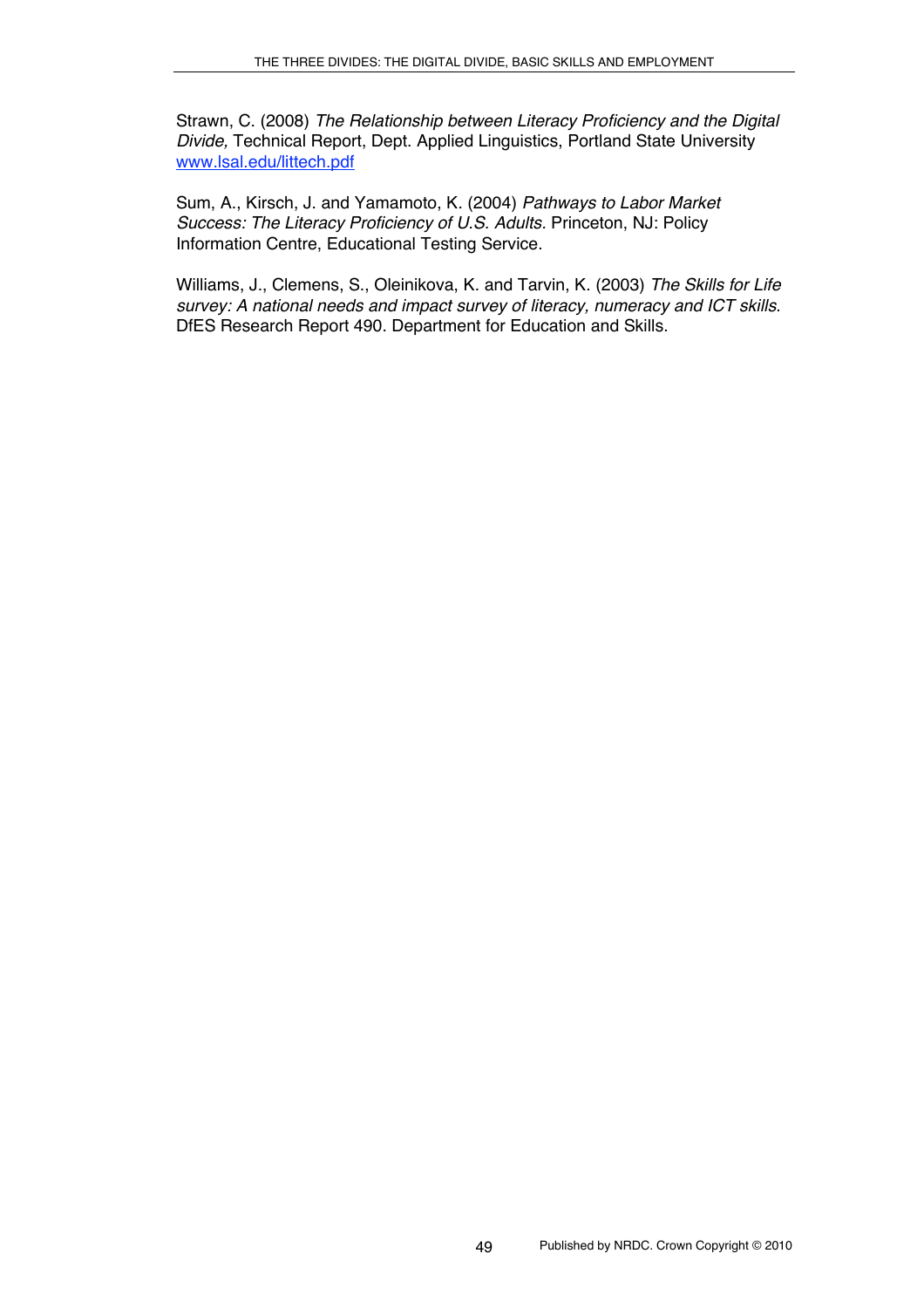# Appendix 1: London and Portland longitudinal study details

# **1970 British Cohort Study (BCS70) www.cls.ioe.ac.uk**

## **The study**

The 1970 British Cohort Study (BCS70) is a continuing, multi-disciplinary longitudinal study which takes as its subjects all those living in England, Scotland and Wales who were born in one particular week in April 1970. BCS70 began when data were collected about the births and families of just under 17,200 babies born in England, Scotland, Wales and Northern Ireland in a particular week in April 1970. At this time, the study was named the British Births Survey (BBS), and it was sponsored by the National Birthday Trust Fund in association with the Royal College of Obstetricians and Gynaecologists. Since 1970 there have been six attempts to gather information from the whole cohort. The Centre for Longitudinal Studies is now the custodian of BCS70. In 2004, the latest wave of data collection, 9665 cohort members were interviewed. Information collected

With each successive attempt, the scope of enquiry has broadened from a strictly medical focus at birth, to encompass physical and educational development at the age of 5, physical, educational and social development at the ages of 10 and 16, and then to include economic development, family life and other wider factors such as personal well-being and community participation at 26, 30 and 34. Data have been collected from a number of different sources, e.g. parents, teachers, health visitors, nurses and and in a variety of ways. This includes paper-based and computer-assisted interviews and self-completion questionnaires, physical assessments and cognitive tests.

At age 34 all participating cohort members had their literacy, numeracy and symptoms associated with dyslexia assessed. For further details see Parsons and Bynner (2006) ʻMeasuring Basic Skills for Longitudinal Study' *Literacy and Numeracy Studies,* Volume 14, No. 2, p7–30.

## **Relevant publications (see CLS website for full list of available publications using BCS70 data)**

Bynner, J. and Parsons, S. (2006) *New Light on Literacy and Numeracy: Results of the literacy and numeracy assessment in the age 34 follow-up of the 1970 British Cohort Study (BCS70).* London: NRDC.

Bynner, J. and Parsons, S. (2002) 'Social Exclusion and the Transition from School to Work: The Case of Young People Not in Education, Employment or Training', *Journal of Vocational Behavior*, vol. 60, p. 289–309.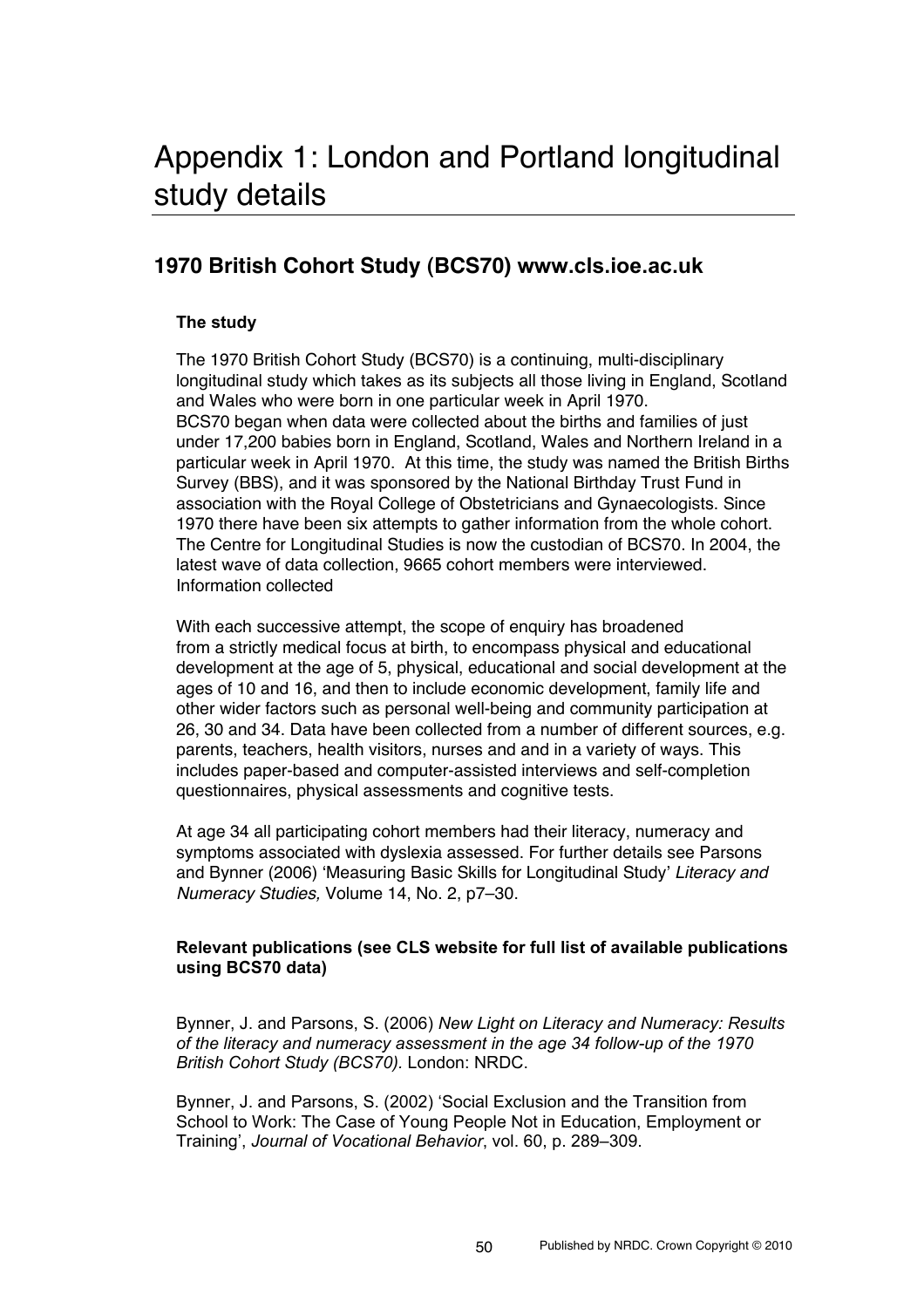Bynner, J. and Parsons, S. (2001) ʻQualifications, Basic Skills and Accelerating Social Exclusion', *Journal of Education and Work*, vol. 14, no. 3, p. 279–291.

Parsons, S. and Bynner, J. (2007) *Illuminating Disadvantage: Profiling the experiences of adults with Entry level literacy or numeracy over the lifecourse.* London: NRDC.

# **Longitudinal Study of Adult Learning (SAL) www.lsal.pdx.edu**

## **The study**

The findings of the longitudinal study will represent adults who in 1998 when the study started were age 18–44, residents of the Portland (Oregon) metropolitan area, proficient but not necessarily native speakers of English, who did not have a high school diploma or GED and were not in high school. This is a target population for local Adult Basic and Adult Secondary Education programmes. To better understand the contribution of adult literacy programmes to the learning and literacy development of adults, LSAL compares the experiences of adults who participate and do not participate in the formal programmes. People entering an Adult Basic Education (ABE) Programme in 1998 at one of several area community colleges were recruited into the study selection pool as a way to oversample students for adequate statistical comparison.

## **Information collected**

An extensive background survey instrument collects information on learning in multiple contexts: formal education programmes include ABE, work contexts, home and family, and personal interests. Additional one time modules have been added on, including learning disabilities, turbulence in daily life, health and computer literacy.

All participants in the study also have their literacy assessed at each wave of interviewing with TALS Document Literacy assessment. For further details see: http://nces.ed.gov/pubsearch/pubsinfo.asp?pubid=2001457. Other oral and written assessments have also been used at different waves of data collection.

Participants were also asked if administrative data could be used. These data are available from the Oregon state agencies through special arrangement for educational research. They include community college participation (http://www.odccwd.state.or.us/), GED test taking and certification, and unemployment insurance (UI) hours and wages. Approximately 80 per cent of the sample gave the research team permission to use their social security numbers to match these databases.

## **Publications available on LSAL website**

Reder, S. and Strawn, S. (2006) 'Self-Study: Broadening the Concepts of Participation and Program Support', *Focus on Basics*, vol. 8, issue C, November 2006. http://www.ncsall.net/fileadmin/resources/fob/2006/fob\_8c.pdf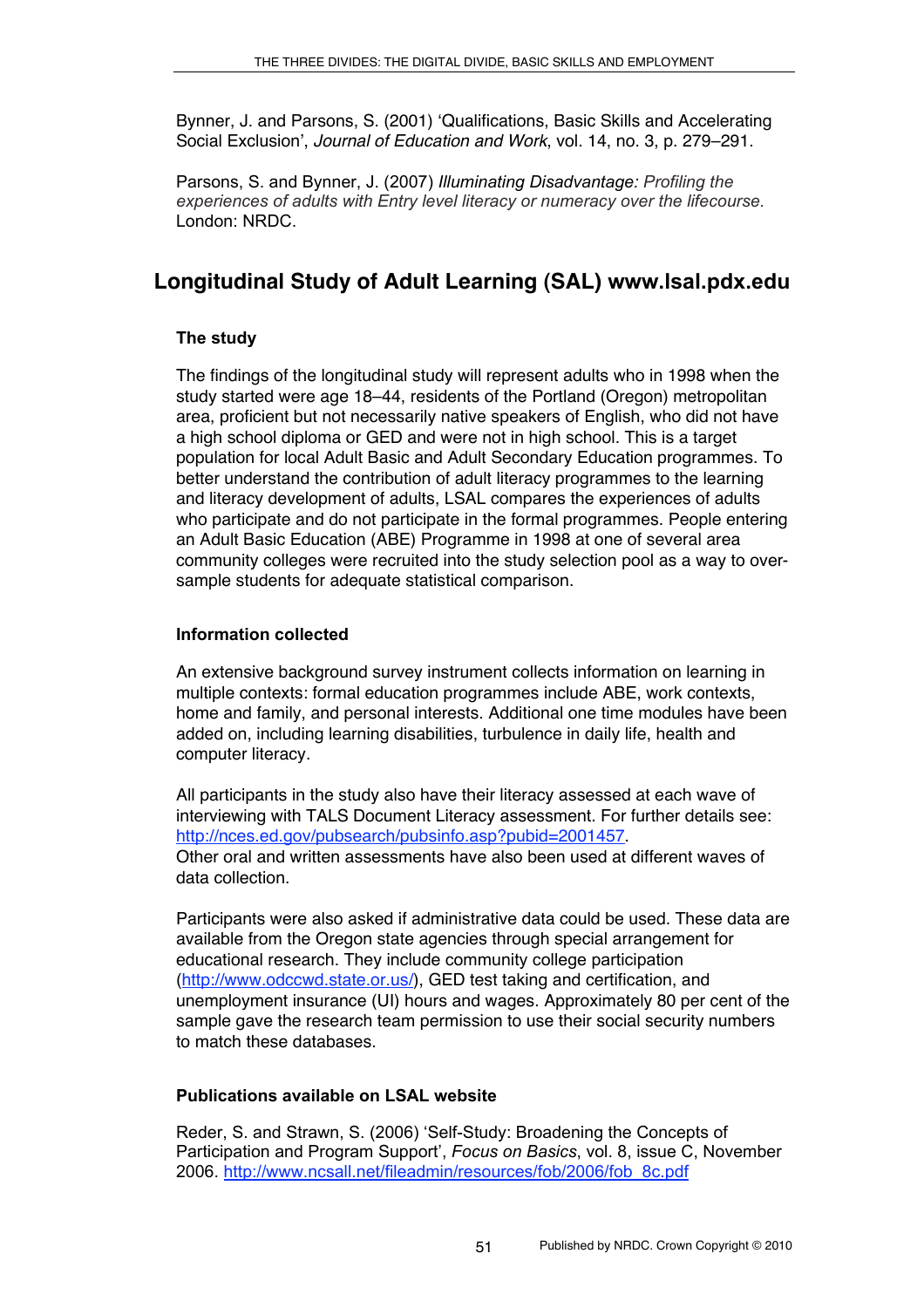Reder, S. and Strawn, S. (2001) ʻThe K–12 School Experiences of High School Dropouts', *Focus on Basics*, vol. 4, issue D, April 2001. http://ncsall.gse.harvard.edu/fob/2001/reder.html

Reder, S. and Strawn, S. (2001) ʻProgram Participation and Self-Directed Learning to Improve Basic Skills', *Focus on Basics*, vol. 4, issue D, April 2001. http://ncsall.gse.harvard.edu/fob/2001/reder2.html

Reder, S. (2007) *Giving Literacy Away, Again*. http://www.lsal.pdx.edu/../Reder RISE with figs tables (final).pdf

Published in A. Belzer (2007) *Toward Defining and Improving Quality in Adult Basic Education: Issues and Challenges*. Mahwah, NJ: Erlbaum

Seccombe, K., Lockwood, R.S. and Reder, S. (2005) *Literacy: Influence on Access and use of the Health Care System.*

http://www.lsal.pdx.edu/../seccombe, lockwood & reder.pdf Published in J.J. Kronenfeld (ed.) (2005) *Health Care Services, Racial and Ethnic Minorities and Underserved Populations: Patient and Provider Perspectives.* Elsevier.

Strawn, C. (2003) ʻThe Influences of Social Capital on Lifelong Learning Among Adults Who Did Not Finish High School. Portland, Oregon: Portland State University/NCSALL. http://www.lsal.pdx.edu/downloads/op\_strawn.pdf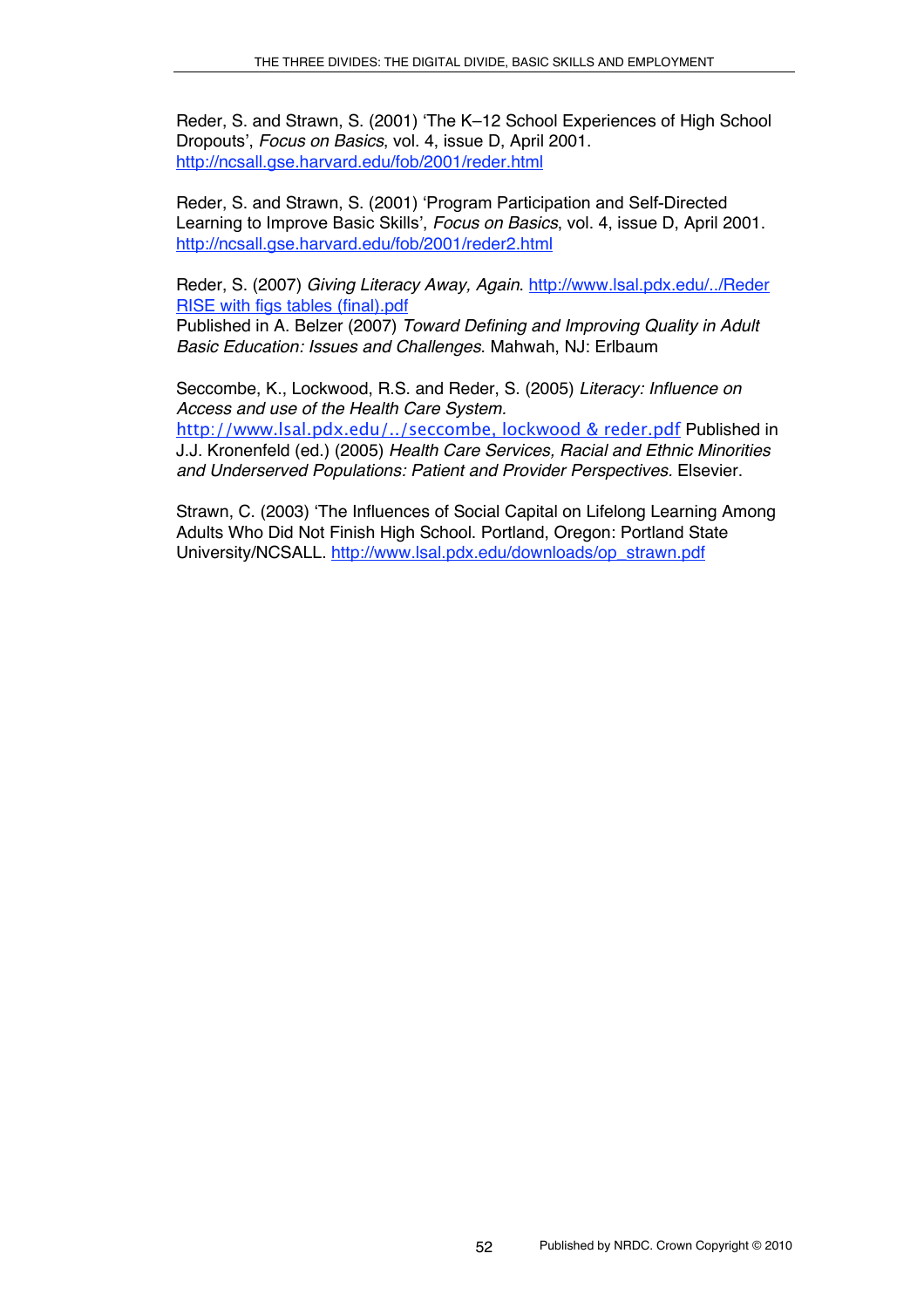# Appendix 2: SEM statistics

#### **Table A1a: LSAL estimates for Portland and Comparative Model (fully saturated results)**

|                                          | <b>Portland and Comparative Model</b> |              |              |              |             |          |
|------------------------------------------|---------------------------------------|--------------|--------------|--------------|-------------|----------|
|                                          | Portland (A)                          |              | Portland (B) |              | Comparative |          |
|                                          | <b>Std</b>                            | s.e.         | <b>Std</b>   | s.e.         | <b>Std</b>  | s.e.     |
|                                          | estimate                              |              | estimate     |              | estimate    |          |
| <b>LITERACY</b>                          |                                       |              |              |              |             |          |
| Computer use                             | 0.15<br>0.60                          | 0.07<br>0.12 | 0.22         | 0.08         | 0.17        | 0.08     |
| Literacy                                 | 0.21                                  | 0.10         | 0.57<br>0.21 | 0.12<br>0.08 | 0.43        | 0.10     |
| Time spent employed<br>Parents education | $-0.07$                               | 0.10         | $-0.09$      | 0.09         | 0.09        | 0.11     |
| Gender                                   | 0.06                                  | 0.07         | 0.03         | 0.06         | 0.15        | 0.10     |
|                                          | 0.16                                  | 0.10         | 0.23         | 0.10         | 0.21        | 0.10     |
| Ethnicity<br>Number of children          | 0.01                                  | 0.06         | $-0.05$      | 0.07         | 0.12        | 0.08     |
|                                          |                                       |              |              |              |             |          |
| <b>COMPUTER USE</b>                      |                                       |              |              |              |             |          |
| Computer use                             | 0.35                                  | 0.11         | 0.14         | 0.12         | 0.35        | 0.11     |
| Literacy                                 | 0.02                                  | 0.09         | 0.14         | 0.07         |             |          |
| Time spent employed                      | 0.11                                  | 0.13         | 0.18         | 0.11         | 0.11        | 0.12     |
| Parents education                        | $-0.03$                               | 0.07         | 0.15         | 0.14         | $-0.02$     | 0.08     |
| Gender                                   | 0.07                                  | 0.09         | 0.04         | 0.13         | 0.07        | 0.11     |
| Ethnicity                                | $-.03$                                | 0.10         | $-0.01$      | 0.09         | $-0.03$     | 0.09     |
| Number of children                       | 0.04                                  | 0.09         | 0.04         | 0.13         | 0.04        | 0.08     |
| <b>TIME SPENT EMPLOYED</b>               |                                       |              |              |              |             |          |
| Computer use                             | 0.14                                  | 0.09         | $-0.13$      | 0.13         | 0.15        | 0.09     |
| Literacy                                 | 0.10                                  | 0.10         | 0.13         | 0.08         |             |          |
| Time spent employed                      | 0.42                                  | 0.11         | 0.47         | 0.09         | 0.45        | 0.10     |
| Parents education                        | $-0.05$                               | 0.10         | $-0.05$      | 0.10         | $-0.03$     | 0.09     |
| Gender                                   | $-0.11$                               | 0.11         | $-0.12$      | 0.11         | $-0.10$     | 0.10     |
| Ethnicity                                | 0.14                                  | 0.10         | 0.11         | 0.09         | 0.15        | 0.11     |
| Number of children                       | 0.24                                  | 0.09         | 0.23         | 0.10         | 0.26        | 0.09     |
|                                          |                                       |              |              |              |             |          |
| <b>Correlations at Time 2</b>            |                                       |              |              |              |             |          |
| Literacy and Computer use                | 0.12                                  | 0.06         | $-0.10$      | 0.10         | 0.10        | $0.09\,$ |
| Literacy and Time spent                  | 0.06                                  | 0.08         |              |              | 0.12        | 0.14     |
| employed                                 |                                       |              | 0.16         | 0.10         |             |          |
| Computer use and Time spent              | 0.37                                  | 0.12         | 0.06         | 0.09         | 0.37        | 0.09     |
| employed                                 |                                       |              |              |              |             |          |
| R-square                                 |                                       |              |              |              |             |          |
| Literacy                                 | 0.56                                  | 0.10         | 0.58         | 0.10         | 0.32        | 0.08     |
| Computer use                             | 0.15                                  | 0.06         | 0.14         | 0.06         | 0.15        | 0.06     |
| Time spent employed                      | 0.40                                  | 0.08         | 0.39         | 0.09         | 0.39        | 0.08     |
| n                                        | 200                                   |              | 200          |              | 200         |          |

 $Bold = significance < .10$  s.e. = standard error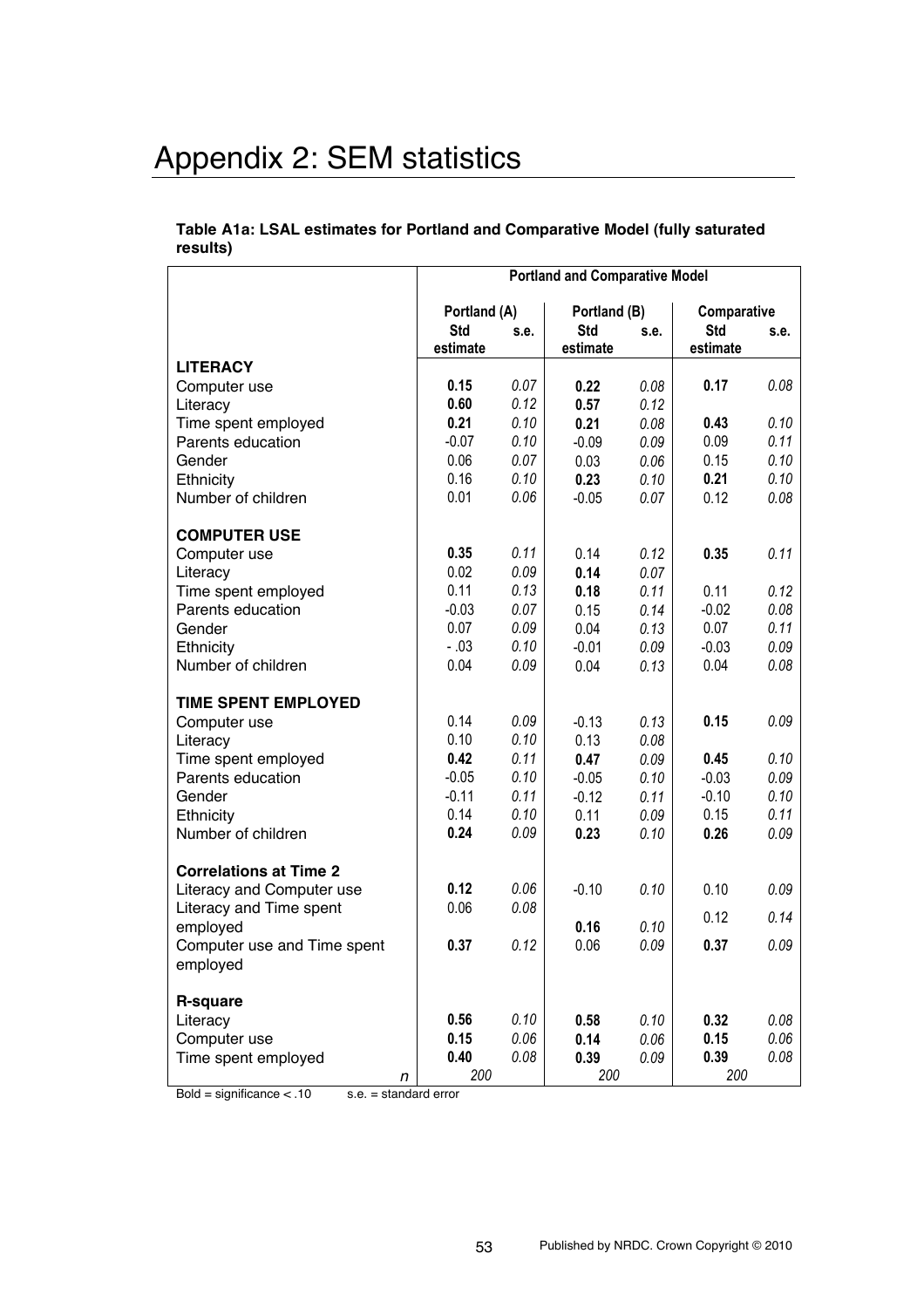|                                  |              | <b>Saturated</b> | <b>Constrained</b>  |      |
|----------------------------------|--------------|------------------|---------------------|------|
|                                  | Std estimate | s.e.             | <b>Std estimate</b> | s.e. |
| <b>LITERACY</b>                  |              |                  |                     |      |
| Computer use                     | 0.15         | 0.07             | 0.16                | 0.07 |
| Literacy                         | 0.60         | 0.12             | 0.61                | 0.12 |
| Time spent employed              | 0.21         | 0.10             | 0.20                | 0.10 |
| Parents education                | $-0.07$      | 0.10             | $-0.07$             | 0.10 |
| Gender                           | 0.06         | 0.07             | 0.06                | 0.07 |
| Ethnicity                        | 0.16         | 0.10             | 0.16                | 0.10 |
| Number of children               | 0.01         | 0.06             | 0.01                | 0.06 |
| <b>COMPUTER USE</b>              |              |                  |                     |      |
| Computer use                     | 0.35         | 0.11             | 0.32                | 0.09 |
| Literacy                         | 0.02         | 0.09             |                     |      |
| Time spent employed              | 0.11         | 0.13             |                     |      |
| Parents education                | $-0.03$      | 0.07             | $-0.07$             | 0.10 |
| Gender                           | 0.07         | 0.09             | 0.06                | 0.07 |
| Ethnicity                        | $-.03$       | 0.10             | 0.16                | 0.10 |
| Number of children               | 0.04         | 0.09             | 0.01                | 0.06 |
| <b>TIME SPENT EMPLOYED</b>       |              |                  |                     |      |
| Computer use                     | 0.14         | 0.09             |                     |      |
| Literacy                         | 0.10         | 0.10             |                     |      |
| Time spent employed              | 0.42         | 0.11             | 0.46                | 0.10 |
| Parents education                | $-0.05$      | 0.10             | $-0.01$             | 0.09 |
| Gender                           | $-0.11$      | 0.11             | $-0.12$             | 0.12 |
| Ethnicity                        | 0.14         | 0.10             | 0.15                | 0.10 |
| Number of children               | 0.24         | 0.09             | 0.24                | 0.09 |
| <b>Correlations at Time 2</b>    |              |                  |                     |      |
| Literacy and Computer use        | 0.12         | 0.06             | 0.10                | 0.05 |
| Literacy and Time spent employed | 0.06         | 0.08             |                     |      |
| Computer use and Time spent      | 0.37         | 0.12             | 0.37                | 0.09 |
| employed                         |              |                  |                     |      |
| R-Square                         |              |                  |                     |      |
| Literacy                         | 0.56         | 0.10             | 0.56                | 0.10 |
| Computer use                     | 0.15         | 0.06             | 0.10                | 0.06 |
| Time spent employed              | 0.40         | 0.08             | 0.35                | 0.09 |
| n                                |              | 200              | 200                 |      |

### **Table A1b: LSAL estimates for Portland Model A (fully saturated and constrained results)**

 $bold = significance < .10$  s.e. = standard error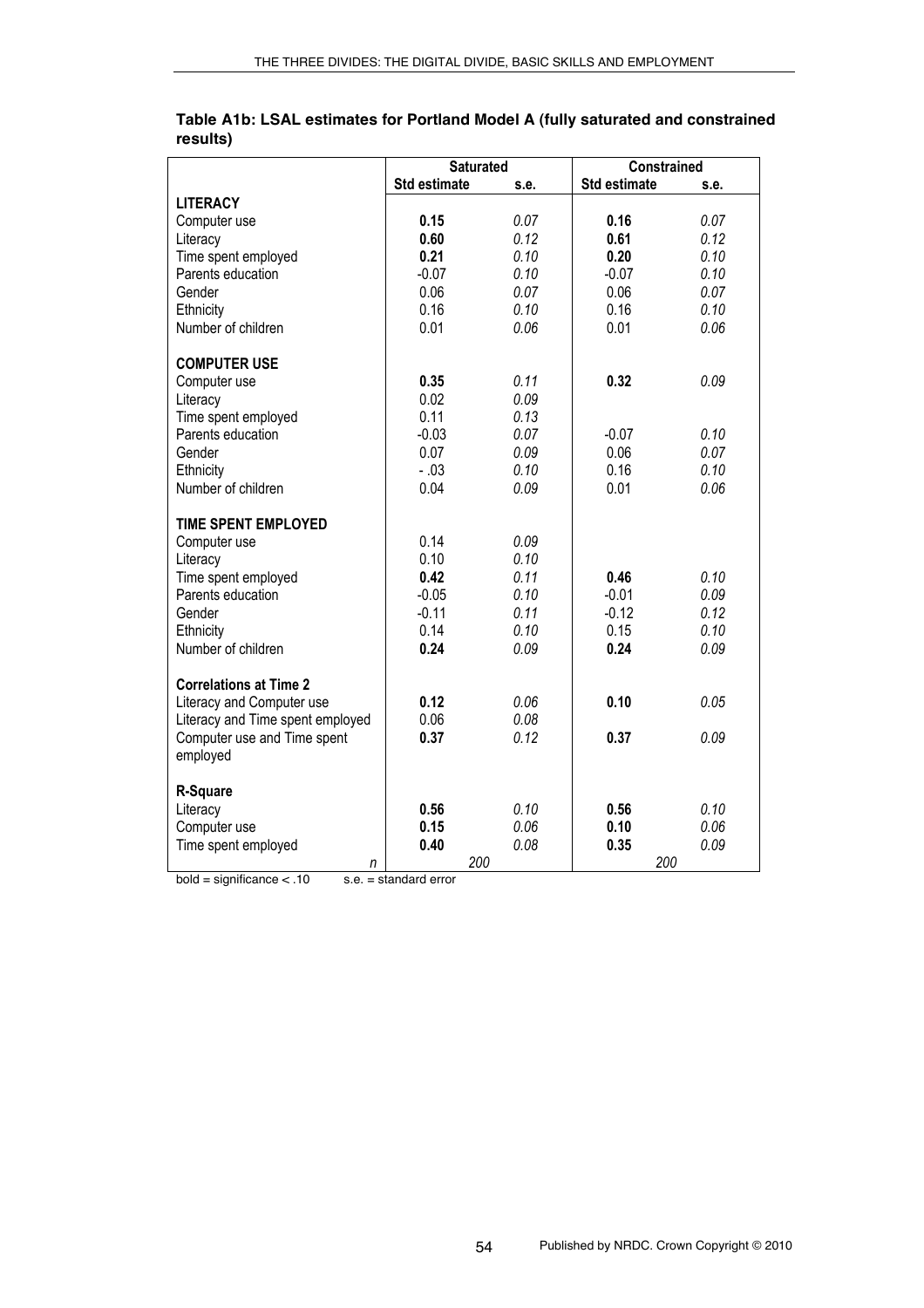|                                                            | <b>Comparative and Elaborated London Model</b> |      |            |      |            |      |
|------------------------------------------------------------|------------------------------------------------|------|------------|------|------------|------|
|                                                            | <b>Overall</b>                                 |      | Men        |      | Women      |      |
|                                                            | <b>Std</b>                                     | S.E. | <b>Std</b> | s.e. | <b>Std</b> | s.e. |
|                                                            | estimate                                       |      | estimate   |      | estimate   |      |
| <b>LITERACY</b>                                            |                                                |      |            |      |            |      |
| Computer use                                               | 0.20                                           | 0.03 | 0.17       | 0.04 | 0.19       | 0.05 |
| Time spent employed                                        | 0.11                                           | 0.07 | 0.18       | 0.11 | 0.08       | 0.08 |
| Parents education                                          | $-0.13$                                        | 0.14 | 0.06       | 0.02 | $-0.02$    | 0.18 |
| Gender                                                     | 0.10                                           | 0.06 |            |      |            |      |
| Number of children                                         | $-0.07$                                        | 0.06 | $-0.10$    | 0.09 | $-0.04$    | 0.07 |
| <b>COMPUTER USE</b>                                        |                                                |      |            |      |            |      |
| Computer use                                               | 0.56                                           | 0.05 | 0.72       | 0.06 | 0.41       | 0.08 |
| Time spent employed                                        | 0.10                                           | 0.04 | 0.03       | 0.05 | 0.18       | 0.06 |
| Parents education                                          | $-0.01$                                        | 0.03 | $-0.06$    | 0.07 | 0.00       | 0.02 |
| Gender                                                     | 0.04                                           | 0.05 |            |      |            |      |
| Number of children                                         | $-0.03$                                        | 0.05 | $-0.04$    | 0.05 | $-0.04$    | 0.07 |
| <b>TIME SPENT EMPLOYED</b>                                 |                                                |      |            |      |            |      |
| Computer use                                               | 0.01                                           | 0.04 | $-0.08$    | 0.06 | 0.06       | 0.06 |
| Time spent employed                                        | 0.55                                           | 0.06 | 0.66       | 0.10 | 0.52       | 0.07 |
| Parents education                                          | $-0.04$                                        | 0.04 | 0.04       | 0.02 | $-0.07$    | 0.05 |
| Gender                                                     | $-0.17$                                        | 0.05 |            |      |            |      |
| Number of children                                         | 0.03                                           | 0.05 | $-0.03$    | 0.08 | 0.07       | 0.08 |
|                                                            |                                                |      |            |      |            |      |
| <b>Correlations at Time 2</b><br>Literacy and Computer use | 0.14                                           | 0.03 | 0.13       | 0.04 | 0.16       | 0.05 |
| Literacy and Time spent                                    | 0.08                                           | 0.06 | $-0.01$    |      | 0.11       |      |
| employed                                                   |                                                |      |            | 0.08 |            | 0.08 |
| Computer use and Time                                      | 0.26                                           | 0.05 | 0.12       | 0.07 | 0.35       | 0.06 |
| spent employed                                             |                                                |      |            |      |            |      |
|                                                            |                                                |      |            |      |            |      |
| <b>R-Square</b>                                            |                                                |      |            |      |            |      |
| Literacy                                                   | 0.09                                           | 0.04 | 0.09       | 0.04 | 0.18       | 0.12 |
| Computer use                                               | 0.36                                           | 0.06 | 0.51       | 0.08 | 0.28       | 0.07 |
| Time spent employed                                        | 0.39                                           | 0.05 | 0.43       | 0.13 | 0.28       | 0.06 |
| n                                                          | 356                                            |      | 165        |      | 191        |      |

**Table A2: BCS70 estimates for Comparative and Elaborated London Model (fully saturated results)**

 $Bold = significance < .10$  s.e. = standard error